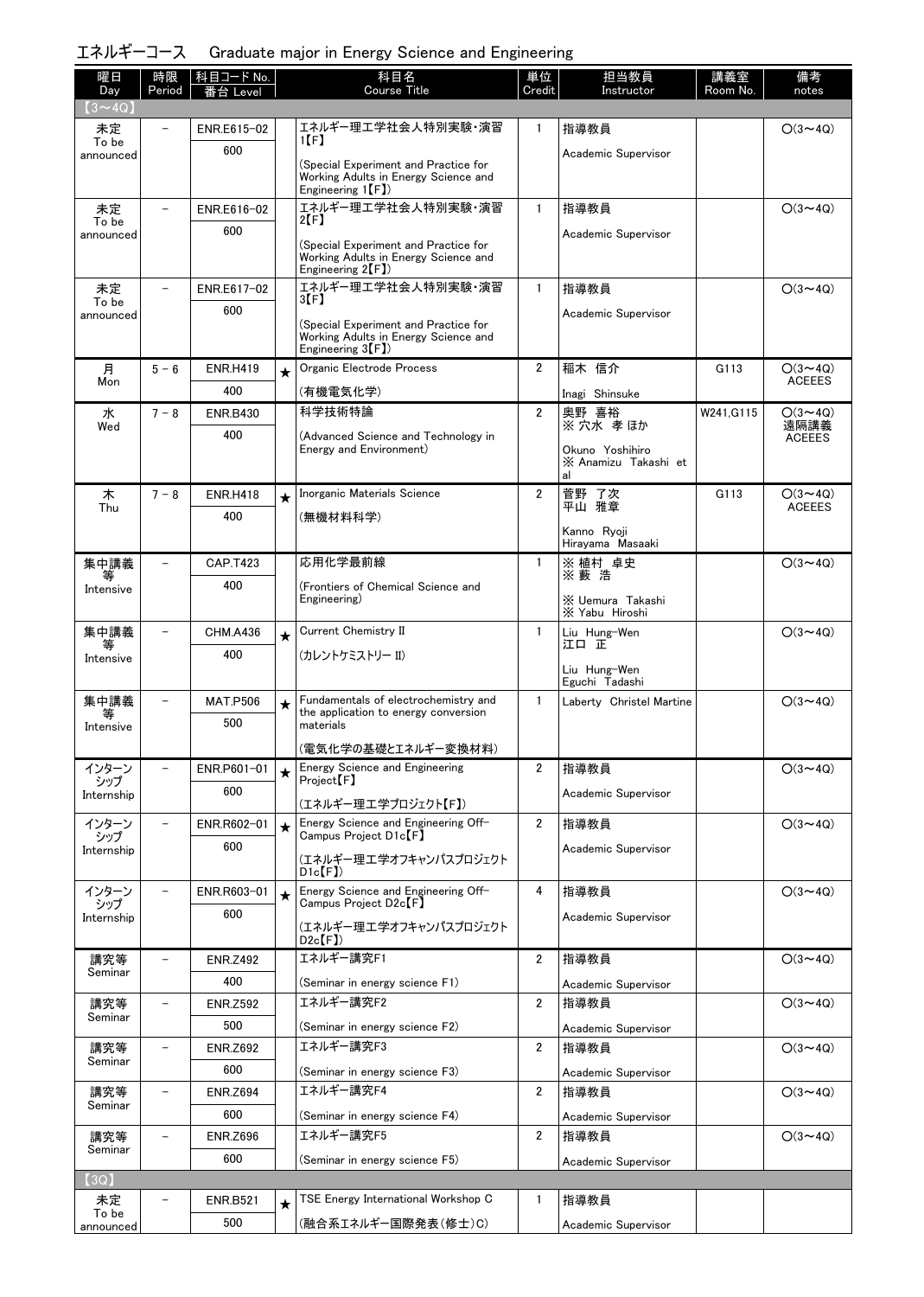| エネルギーコース Graduate major in Energy Science and Engineering |  |  |  |  |
|-----------------------------------------------------------|--|--|--|--|
|-----------------------------------------------------------|--|--|--|--|

| 曜日<br>Day          | 時限<br>Period             | 科目コード No.<br>番台 Level |         | 科目名<br>Course Title                                    | 単位<br>Credit   | 担当教員<br>Instructor                        | 講義室<br>Room No. | 備考<br>notes                          |
|--------------------|--------------------------|-----------------------|---------|--------------------------------------------------------|----------------|-------------------------------------------|-----------------|--------------------------------------|
| 【3Q】               |                          |                       |         |                                                        |                |                                           |                 |                                      |
| 未定                 |                          | ENR.E601-03           |         | 実践プレゼンテーションA                                           | 1              | 指導教員                                      |                 |                                      |
| To be<br>announced |                          | 600                   |         | (Practical Presentation A)                             |                | Academic Supervisor                       |                 |                                      |
| 未定                 |                          | ENR.E602-03           |         | 実践プレゼンテーションB                                           | $\mathbf{1}$   | 指導教員                                      |                 |                                      |
| To be<br>announced |                          | 600                   |         | (Practical Presentation B)                             |                | Academic Supervisor                       |                 |                                      |
| 未定                 | $\qquad \qquad -$        | ENR.E603-03           |         | 実践プレゼンテーションC                                           | $\mathbf{1}$   | 指導教員                                      |                 |                                      |
| To be<br>announced |                          | 600                   |         | (Practical Presentation C)                             |                | Academic Supervisor                       |                 |                                      |
| 未定                 | $\overline{\phantom{a}}$ | ENR.E604-03           | $\star$ | International scientific presentation A                | $\mathbf{1}$   | 指導教員                                      |                 |                                      |
| To be<br>announced |                          | 600                   |         | (国際学術プレゼンテーションA)                                       |                | Academic Supervisor                       |                 |                                      |
| 未定<br>To be        | $\qquad \qquad -$        | ENR.E605-03           | $\star$ | International scientific presentation B                | $\mathbf{1}$   | 指導教員                                      |                 |                                      |
| announced          |                          | 600                   |         | (国際学術ブレゼンテーションB)                                       |                | Academic Supervisor                       |                 |                                      |
| 未定<br>To be        |                          | ENR.E606-03           | $\star$ | International scientific presentation C                | 1              | 指導教員                                      |                 |                                      |
| announced          |                          | 600                   |         | (国際学術プレゼンテーションC)                                       |                | Academic Supervisor                       |                 |                                      |
| 未定<br>To be        |                          | ENR.E609-03           |         | アカデミック ティーチング                                          | $\mathbf{1}$   | 指導教員                                      |                 |                                      |
| announced          |                          | 600                   |         | (Academic teaching)                                    |                | Academic Supervisor                       |                 |                                      |
| 未定<br>To be        | $\qquad \qquad -$        | ENR.E613-03           |         | エネルギー学理実践研究C                                           | $\mathbf{1}$   | 指導教員                                      |                 |                                      |
| announced          |                          | 600                   |         | (Practical research in energy science C)               |                | Academic Supervisor                       |                 |                                      |
| 未定<br>To be        | $\overline{\phantom{m}}$ | ENR.E614-03           |         | エネルギー学理実践研究D                                           | $\mathbf{1}$   | 指導教員                                      |                 |                                      |
| announced          |                          | 600                   |         | (Practical research in energy science D)               |                | Academic Supervisor                       |                 |                                      |
| 月<br>Mon           | $1 - 2$                  | CAP.A463              |         | 錯体設計化学特論第一                                             | $\mathbf{1}$   | 村橋 哲郎                                     | S422            |                                      |
|                    |                          | 400                   |         | (Advanced Molecular Design of Metal<br>Complexes I)    |                | Murahashi Tetsuro                         |                 |                                      |
| 月                  | $1 - 2$                  | <b>ENR.H415</b>       |         | 有機電気化学概論                                               | $\mathbf{1}$   | 冨田 育義<br>稲木 信介                            | G113            | <b>ACEEES</b>                        |
| Mon                |                          | 400                   |         | (Introduction to Organic<br>Electrochemistry)          |                | Tomita Ikuyoshi                           |                 |                                      |
|                    | $1 - 2$                  | <b>MAT.M425</b>       |         | 金属の回復・再結晶・集合組織                                         | $\mathbf{1}$   | Inagi Shinsuke                            | J234            |                                      |
| 月<br>Mon           |                          | 400                   |         |                                                        |                | 稲邑 朋也<br>細田 秀樹                            |                 |                                      |
|                    |                          |                       |         | (Recovery, Recrystallization and Texture<br>of Metals) |                | Inamura Tomonari<br>Hosoda Hideki         |                 |                                      |
| 月                  | $3 - 4$                  | CAP.I439              |         | 有機金属触媒化学特論                                             | $\mathbf{1}$   | 小坂田 耕太郎                                   | G114            |                                      |
| Mon                |                          | 400                   |         | (Advanced Organometallic Chemistry and                 |                | 穐田 宗隆                                     |                 |                                      |
|                    |                          |                       |         | Catalysis)                                             |                | Osakada Kohtaro<br>Akita Munetaka         |                 |                                      |
| 月                  | $3 - 4$                  | <b>CHM.D433</b>       |         | 有機金属化学特論                                               | $\overline{2}$ | 岩澤 伸治                                     | H116            | $\bullet$ (Mon Thu)                  |
| Mon                |                          | 400                   |         | (Advanced Organometallic Chemistry)                    |                | 鷹谷 絢                                      |                 | <b>ACEEES</b>                        |
|                    |                          |                       |         |                                                        |                | Iwasawa Nobuharu<br>Takaya Jun            |                 |                                      |
| 月                  | $3 - 4$                  | MAT.M407-01           |         | 固体物理特論【a】                                              | $\overline{2}$ | 中辻 寬<br>合田 義弘                             | J234            | $(Mon\cdot Thu)$                     |
| Mon                |                          | 400                   |         | (Advanced Solid State Physics [a])                     |                |                                           |                 | <b>ACEEES</b>                        |
|                    |                          |                       |         |                                                        |                | Nakatsuji Kan<br>Gohda Yoshihiro          |                 |                                      |
| 月                  | $3 - 4$                  | CAP.C533              | $\star$ | Plasma Chemistry and Plasma Processing                 | $\mathbf{1}$   | 森 伸介                                      | S223            |                                      |
| Mon                |                          | 500                   |         | (プラズマ化学プロセス)                                           |                | Mori Shinsuke                             |                 |                                      |
| 月                  | $3 - 4$                  | EEE.P501              | $\star$ | Magnetic Levitation and Magnetic                       | $\overline{2}$ | 千葉 明                                      | S224            | $\bullet$ (Mon Thu)                  |
| Mon                |                          | 500                   |         | Suspension                                             |                | Chiba Akira                               |                 | <b>ACEEES</b>                        |
|                    | $5 - 6$                  |                       |         | (磁気浮上と磁気支持工学)<br>量子化学特論                                | 2              |                                           |                 |                                      |
| 月<br>Mon           |                          | <b>CHM.C432</b>       |         |                                                        |                | 河内 宣之<br>大島 康裕 ほか                         | H116            | $\bullet$ (Mon Thu)<br><b>ACEEES</b> |
|                    |                          | 400                   |         | (Advanced Quantum Chemistry)                           |                | Kouchi Noriyuki<br>Ohshima Yasuhiro et al |                 |                                      |
| 月                  | $5 - 6$                  | <b>MAT.P403</b>       | $\star$ | Soft Materials Physics                                 | $\mathbf{1}$   | Vacha Martin                              | $S8 - 623$      | <b>ACEEES</b>                        |
| Mon                |                          | 400                   |         | (ソフトマテリアル物理)                                           |                |                                           |                 |                                      |
| 月                  | $5 - 6$                  | <b>MEC.J431</b>       | $\star$ | Ultra-precision Measurement                            | $\mathbf{1}$   | 笹島 和幸                                     | W631, G111      | 遠隔講義                                 |
| Mon                |                          | 400                   |         | (超精密計測)                                                |                | 初澤 毅 ほか                                   |                 | <b>ACEEES</b>                        |
|                    |                          |                       |         |                                                        |                | Sasajima Kazuyuki<br>Hatsuzawa Takeshi et |                 |                                      |
|                    |                          |                       |         |                                                        |                | al                                        |                 |                                      |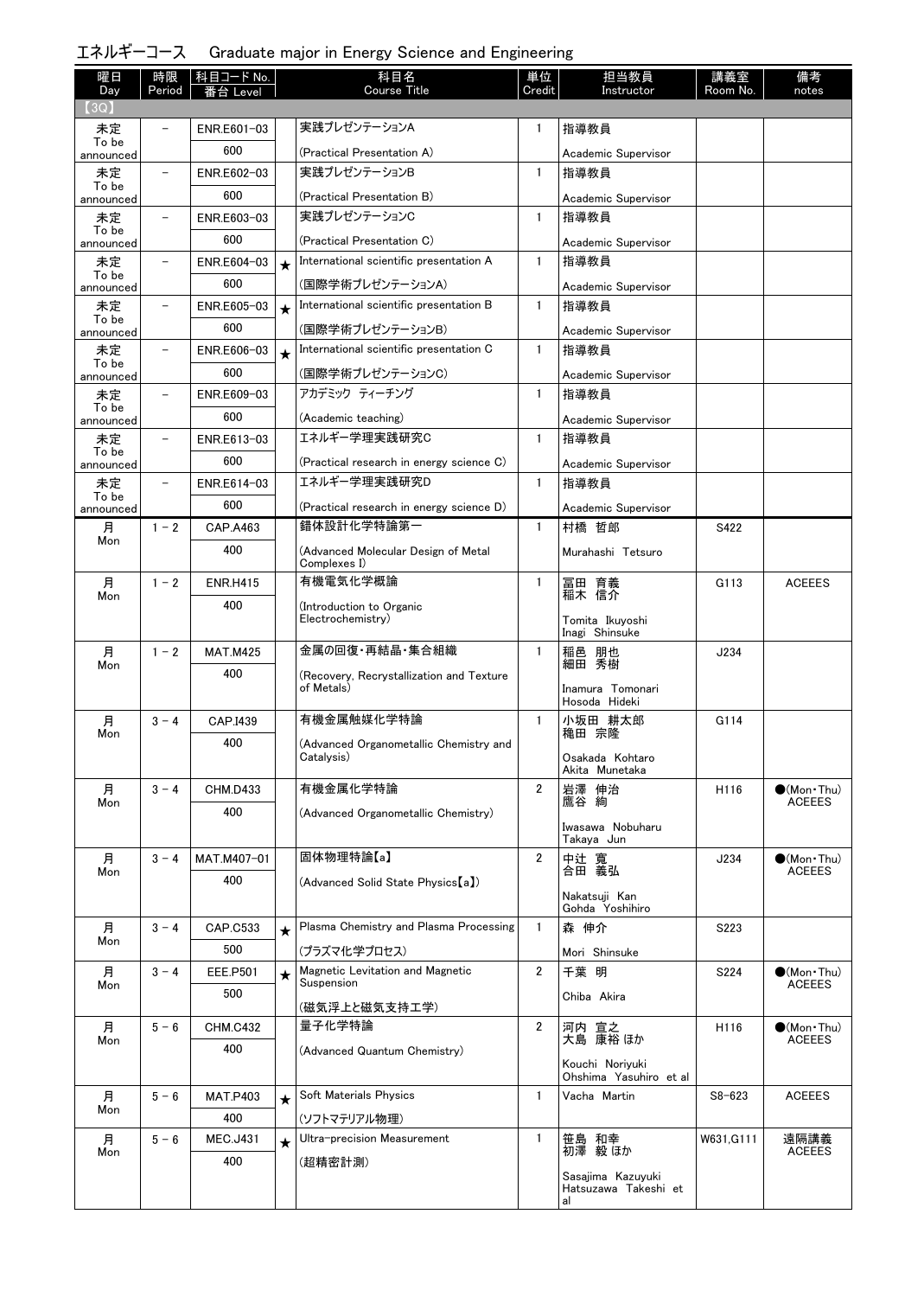|  | エネルギーコース Graduate major in Energy Science and Engineering |  |  |  |
|--|-----------------------------------------------------------|--|--|--|
|--|-----------------------------------------------------------|--|--|--|

| 曜日          | 時限      | │科目コード No.      |         | 科目名                                                                               | 単位             | 担当教員                                      | 講義室         | 備考                                      |
|-------------|---------|-----------------|---------|-----------------------------------------------------------------------------------|----------------|-------------------------------------------|-------------|-----------------------------------------|
| Day<br>(3Q) | Period  | 番台 Level        |         | <b>Course Title</b>                                                               | Credit         | Instructor                                | Room No.    | notes                                   |
| 月           | $5 - 6$ | CAP.T531-02     |         | 触媒反応特論第一【B】                                                                       | 1              | 馬場 俊秀<br>野村 淳子ほか                          | G114        | <b>ACEEES</b>                           |
| Mon         |         | 500             |         | (Advanced Catalytic Reactions I(B)                                                |                |                                           |             |                                         |
|             |         |                 |         |                                                                                   |                | Baba Toshihide<br>Nomura Junko et al      |             |                                         |
| 月           | $5 - 6$ | EEE.P511        |         | 環境・電力エネルギー特論                                                                      | 2              | 葛本 昌樹                                     | S223        | $\bigcirc$ (Mon · Wed)                  |
| Mon         |         | 500             |         | (Environment and Electric Energy)                                                 |                | Kuzumoto Masaki                           |             | <b>ACEEES</b>                           |
| 月           | $7 - 8$ | <b>MAT.P414</b> |         | ソフトマテリアル機能                                                                        | $\mathbf{1}$   | 道信 剛志                                     | $S8 - 623$  | <b>ACEEES</b>                           |
| Mon         |         | 400             |         | (Soft Materials Function)                                                         |                | Michinobu Tsuyoshi                        |             |                                         |
| 月           | $7 - 8$ | <b>MAT.C501</b> |         | 材料強度学特論                                                                           | $\overline{2}$ | 安田 公一<br>※ 多々見 純一 ほか                      | $S7 - 201$  | $\bullet$ (Mon · Thu)                   |
| Mon         |         | 500             |         | (Advanced Course of Deformation and                                               |                |                                           |             | ACEEES                                  |
|             |         |                 |         | Fracture of Engineering Materials)                                                |                | Yasuda Kouichi<br>X Tatami Junichi et al  |             |                                         |
| 火           | $1 - 2$ | <b>CAP.C431</b> | $\star$ | <b>Chemical Engineering for Advanced</b><br>Materials and Chemicals Processing II | $\mathbf{1}$   | 関口 秀俊<br>大河内 美奈 ほか                        | S421        |                                         |
| Tue         |         | 400             |         |                                                                                   |                |                                           |             |                                         |
|             |         |                 |         | (化学エ学要論第二)                                                                        |                | Sekiguchi Hidetoshi<br>Okochi Mina et al  |             |                                         |
| 火           | $1 - 2$ | EEE.P461        | $\star$ | <b>Pulsed Power Technology</b>                                                    | $\overline{2}$ | 安岡 康一<br>竹内 希                             | S321        | $\bullet$ (Tue•Fri)                     |
| Tue         |         | 400             |         | (パルスパワーエ学)                                                                        |                |                                           |             | <b>ACEEES</b>                           |
|             |         |                 |         |                                                                                   |                | Yasuoka Koichi<br>Takeuchi Nozomi         |             |                                         |
| 火           | $1 - 2$ | ENR.A405-01     | ★       | Interdisciplinary Energy Materials Science<br>1【大岡山】                              | $\mathbf{1}$   | 野崎 智洋<br>沖本 洋一ほか                          | W241        | 遠隔講義                                    |
| Tue         |         | 400             |         |                                                                                   |                |                                           |             | <b>ACEEES</b>                           |
|             |         |                 |         | (エネルギーマテリアル論第一【大岡山】)                                                              |                | Nozaki Tomohiro<br>Okimoto Yoichi et al   |             |                                         |
| 火           | $1 - 2$ | ENR.A405-02     |         | Interdisciplinary Energy Materials Science                                        | $\mathbf{1}$   | 野崎 智洋                                     | G115        | 遠隔講義                                    |
| Tue         |         | 400             |         | 1【すずかけ】                                                                           |                | 木村 好里 ほか                                  |             | <b>ACEEES</b>                           |
|             |         |                 |         | (エネルギーマテリアル論第一【すずかけ】)                                                             |                | Nozaki Tomohiro<br>Kimura Yoshisato et al |             |                                         |
| 火           | $1 - 2$ | <b>MAT.C404</b> |         | 半導体物性特論(材料)                                                                       | $\overline{2}$ | 細野 秀雄<br>真島 豊ほか                           | J234        | $\bigcirc$ (Tue · Fri)                  |
| Tue         |         | 400             |         | (Physics and Chemistry of                                                         |                |                                           |             | <b>ACEEES</b>                           |
|             |         |                 |         | Semiconductors)                                                                   |                | Hosono Hideo<br>Majima Yutaka et al       |             |                                         |
| 火           | $1 - 2$ | CAP.T531-01     |         | 触媒反応特論第一【A】                                                                       | $\mathbf{1}$   | 岡本 昌樹                                     | S422        | <b>ACEEES</b>                           |
| Tue         |         | 500             |         | (Advanced Catalytic Reactions I[A])                                               |                | Okamoto Masaki                            |             |                                         |
| 火           | $3 - 4$ | <b>CAP.P414</b> |         | 高分子集合体特論                                                                          | $\mathbf{1}$   | 芹澤 武                                      | H114        |                                         |
| I ue        |         | 400             |         | (Advanced Polymer Assembly)                                                       |                | Serizawa Takeshi                          |             |                                         |
| 火<br>Tue    | $3 - 4$ | ENR.A407-01     | $\star$ | Energy system theory【大岡山】                                                         | 1              | 山田 明<br>末包 哲也 ほか                          | W241        | <b>ACEEES</b><br>Only 10/16→9-10        |
|             |         | 400             |         | (エネルギーシステム論【大岡山】)                                                                 |                |                                           |             | 10/16のみ                                 |
|             |         |                 |         |                                                                                   |                | Yamada Akira<br>Suekane Tetsuya et al     |             | 9-10限開講                                 |
| 火<br>Tue    | $3 - 4$ | ENR.A407-02     |         | Energy system theory【すずかけ】                                                        | $\mathbf{1}$   | 山田 明<br>末包 哲也 ほか                          | G115        | <b>ACEEES</b>                           |
|             |         | 400             |         | (エネルギーシステム論【すずかけ】)                                                                |                |                                           |             | Only 10/16→9-10<br>10/16のみ              |
|             |         |                 |         |                                                                                   |                | Yamada Akira<br>Suekane Tetsuya et al     |             | 9-10限開講                                 |
| 火<br>Tue    | $3 - 4$ | <b>ENR.J409</b> |         | 研究者向け特許論文等知財の基礎                                                                   | $\overline{2}$ | 吉本 護                                      | S621        | $\bigcirc$ (Tue · Fri)<br><b>ACEEES</b> |
|             |         | 400             |         | (Introduction to Intellectual Property<br>System)                                 |                | Yoshimoto Mamoru                          |             |                                         |
| 火           | $3 - 4$ | CAP.C531        | $\star$ | Advanced Chemical Equipment Design                                                | $\overline{2}$ | 久保内 昌敏                                    | S224        | $\bullet$ (Tue · Thu)                   |
| Tue         |         | 500             |         | (化学装置設計特論)                                                                        |                | Kubouchi Masatoshi                        |             | <b>ACEEES</b>                           |
| 火           | $5 - 6$ | <b>ENR.J402</b> | $\star$ | Physical Chemistry for High Temperature                                           | 1              | 須佐 匡裕                                     | $S8 - 501$  | <b>ACEEES</b>                           |
| Tue         |         | 400             |         | Processes - Thermodynamics-                                                       |                | バ林 能直 ほか                                  |             |                                         |
|             |         |                 |         | (高温物理化学-熱カ学)                                                                      |                | Susa Masahiro<br>Kobayashi Yoshinao et    |             |                                         |
| 火           | $5 - 6$ | <b>ENR.K450</b> |         | 燃焼物理学                                                                             | $\mathbf{1}$   | al                                        | <b>I321</b> | <b>ACEEES</b>                           |
| Tue         |         | 400             |         | (Advanced course of combustion physics)                                           |                | 小酒 英範<br>店橋 護ほか                           |             |                                         |
|             |         |                 |         |                                                                                   |                | Kosaka Hidenori<br>Tanahashi Mamoru et al |             |                                         |
| 火           | $5 - 6$ | EEE.D511        | $\star$ | Magnetism and Spintronics                                                         | $\overline{2}$ | 中川 茂樹                                     | S224        | $\bigcirc$ (Tue · Fri)                  |
| Tue         |         | 500             |         | (磁性・スピンエ学特論)                                                                      |                | Pham Namhai                               |             | <b>ACEEES</b>                           |
|             |         |                 |         |                                                                                   |                | Nakagawa Shigeki<br>Pham Namhai           |             |                                         |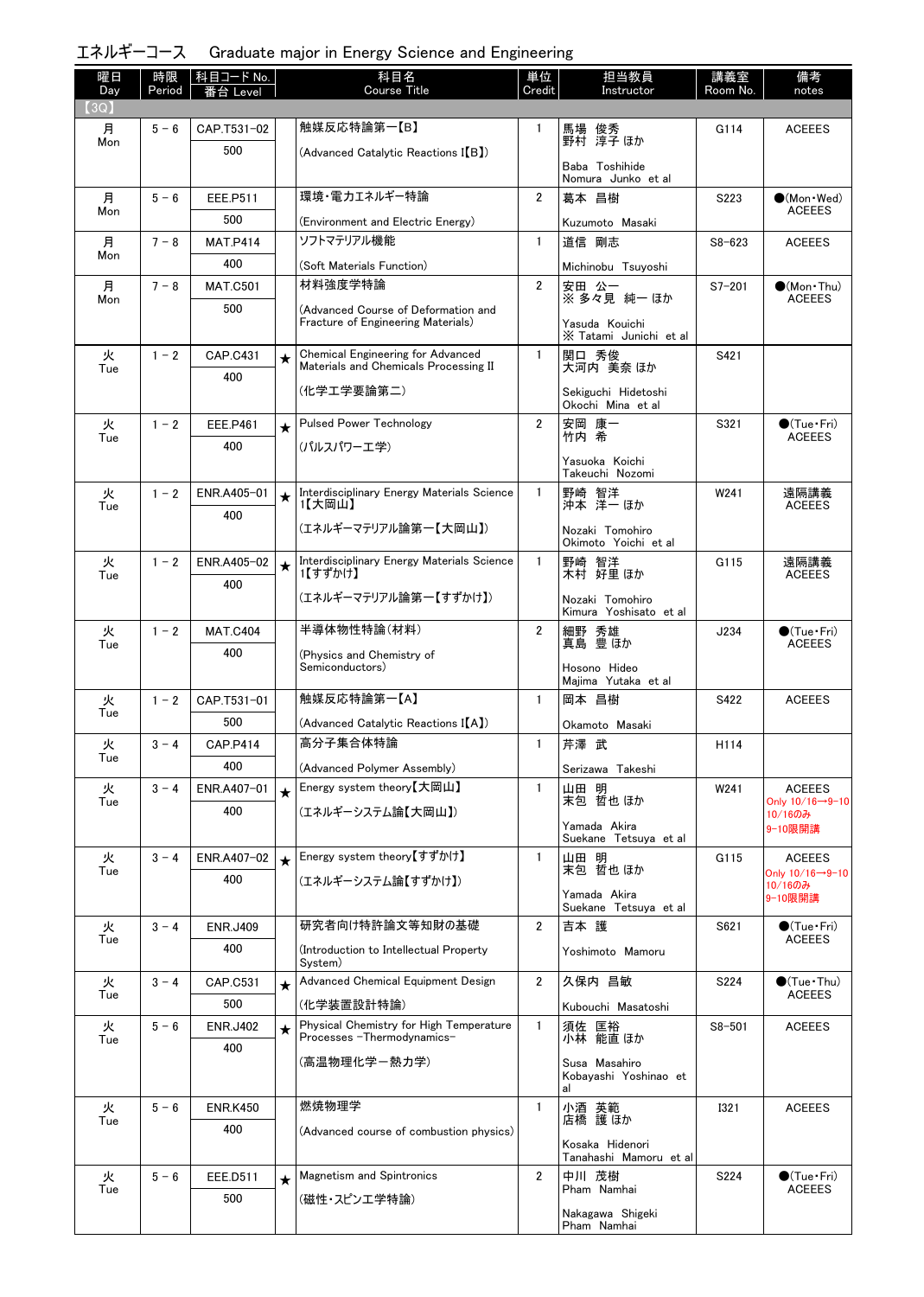| エネルギーコース Graduate major in Energy Science and Engineering |  |  |  |  |
|-----------------------------------------------------------|--|--|--|--|
|-----------------------------------------------------------|--|--|--|--|

| 曜日<br>Day | 時限<br>Period | │科目コード No.<br>番台 Level |         | 科目名<br><b>Course Title</b>                                  | 単位<br>Credit   | 担当教員<br>Instructor                                 | 講義室<br>Room No.    | 備考<br>notes                                  |
|-----------|--------------|------------------------|---------|-------------------------------------------------------------|----------------|----------------------------------------------------|--------------------|----------------------------------------------|
| (3Q)      | $7 - 8$      | CAP.I435               |         | 地球化学特論                                                      | 1              |                                                    | G113               |                                              |
| 火<br>Tue  |              | 400                    |         | (Advanced Geochemistry)                                     |                | 吉田 尚弘<br>豊田 栄ほか                                    |                    | <b>ACEEES</b>                                |
|           |              |                        |         |                                                             |                | Yoshida Naohiro<br>Toyoda Sakae et al              |                    |                                              |
| 火         | $7 - 8$      | <b>EEE.P411</b>        | $\star$ | Advanced Course of Power Electronics                        | $\overline{2}$ | 藤田 英明<br>萩原 誠                                      | S223               | $\bullet$ (Tue · Thu)                        |
| Tue       |              | 400                    |         | (パワーエレクトロニクス特論)                                             |                | Fujita Hideaki<br>Hagiwara Makoto                  |                    | <b>ACEEES</b>                                |
| 火         | $7 - 8$      | <b>ENR.J401</b>        | $\star$ | <b>Advanced Metal Physics</b>                               | $\overline{2}$ | 史 蹟                                                | $S8 - 501$         | $\bigcirc$ (Tue·Fri)                         |
| Tue       |              | 400                    |         | (金属物性特論)                                                    |                | 中村言男                                               |                    | <b>ACEEES</b>                                |
|           |              |                        |         |                                                             |                | Shi Ji<br>Nakamura Yoshio                          |                    |                                              |
| 火         | $7 - 8$      | <b>ENR.K440</b>        | $\star$ | Advanced course of radiation transfer                       | $\mathbf{1}$   | 花村 克悟                                              | <b>I321</b>        | <b>ACEEES</b>                                |
| Tue       |              | 400                    |         | (ふく射輸送学)                                                    |                | Hanamura Katsunori                                 |                    |                                              |
| 火         | $7 - 8$      | <b>MAT.C405</b>        |         | 材料機器分析特論                                                    | $\overline{2}$ | 松下 伸広<br>※ 福永 啓一 ほか                                | $S7 - 202$<br>G111 | $\bullet$ (Tue · Fri)<br>遠隔授業                |
| Tue       |              | 400                    |         | (Advanced Course of Instrumental<br>Analysis for Materials) |                | Matsushita Nobuhiro<br>X Fukunaga Keiichi et<br>al |                    |                                              |
| 火         | $7 - 8$      | <b>MAT.P423</b>        |         | 有機複合材料                                                      | $\mathbf{1}$   | 塩谷 正俊                                              | $S8 - 623$         | <b>ACEEES</b>                                |
| Tue       |              | 400                    |         | (Advanced Course in Composite<br>Materials)                 |                | Shioya Masatoshi                                   |                    |                                              |
| 水         | $1 - 2$      | <b>CAP.T431</b>        |         | 有機金属触媒化学特論第一                                                | $\mathbf{1}$   | 田中 健                                               | S423               | <b>ACEEES</b>                                |
| Wed       |              | 400                    |         | (Advanced Organometallic Chemistry and<br>Catalysis I)      |                | Tanaka Ken                                         |                    |                                              |
| 水<br>Wed  | $1 - 2$      | <b>EEE.D501</b>        | $\star$ | Dielectric Property and Organic Devices                     | $\overline{2}$ | 間中 孝彰                                              | S223               | $\bullet$ (Wed $\cdot$ Fri)<br><b>ACEEES</b> |
|           |              | 500                    |         | (誘電体物性・有機デバイス特論)                                            |                | Manaka Takaaki                                     |                    |                                              |
| 水<br>Wed  | $3 - 4$      | CAP.C433               |         | 相平衡解析                                                       | $\mathbf{1}$   | 下山 裕介                                              | S611               |                                              |
|           |              | 400                    |         | (Phase Equilibrium Analysis in Chemical<br>Engineering)     |                | Shimoyama Yusuke                                   |                    |                                              |
| 水<br>Wed  | $3 - 4$      | <b>MEC.C433</b>        | $\star$ | Solid Dynamics                                              | $\mathbf{1}$   | 井上 裕嗣                                              | S011               |                                              |
|           |              | 400                    |         | (固体動力学特論)                                                   |                | Inoue Hirotsugu                                    |                    |                                              |
| 水<br>Wed  | $5 - 6$      | <b>EEE.P511</b>        |         | 環境・電力エネルギー特論                                                | $\overline{2}$ | 葛本 昌樹                                              | S223               | $\bullet$ (Mon · Wed)<br><b>ACEEES</b>       |
|           |              | 500                    |         | (Environment and Electric Energy)                           |                | Kuzumoto Masaki                                    |                    |                                              |
| 木<br>Thu  | $1 - 2$      | CAP.A423               |         | 有機合成化学特論第一                                                  | 1              | 伊藤 繁和                                              | S423               | <b>ACEEES</b>                                |
|           |              | 400                    |         | (Advanced Organic Synthesis I)                              |                | Ito Shigekazu                                      |                    |                                              |
| 木<br>Thu  | $1 - 2$      | <b>MEC.G432</b>        | $\star$ | Metalforming                                                | $\mathbf{1}$   | 吉野 雅彦<br>大竹 尚登                                     | I121               |                                              |
|           |              | 400                    |         | (塑性加工学)                                                     |                | Yoshino Masahiko                                   |                    |                                              |
|           |              |                        |         | Space Systems Analysis A                                    | $\mathbf{1}$   | Ohtake Naoto                                       |                    |                                              |
| 木<br>Thu  | $1 - 2$      | <b>MEC.M433</b><br>400 | $\star$ |                                                             |                | 古谷 寛                                               | G324               |                                              |
| 木         | $1 - 2$      | CAP.C531               |         | (宇宙システムアナリシスA)<br>Advanced Chemical Equipment Design        | $\overline{2}$ | Furuya Hiroshi<br>久保内 昌敏                           | S224               | $\bullet$ (Tue · Thu)                        |
| Thu       |              | 500                    | $\star$ | (化学装置設計特論)                                                  |                |                                                    |                    | <b>ACEEES</b>                                |
| 木         | $3 - 4$      | CAP.I417               | $\star$ | Introduction to Chemical Engineering                        | $\mathbf{1}$   | Kubouchi Masatoshi<br>脇 慶子                         | G113               | <b>ACEEES</b>                                |
| Thu       |              | 400                    |         | (Unit Operation)                                            |                | Waki Keiko                                         |                    |                                              |
|           |              |                        |         | (化学工学概論(単位操作))                                              |                |                                                    |                    |                                              |
| 木<br>Thu  | $3 - 4$      | <b>CHM.D433</b>        |         | 有機金属化学特論                                                    | $\overline{2}$ | 岩澤 伸治<br>鷹谷 絢                                      | H116               | $\bullet$ (Mon Thu)<br><b>ACEEES</b>         |
|           |              | 400                    |         | (Advanced Organometallic Chemistry)                         |                | Iwasawa Nobuharu<br>Takaya Jun                     |                    |                                              |
| 木         | $3 - 4$      | MAT.M407-01            |         | 固体物理特論【a】                                                   | $\overline{2}$ | 中辻 寬                                               | J234               | $\bullet$ (Mon•Thu)                          |
| Thu       |              | 400                    |         | (Advanced Solid State Physics [a])                          |                | 合田 義弘                                              |                    | <b>ACEEES</b>                                |
|           |              |                        |         |                                                             |                | Nakatsuji Kan<br>Gohda Yoshihiro                   |                    |                                              |
| 木<br>Thu  | $3 - 4$      | <b>MEC.E432</b>        | $\star$ | Properties of Solid Materials                               | $\mathbf{1}$   | 村上 陽一<br>伏信 一慶                                     | S223, G111         | 遠隔講義<br><b>ACEEES</b>                        |
|           |              | 400                    |         | (固体材料物性)                                                    |                | Murakami Yoichi                                    |                    |                                              |
|           |              |                        |         |                                                             |                | Fushinobu Kazuyoshi                                |                    |                                              |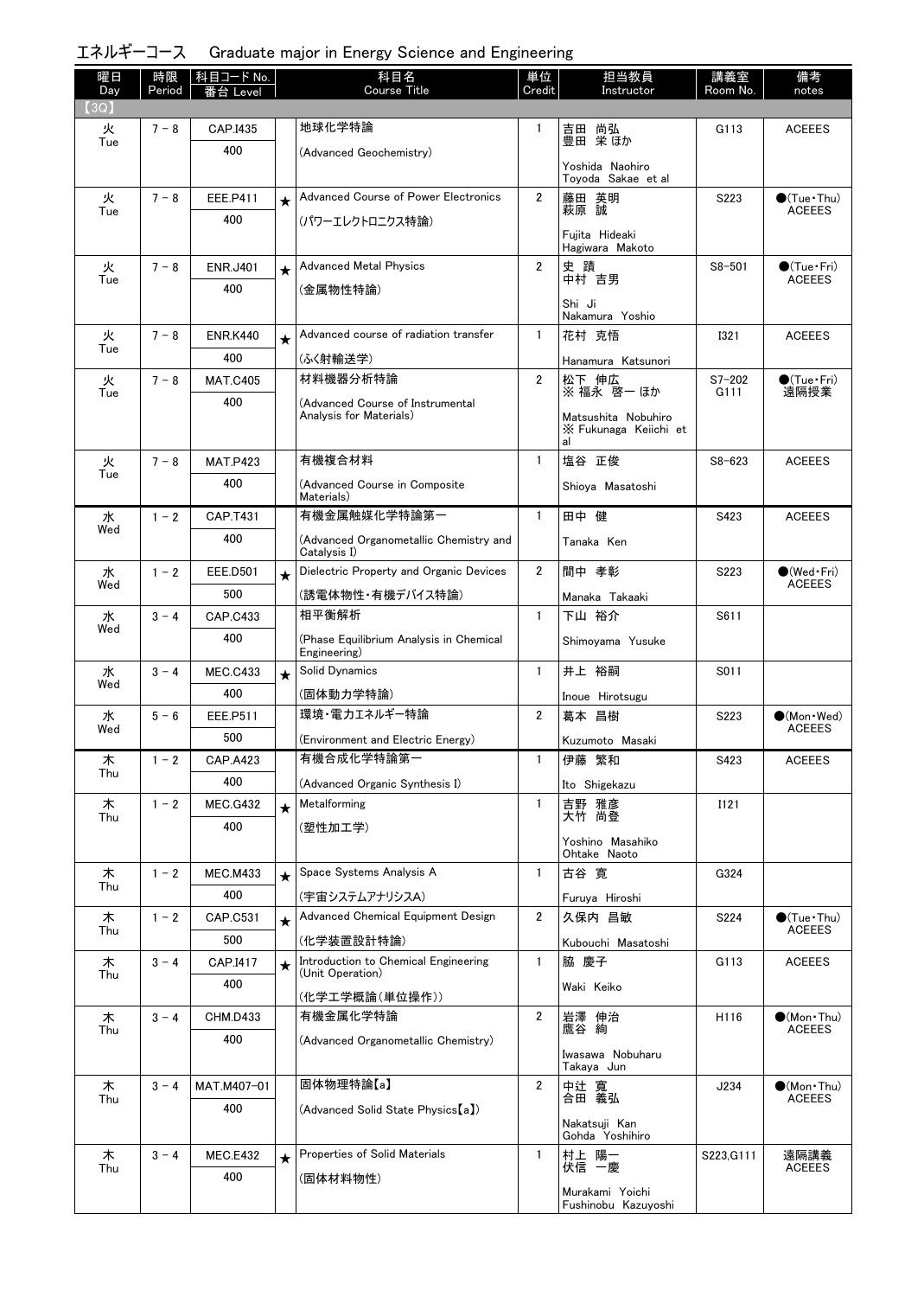|  | エネルギーコース Graduate major in Energy Science and Engineering |  |  |  |
|--|-----------------------------------------------------------|--|--|--|
|--|-----------------------------------------------------------|--|--|--|

| 曜日<br>Day | 時限<br>Period | │科目コード No.<br>番台 Level |         | 科目名<br><b>Course Title</b>                                                | 単位<br>Credit   | 担当教員<br>Instructor                    | 講義室<br>Room No. | 備考<br>notes                                  |
|-----------|--------------|------------------------|---------|---------------------------------------------------------------------------|----------------|---------------------------------------|-----------------|----------------------------------------------|
| (3Q)      |              |                        |         |                                                                           |                |                                       |                 |                                              |
| 木<br>Thu  | $3 - 4$      | <b>CAP.C534</b>        | $\star$ | <b>Advanced Supercritical Fluid Process</b>                               | $\mathbf{1}$   | 下山 裕介                                 | S421            |                                              |
|           |              | 500                    |         | (超臨界流体プロセス特論)                                                             |                | Shimoyama Yusuke                      |                 |                                              |
| 木<br>Thu  | $3 - 4$      | EEE.P501               | $\star$ | Magnetic Levitation and Magnetic<br>Suspension                            | $\overline{2}$ | 千葉 明                                  | S224            | $\bullet$ (Mon Thu)<br><b>ACEEES</b>         |
|           |              | 500                    |         | (磁気浮上と磁気支持エ学)                                                             |                | Chiba Akira                           |                 |                                              |
| 木<br>Thu  | $3 - 4$      | <b>MEC.G531</b>        | $\star$ | <b>Precision Manufacturing Processes</b>                                  | $\mathbf{1}$   | 平田 敦<br>吉岡 勇人 ほか                      | <b>I311</b>     |                                              |
|           |              | 500                    |         | (高精度加工学)                                                                  |                | Hirata Atsushi                        |                 |                                              |
|           |              |                        |         |                                                                           |                | Yoshioka Hayato et al                 |                 |                                              |
| 木<br>Thu  | $5 - 6$      | <b>CHM.C432</b>        |         | 量子化学特論                                                                    | $\overline{2}$ | 河内 宣之<br>大島 康裕 ほか                     | H116            | $\bullet$ (Mon•Thu)<br><b>ACEEES</b>         |
|           |              | 400                    |         | (Advanced Quantum Chemistry)                                              |                | Kouchi Noriyuki                       |                 |                                              |
|           |              |                        |         |                                                                           |                | Ohshima Yasuhiro et al                |                 |                                              |
| 木<br>Thu  | $5 - 6$      | EEE.P411               | $\star$ | Advanced Course of Power Electronics                                      | $\overline{2}$ | 藤田 英明<br>萩原誠                          | S223            | $\bigcirc$ (Tue · Thu)<br><b>ACEEES</b>      |
|           |              | 400                    |         | (パワーエレクトロニクス特論)                                                           |                | Fujita Hideaki                        |                 |                                              |
|           |              |                        |         |                                                                           |                | Hagiwara Makoto                       |                 |                                              |
| 木<br>Thu  | $7 - 8$      | CAP.I423               |         | 有機材料化学特論                                                                  | $\mathbf{1}$   | 福島 孝典<br>小泉 武昭                        | J233            | <b>ACEEES</b>                                |
|           |              | 400                    |         | (Advanced Organic Materials Chemistry)                                    |                | Fukushima Takanori                    |                 |                                              |
|           |              |                        |         | 材料強度学特論                                                                   | $\overline{2}$ | Koizumi Takeaki                       |                 |                                              |
| 木<br>Thu  | $7 - 8$      | <b>MAT.C501</b><br>500 |         |                                                                           |                | 安田 公一<br>※多々見 純一 ほか                   | $S7 - 201$      | $(Mon\cdot Thu)$<br><b>ACEEES</b>            |
|           |              |                        |         | (Advanced Course of Deformation and<br>Fracture of Engineering Materials) |                | Yasuda Kouichi                        |                 |                                              |
| 金         | $1 - 2$      | CAP.I437               |         | 高分子物性概論第二                                                                 | $\mathbf{1}$   | X Tatami Junichi et al<br>宍戸 厚        | G113            | <b>ACEEES</b>                                |
| Fri       |              | 400                    |         | (Introduction to Polymer Physical                                         |                | 長井 圭治 ほか                              |                 |                                              |
|           |              |                        |         | Properties II)                                                            |                | Shishido Atsushi<br>Nagai Keiji et al |                 |                                              |
| 金         | $1 - 2$      | EEE.P461               | $\star$ | <b>Pulsed Power Technology</b>                                            | $\overline{2}$ |                                       | S321            | $\bullet$ (Tue•Fri)                          |
| Fri       |              | 400                    |         | (パルスパワーエ学)                                                                |                | 安岡 康一<br>竹内 希                         |                 | <b>ACEEES</b>                                |
|           |              |                        |         |                                                                           |                | Yasuoka Koichi<br>Takeuchi Nozomi     |                 |                                              |
| 金         | $1 - 2$      | <b>ENR.H407</b>        | $\star$ | Advanced Solid State Chemistry Oriented                                   | $\mathbf{1}$   | 和田 雄二                                 | S611            | <b>ACEEES</b>                                |
| Fri       |              | 400                    |         | for Energy and Environment Issues I                                       |                | Wada Yuji                             |                 |                                              |
|           |              |                        |         | (エネルギー・環境問題を指向する固体化学<br>特論第一)                                             |                |                                       |                 |                                              |
| 金<br>Fri  | $1 - 2$      | <b>MAT.C404</b>        |         | 半導体物性特論(材料)                                                               | $\overline{2}$ | 細野 秀雄<br>真島 豊ほか                       | J234            | $\bullet$ (Tue•Fri)<br><b>ACEEES</b>         |
|           |              | 400                    |         | (Physics and Chemistry of<br>Semiconductors)                              |                |                                       |                 |                                              |
|           |              |                        |         |                                                                           |                | Hosono Hideo<br>Majima Yutaka et al   |                 |                                              |
| 金<br>Fri  | $1 - 2$      | <b>MEC.H434</b>        | $\star$ | Advanced Course of Actuator<br>Engineering                                | $\mathbf{1}$   | 鈴森 康一<br>吉田 和弘                        | S223, G111      | 遠隔講義<br><b>ACEEES</b>                        |
|           |              | 400                    |         | (先端アクチュエータ)                                                               |                | Suzumori Koichi                       |                 |                                              |
|           |              |                        |         |                                                                           |                | Yoshida Kazuhiro                      |                 |                                              |
| 金<br>Fri  | $3 - 4$      | <b>CAP.C432</b>        |         | 化工物性解析                                                                    | $\mathbf{1}$   | 谷口 泉                                  | S611            | <b>ACEEES</b>                                |
|           |              | 400                    |         | (Physico-Chemical Property Analysis in<br>Chemical Engineering)           |                | Taniguchi Izumi                       |                 |                                              |
| 金         | $3 - 4$      | CAP.I438               | $\star$ | Functionalized Nano-Materials Chemistry                                   | $\mathbf{1}$   | 原 正彦<br>野村 淳子                         | G113            | <b>ACEEES</b>                                |
| Fri       |              | 400                    |         | (ナノ機能物質化学第一)                                                              |                |                                       |                 |                                              |
|           |              |                        |         |                                                                           |                | Hara Masahiko<br>Nomura Junko         |                 |                                              |
| 金<br>Fri  | $3 - 4$      | <b>ENR.J409</b>        |         | 研究者向け特許論文等知財の基礎                                                           | $\overline{2}$ | 吉本 護                                  | S621            | $\bullet$ (Tue $\cdot$ Fri)<br><b>ACEEES</b> |
|           |              | 400                    |         | (Introduction to Intellectual Property)<br>System)                        |                | Yoshimoto Mamoru                      |                 |                                              |
| 金         | $3 - 4$      | <b>CAP.A521</b>        |         | 有機分子設計特論第一                                                                | $\mathbf{1}$   | 田中 浩士                                 | H118            | <b>ACEEES</b>                                |
| Fri       |              | 500                    |         | (Advanced Molecular Design for Organic                                    |                | Tanaka Hiroshi                        |                 |                                              |
|           | $3 - 6$      | <b>MEC.M532</b>        |         | Synthesis I)<br>宇宙システム利用                                                  | $\overline{2}$ | 岩田 隆敬                                 | <b>I311</b>     | □                                            |
| 金<br>Fri  |              | 500                    |         | (Space Systems and Missions)                                              |                | 野田 篤司 ほか                              |                 |                                              |
|           |              |                        |         |                                                                           |                | Iwata Takanori                        |                 |                                              |
|           |              |                        |         |                                                                           |                | Noda Atsushi et al                    |                 |                                              |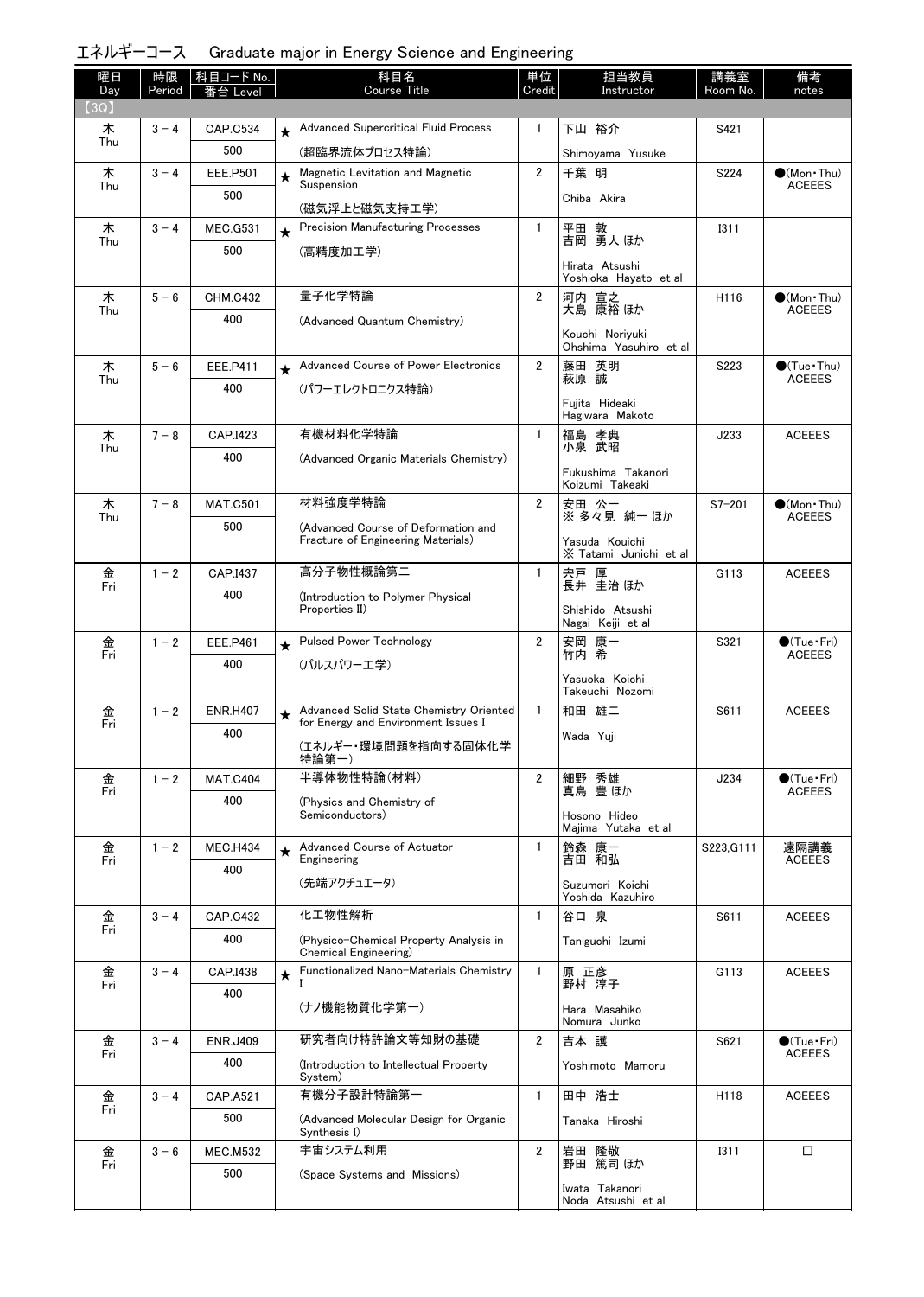| エネルギーコース Graduate major in Energy Science and Engineering |  |  |  |  |
|-----------------------------------------------------------|--|--|--|--|
|-----------------------------------------------------------|--|--|--|--|

| 曜日<br>Day         | 時限<br>Period             | │科目コード No.<br>番台 Level |         | 科目名<br><b>Course Title</b>                                                       | 単位<br>Credit   | 担当教員<br>Instructor                                       | 講義室<br>Room No.               | 備考<br>notes                                           |
|-------------------|--------------------------|------------------------|---------|----------------------------------------------------------------------------------|----------------|----------------------------------------------------------|-------------------------------|-------------------------------------------------------|
| (3Q)              |                          |                        |         |                                                                                  |                |                                                          |                               |                                                       |
| 金<br>Fri          | $5 - 6$                  | <b>CAP.A402</b>        |         | 応用化学概論第二A                                                                        | 1              | 田中 健<br>村橋 哲郎 ほか                                         | H115                          |                                                       |
|                   |                          | 400                    |         | (Scope of Chemical Science and<br>Engineering IIA)                               |                | Tanaka Ken<br>Murahashi Tetsuro et al                    |                               |                                                       |
| 金                 | $5 - 6$                  | CAP.I402               |         | 応用化学概論第二B                                                                        | $\mathbf{1}$   | 今岡 享稔                                                    | G114                          |                                                       |
| Fri               |                          | 400                    |         | (Scope of Chemical Science and<br>Engineering IIB)                               |                | 福島 孝典 ほか<br>Imaoka Takane<br>Fukushima Takanori et<br>al |                               |                                                       |
| 金                 | $5 - 6$                  | <b>ENR.J404</b>        | ★       | Physical Chemistry for High Temperature                                          | $\mathbf{1}$   | 上田 光敏                                                    | $S8 - 501$                    | <b>ACEEES</b>                                         |
| Fri               |                          | 400                    |         | Processes -Oxidation of Metals-                                                  |                | 須佐 匡裕 ほか                                                 |                               |                                                       |
|                   |                          |                        |         | (高温物理化学-金属の高温酸化)                                                                 |                | Ueda Mitsutoshi<br>Susa Masahiro et al                   |                               |                                                       |
| 金                 | $5 - 6$                  | <b>MAT.P422</b>        |         | 有機材料科学設計                                                                         | $\mathbf{1}$   | 扇澤 敏明                                                    | $S8 - 623$                    | <b>ACEEES</b>                                         |
| Fri               |                          | 400                    |         | (Organic Materials Design)                                                       |                | Ougizawa Toshiaki                                        |                               |                                                       |
| 金<br>Fri          | $5 - 6$                  | EEE.D511               | $\star$ | <b>Magnetism and Spintronics</b>                                                 | $\overline{2}$ | 中川 茂樹<br>Pham Namhai                                     | S224                          | $\bigcirc$ (Tue · Fri)<br><b>ACEEES</b>               |
|                   |                          | 500                    |         | (磁性・スピンエ学特論)                                                                     |                | Nakagawa Shigeki<br>Pham Namhai                          |                               |                                                       |
| 金<br>Fri          | $7 - 8$                  | <b>ENR.J401</b>        | $\star$ | <b>Advanced Metal Physics</b>                                                    | $\overline{2}$ | 史 蹟<br>中村 吉男                                             | $S8 - 501$                    | $\bigcirc$ (Tue · Fri)                                |
|                   |                          | 400                    |         | (金属物性特論)                                                                         |                |                                                          |                               | <b>ACEEES</b>                                         |
|                   |                          |                        |         |                                                                                  |                | Shi Ji<br>Nakamura Yoshio                                |                               |                                                       |
| 金<br>Fri          | $7 - 8$                  | <b>MAT.C405</b>        |         | 材料機器分析特論                                                                         | $\overline{2}$ | 松下 伸広<br>※ 福永 啓一 ほか                                      | $S7 - 202$<br>G111            | $\bullet$ (Tue•Fri)<br>遠隔授業                           |
|                   |                          | 400                    |         | (Advanced Course of Instrumental<br>Analysis for Materials)                      |                | Matsushita Nobuhiro<br>X Fukunaga Keiichi et<br>al       |                               |                                                       |
| 金                 | $7 - 8$                  | <b>CAP.P523</b>        |         | 高分子量子化学特論                                                                        | $\mathbf{1}$   | 川内 進                                                     | 南4号館                          | <b>ACEEES</b>                                         |
| Fri               |                          | 500                    |         | (Quantum Chemical Calculations for<br>Polymer Chemistry)                         |                | Kawauchi Susumu                                          | 情報ネット<br>ワーク演習<br>室 第1演<br>習室 |                                                       |
| 金                 | $7 - 8$                  | <b>EEE.D501</b>        | $\star$ | Dielectric Property and Organic Devices                                          | $\overline{2}$ | 間中 孝彰                                                    | S223                          | $\bullet$ (Wed Fri)                                   |
| Fri               |                          | 500                    |         | (誘電体物性・有機デバイス特論)                                                                 |                | Manaka Takaaki                                           |                               | <b>ACEEES</b>                                         |
| 集中講義<br>等         | $\overline{\phantom{0}}$ | <b>CHM.A431</b>        |         | 放射光科学実習                                                                          | $\mathbf{1}$   | 河内 宣之<br>北島 昌史 ほか                                        |                               |                                                       |
| Intensive         |                          | 400                    |         | (Laboratory Training of Synchrotron<br>Radiation Science)                        |                | Kouchi Noriyuki<br>Kitajima Masashi et al                |                               |                                                       |
| 集中講義              |                          | <b>EEE.D582</b>        | $\star$ | Advanced Energy Electronics Devices                                              | $\mathbf{1}$   | 久本 大                                                     |                               | $11/9$ (金)                                            |
| ₩<br>Intensive    |                          | 500                    |         | (先端エネルギーエレクトロニクスデバイス)                                                            |                | Hisamoto Digh                                            |                               | $11/13({\cal X})$<br>$11/16$ (金)<br>$11/20({\cal X})$ |
| 集中講義<br>等         |                          | <b>MAT.P507</b>        | $\star$ | Analytical and analogical methods to<br>solve the heat transfer equation and the | $\mathbf{1}$   | Batsale Jean Christope                                   |                               |                                                       |
| Intensive         |                          | 500                    |         | application to infrared image processing                                         |                |                                                          |                               |                                                       |
|                   |                          |                        |         | (伝熱解析と赤外線画像処理への応用)                                                               |                |                                                          |                               |                                                       |
| インターン<br>シップ      |                          | CAP.E411-03            |         | 応用化学Advanced Internship第一                                                        | 1              | 各教員                                                      |                               |                                                       |
| Internship        |                          | 400                    |         | (Advanced Internship in Chemical<br>Science and Engineering I)                   |                | Academic Supervisor                                      |                               |                                                       |
| インターン             | $\qquad \qquad -$        | ENR.B503-03            |         | エネルギーエ学インターンシップA                                                                 | $\mathbf{1}$   | 指導教員                                                     |                               | コース標準学修<br>課程外                                        |
| シップ<br>Internship |                          | 500                    |         | (Energy Engineering Internship A)                                                |                | Academic Supervisor                                      |                               |                                                       |
| インターン<br>シップ      |                          | ENR.B504-03            |         | エネルギーエ学インターンシップB                                                                 | $\overline{2}$ | 指導教員                                                     |                               | コース標準学修<br>課程外                                        |
| Internship        |                          | 500                    |         | (Energy Engineering Internship B)                                                |                | Academic Supervisor                                      |                               |                                                       |
| インターン<br>シップ      |                          | <b>ENR.B513</b>        | $\star$ | TSE Energy Off-Campus Project S C                                                | $\mathbf{1}$   | 指導教員                                                     |                               |                                                       |
| Internship        |                          | 500                    |         | (融合系エネルギーオフキャンパスプロジェクト<br>S C)                                                   |                | Academic Supervisor                                      |                               |                                                       |
| インターン             |                          | <b>ENR.B517</b>        | $\star$ | TSE Energy Off-Campus Project L C                                                | $\overline{2}$ | 指導教員                                                     |                               |                                                       |
| シップ<br>Internship |                          | 500                    |         | (融合系エネルギーオフキャンパスプロジェクトL<br>C)                                                    |                | Academic Supervisor                                      |                               |                                                       |
| インターン             |                          | ENR.E612-03            | $\star$ | International energy project                                                     | $\overline{2}$ | 指導教員                                                     |                               |                                                       |
| シップ<br>Internship |                          | 600                    |         | (エネルギー国際派遣プロジェクト)                                                                |                | Academic Supervisor                                      |                               |                                                       |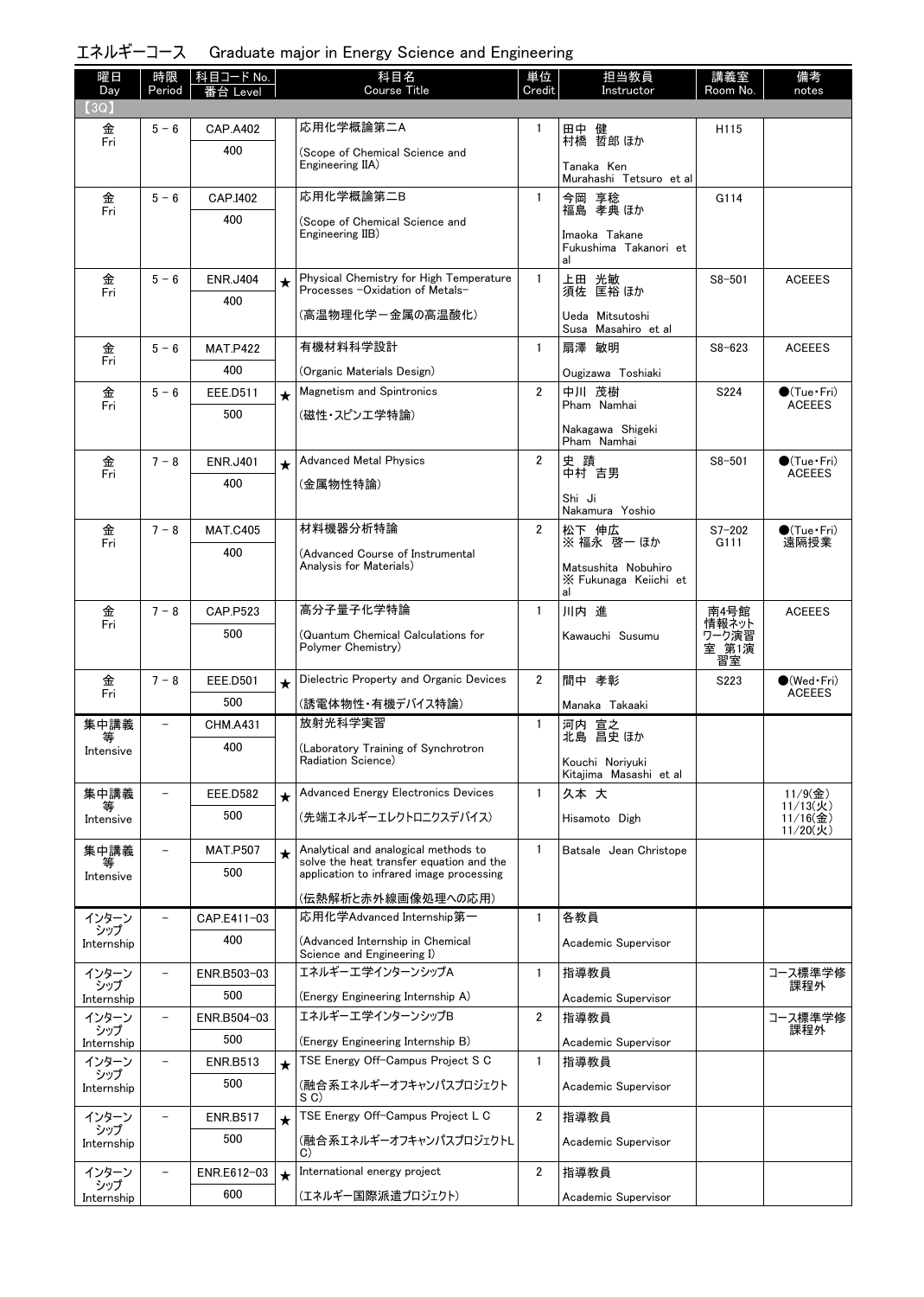| エネルギーコース Graduate major in Energy Science and Engineering |  |  |  |  |
|-----------------------------------------------------------|--|--|--|--|
|-----------------------------------------------------------|--|--|--|--|

| 曜日                 | 時限                       | 科目コード No.       |         | 科目名                                                      | 単位             | 担当教員                                 | 講義室        | 備考                                   |
|--------------------|--------------------------|-----------------|---------|----------------------------------------------------------|----------------|--------------------------------------|------------|--------------------------------------|
| Day<br>(4Q)        | Period                   | Level           |         | <b>Course Title</b>                                      | Credit         | Instructor                           | Room No.   | notes                                |
| 未定                 |                          | ENR.B502-04     |         | エネルギーイノベーション協創プロジェクト                                     | 1              | コース主任                                |            |                                      |
| To be<br>announced |                          | 500             |         | (Energy innovation co-creative project)                  |                | 稲木 信介 ほか                             |            |                                      |
|                    |                          |                 |         |                                                          |                | Head<br>Inagi Shinsuke et al         |            |                                      |
| 未定                 | $\overline{\phantom{m}}$ | <b>ENR.B522</b> | $\star$ | TSE Energy International Workshop D                      | $\mathbf{1}$   | 指導教員                                 |            |                                      |
| To be<br>announced |                          | 500             |         | (融合系エネルギー国際発表(修士)D)                                      |                | Academic Supervisor                  |            |                                      |
| 未定                 | -                        | ENR.E601-04     |         | 実践プレゼンテーションA                                             | $\mathbf{1}$   | 指導教員                                 |            |                                      |
| To be<br>announced |                          | 600             |         | (Practical Presentation A)                               |                | Academic Supervisor                  |            |                                      |
| 未定                 |                          | ENR.E602-04     |         | 実践プレゼンテーションB                                             | $\mathbf{1}$   | 指導教員                                 |            |                                      |
| To be<br>announced |                          | 600             |         | (Practical Presentation B)                               |                | Academic Supervisor                  |            |                                      |
| 未定                 |                          | ENR.E603-04     |         | 実践プレゼンテーションC                                             | $\mathbf{1}$   | 指導教員                                 |            |                                      |
| To be<br>announced |                          | 600             |         | (Practical Presentation C)                               |                | Academic Supervisor                  |            |                                      |
| 未定                 | $\overline{\phantom{0}}$ | ENR.E604-04     | $\star$ | International scientific presentation A                  | $\mathbf{1}$   | 指導教員                                 |            |                                      |
| To be<br>announced |                          | 600             |         | (国際学術プレゼンテーションA)                                         |                | Academic Supervisor                  |            |                                      |
| 未定                 | $\qquad \qquad -$        | ENR.E605-04     | $\star$ | International scientific presentation B                  | $\mathbf{1}$   | 指導教員                                 |            |                                      |
| To be              |                          | 600             |         | (国際学術プレゼンテーションB)                                         |                | Academic Supervisor                  |            |                                      |
| announced<br>未定    | $\overline{\phantom{0}}$ | ENR.E606-04     | $\star$ | International scientific presentation C                  | $\mathbf{1}$   | 指導教員                                 |            |                                      |
| To be              |                          | 600             |         | (国際学術プレゼンテーションC)                                         |                | Academic Supervisor                  |            |                                      |
| announced<br>未定    |                          | <b>ENR.E607</b> |         | エネルギー学理実践研究A                                             | $\mathbf{1}$   | コース主任                                |            |                                      |
| To be              |                          | 600             |         | (Practical research in energy science A)                 |                | 稲木 信介 ほか                             |            |                                      |
| announced          |                          |                 |         |                                                          |                | Head                                 |            |                                      |
| 未定                 |                          | <b>ENR.E608</b> |         | エネルギー学理実践研究B                                             | $\mathbf{1}$   | Inagi Shinsuke et al<br>コース主任        |            |                                      |
| To be              |                          | 600             |         |                                                          |                | Cross Jeffrey Scott                  |            |                                      |
| announced          |                          |                 |         | (Practical research in energy science B)                 |                | Head                                 |            |                                      |
|                    |                          |                 |         |                                                          |                | Cross Jeffrey Scott                  |            |                                      |
| 未定<br>To be        |                          | ENR.E609-04     |         | アカデミック ティーチング                                            | $\mathbf{1}$   | 指導教員                                 |            |                                      |
| announced          |                          | 600             |         | (Academic teaching)                                      |                | Academic Supervisor                  |            |                                      |
| 未定<br>To be        | $\qquad \qquad -$        | ENR.E613-04     |         | エネルギー学理実践研究C                                             | $\mathbf{1}$   | 指導教員                                 |            |                                      |
| announced          |                          | 600             |         | (Practical research in energy science C)<br>エネルギー学理実践研究D |                | Academic Supervisor                  |            |                                      |
| 未定<br>To be        | $\overline{\phantom{0}}$ | ENR.E614-04     |         |                                                          | $\mathbf{1}$   | 指導教員                                 |            |                                      |
| announced          |                          | 600             |         | (Practical research in energy science D)<br>錯体設計化学特論第二   | $\mathbf{1}$   | Academic Supervisor                  |            |                                      |
| 月<br>Mon           | $1 - 2$                  | <b>CAP.A464</b> |         |                                                          |                | 村橋 哲郎                                | S422       |                                      |
|                    |                          | 400             |         | (Advanced Molecular Design of Metal<br>Complexes II)     |                | Murahashi Tetsuro                    |            |                                      |
| 月                  | $1 - 2$                  | <b>EEE.S461</b> |         | 光通信システム                                                  | 2              | 植之原 裕行<br>小山 二三夫                     | S223, G311 | $\bullet$ (Mon Thu)                  |
| Mon                |                          | 400             |         | (Optical Communication Systems)                          |                |                                      |            | 遠隔講義<br><b>ACEEES</b>                |
|                    |                          |                 |         |                                                          |                | Uenohara Hirovuki<br>Koyama Fumio    |            |                                      |
| 月                  | $1 - 2$                  | <b>MEC.J432</b> | $\star$ | Mechanism and Control for Ultra-                         | $\mathbf{1}$   | 進士 忠彦                                | G111.W631  | 遠隔講義                                 |
| Mon                |                          | 400             |         | precision Motion                                         |                | Shinshi Tadahiko                     |            | <b>ACEEES</b>                        |
|                    |                          |                 |         | (超精密機構とその制御)                                             |                |                                      |            |                                      |
| 月<br>Mon           | $3 - 4$                  | <b>CHM.B434</b> |         | 結晶構造特論                                                   | 2              | 植草 秀裕                                | H112       | $\bullet$ (Mon Thu)<br><b>ACEEES</b> |
|                    |                          | 400             |         | (Advanced Course in Crystal Structure<br>Science)        |                | Uekusa Hidehiro                      |            |                                      |
| 月                  | $3 - 4$                  | MAT.M402-01     | $\star$ | Characterization of Nanomaterials [a]                    | $\overline{2}$ | 曽根 正人                                | J234       | $\bullet$ (Mon Thu)                  |
| Mon                |                          | 400             |         | (ナノ材料計測【a】)                                              |                | 三宮 工                                 |            | <b>ACEEES</b>                        |
|                    |                          |                 |         |                                                          |                | Sone Masato<br>Sannomiya Takumi      |            |                                      |
| 月                  | $3 - 4$                  | <b>MAT.M403</b> |         | 材料の環境劣化                                                  | $\overline{2}$ | 西方 篤                                 | $S8 - 501$ | $\bullet$ (Mon Thu)                  |
| Mon                |                          | 400             |         | (Environmental Degradation of Materials)                 |                | 多田 英司                                |            | <b>ACEEES</b>                        |
|                    |                          |                 |         |                                                          |                | Nishikata Atsushi                    |            |                                      |
| 月                  | $3 - 4$                  | <b>MEC.H433</b> | $\star$ | Mechatronics Device and Control                          | $\mathbf{1}$   | Tada Eiji<br>山浦 弘                    | S622       |                                      |
| Mon                |                          | 400             |         | (メカトロニクス機器と制御)                                           |                | Yamaura Hiroshi                      |            |                                      |
| 月                  | $3 - 4$                  | <b>EEE.D551</b> | $\star$ | Nano-Structure Devices                                   | 2              | 渡辺 正裕                                | G113       | $\bullet$ (Mon Thu)                  |
| Mon                |                          | 500             |         | (ナノ構造デバイス)                                               |                | 石橋 幸治                                |            | <b>ACEEES</b>                        |
|                    |                          |                 |         |                                                          |                | Watanabe Masahiro<br>Kouji Ishibashi |            |                                      |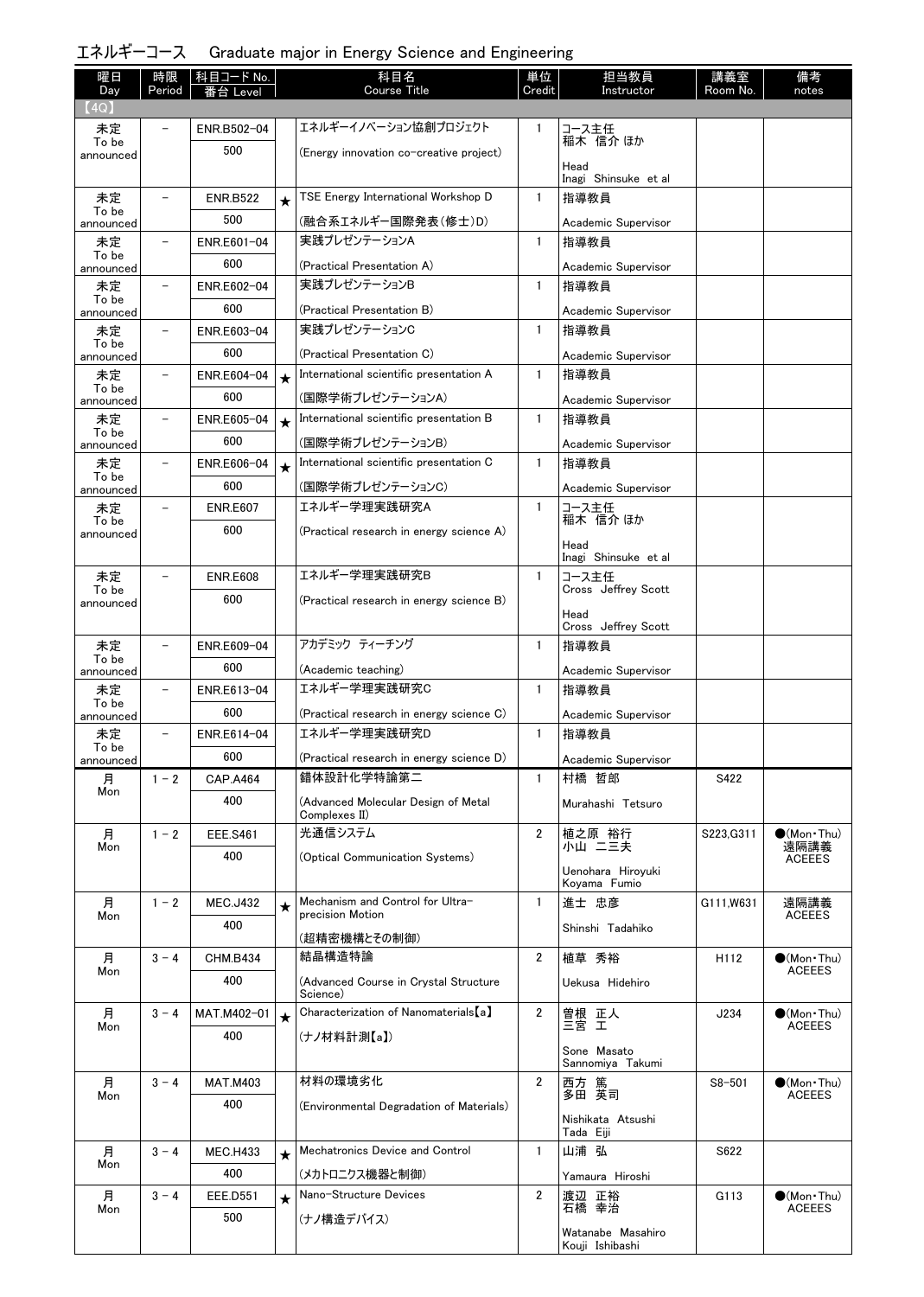|  | エネルギーコース Graduate major in Energy Science and Engineering |  |  |  |
|--|-----------------------------------------------------------|--|--|--|
|--|-----------------------------------------------------------|--|--|--|

| 曜日<br>Day | 時限<br>Period | │科目コード No.<br>番台 Level |              | 科目名<br><b>Course Title</b>                                        | 単位<br>Credit   | 担当教員<br>Instructor                              | 講義室<br>Room No.  | 備考<br>notes                            |
|-----------|--------------|------------------------|--------------|-------------------------------------------------------------------|----------------|-------------------------------------------------|------------------|----------------------------------------|
| (4Q)      |              |                        |              |                                                                   |                |                                                 |                  |                                        |
| 月<br>Mon  | $5 - 6$      | <b>MAT.C401</b>        |              | 誘電体 強誘電体特論                                                        | $\overline{2}$ | 鶴見 敬章<br>武田 博明                                  | $S7 - 201$       | $\bullet$ (Mon · Thu)<br><b>ACEEES</b> |
|           |              | 400                    |              | (Advanced Course of Dielectric and<br>Ferroelectric Materials)    |                | Tsurumi Takaaki<br>Takeda Hiroaki               |                  |                                        |
| 月         | $5 - 6$      | <b>MAT.P404</b>        | $\star$      | Soft Materials Functional Physics                                 | $\mathbf{1}$   | 早水 裕平                                           | $S8 - 623$       | <b>ACEEES</b>                          |
| Mon       |              | 400                    |              | (ソフトマテリアル機能物理)                                                    |                | Hayamizu Yuhei                                  |                  |                                        |
| 月         | $5 - 6$      | CAP.T532-02            |              | 触媒反応特論第二【B】                                                       | $\mathbf{1}$   | 馬場<br>俊秀<br>野村 淳子 ほか                            | G114             | <b>ACEEES</b>                          |
| Mon       |              | 500                    |              | (Advanced Catalytic Reactions II(B))                              |                | Baba Toshihide<br>Nomura Junko et al            |                  |                                        |
| 月         | $7 - 8$      | <b>ENR.H411</b>        |              | 電気化学デバイス特論                                                        | $\mathbf{1}$   |                                                 | G113             | <b>ACEEES</b>                          |
| Mon       |              | 400                    |              | (Topics in Applied Electrochemistry)                              |                | 菅野 了次<br>北村 房男ほか                                |                  |                                        |
|           |              |                        |              |                                                                   |                | Kanno Ryoji<br>Kitamura Fusao et al             |                  |                                        |
| 月<br>Mon  | $7 - 8$      | <b>MAT.P426</b>        |              | 材料熱物性特論                                                           | $\mathbf{1}$   | 森川 淳子                                           | $S8 - 623$       | <b>ACEEES</b>                          |
|           |              | 400                    |              | (Thermal Properties of Materials)                                 |                | Morikawa Junko                                  |                  |                                        |
| 火<br>Tue  | $1 - 2$      | ENR.A406-01<br>400     | $\star$      | Interdisciplinary Energy Materials Science<br>2【大岡山】              | $\mathbf{1}$   | 野崎 智洋<br>松本 英俊ほか                                | W241             | 遠隔講義<br><b>ACEEES</b>                  |
|           |              |                        |              | (エネルギーマテリアル論第二【大岡山】)                                              |                | Nozaki Tomohiro<br>Matsumoto Hidetoshi et<br>al |                  |                                        |
| 火<br>Tue  | $1 - 2$      | ENR.A406-02<br>400     | $\star$      | Interdisciplinary Energy Materials Science<br>2【すずかけ】             | $\mathbf{1}$   | 野崎 智洋<br>伊原 学 ほか                                | G115             | 遠隔講義<br><b>ACEEES</b>                  |
|           |              |                        |              | (エネルギーマテリアル論第二【すずかけ】)                                             |                | Nozaki Tomohiro<br>Ihara Manabu et al           |                  |                                        |
| 火         | $1 - 2$      | <b>GEG.S402</b>        | $\star$      | The economics and systems analysis of                             | $\mathbf{1}$   | 時松 宏治                                           | G512             | <b>ACEEES</b>                          |
| Tue       |              | 400                    |              | environment, resources and technology                             |                | Tokimatsu Koji                                  |                  |                                        |
|           |              |                        |              | (資源環境技術のシステムと経済学概論)<br>触媒反応特論第二【A】                                | $\mathbf{1}$   |                                                 |                  |                                        |
| 火<br>Tue  | $1 - 2$      | CAP.T532-01<br>500     |              |                                                                   |                | 岡本 昌樹                                           | S423             | <b>ACEEES</b>                          |
| 火         | $1 - 2$      | <b>CAP.C542</b>        |              | (Advanced Catalytic Reactions II(A))<br>Fine Particle Engineering | $\mathbf{1}$   | Okamoto Masaki<br>谷口 泉                          | S224             | <b>ACEEES</b>                          |
| Tue       |              | 500                    | $\star$      | (微粒子工学特論)                                                         |                | Taniguchi Izumi                                 |                  |                                        |
| 火         | $3 - 4$      | <b>ENR.A408</b>        | $\star$      | Economy of energy system                                          | $\mathbf{1}$   | 時松 宏治                                           | G311, W831       | 遠隔講義                                   |
| Tue       |              | 400                    |              | (エネルギーシステム経済論)                                                    |                | 花岡 伸也 ほか                                        |                  | <b>ACEEES</b>                          |
|           |              |                        |              |                                                                   |                | Tokimatsu Koji<br>Hanaoka Shinya et al          |                  |                                        |
| 火         | $5 - 6$      | <b>ENR.I410</b>        |              | 固体光物性特論                                                           | $\overline{2}$ | 腰原 伸也                                           | H119B            | $\bullet$ (Tue · Fri)                  |
| Tue       |              | 400                    |              | (Optical properties of solids)                                    |                | 沖本 洋一                                           |                  | <b>ACEEES</b>                          |
|           |              |                        |              |                                                                   |                | Koshihara Shinya<br>Okimoto Yoichi              |                  |                                        |
| 火         | $5 - 6$      | <b>ENR.J408</b>        |              | 無機エネルギー変換材料特論                                                     | $\overline{2}$ | 安田 公一<br>松下 祥子 ほか                               | $S7 - 201$       | $\bigcirc$ (Tue · Fri)                 |
| Tue       |              | 400                    |              | (Energy Conversion Ceramics Materials)                            |                |                                                 |                  | <b>ACEEES</b>                          |
|           |              |                        |              |                                                                   |                | Yasuda Kouichi<br>Matsushita Sachiko et         |                  |                                        |
| 火         | $5 - 6$      | <b>EEE.D561</b>        |              | <b>Terahertz Devices and Systems</b>                              | $\overline{2}$ | al<br>河野 行雄                                     | S223             | $\bullet$ (Tue•Fri)                    |
| Tue       |              | 500                    | $\star$      | (テラヘルツデバイス・システム)                                                  |                |                                                 |                  | <b>ACEEES</b>                          |
| 火         | $5 - 8$      | <b>GEG.P452</b>        |              | Project Design & Management F                                     | $\overline{2}$ | Kawano Yukio<br>時松 宏治                           | G511             | □                                      |
| Tue       |              | 400                    | $\star$<br>C | (プロジェクトデザイン&マネジメント F)                                             |                | 木内 豪 ほか                                         |                  |                                        |
|           |              |                        |              |                                                                   |                | Tokimatsu Koji<br>Kinouchi Tsuyoshi et al       |                  |                                        |
| 火         | $7 - 8$      | <b>CHM.B435</b>        |              | 地球環境化学特論                                                          | $\overline{2}$ | 野上 健治<br>寺田 暁彦                                  | H <sub>111</sub> | $\bullet$ (Tue · Fri)<br><b>ACEEES</b> |
| Tue       |              | 400                    |              | (Global Environmental Chemistry)                                  |                | Nogami Kenji                                    |                  |                                        |
| 火         | $7 - 8$      | <b>ENR.L530</b>        |              | Advanced functional electron devices                              | $\overline{2}$ | Terada Akihiko<br>波多野 睦子                        | W932             | $\bullet$ (Tue · Fri)                  |
| Tue       |              | 500                    | $\star$      | (先端機能電子デバイス)                                                      |                | 小寺 哲夫                                           |                  | <b>ACEEES</b>                          |
|           |              |                        |              |                                                                   |                | Hatano Mutsuko<br>Kodera Tetsuo                 |                  |                                        |
| 水         | $1 - 2$      | <b>CAP.T432</b>        |              | 有機金属触媒化学特論第二                                                      | $\mathbf{1}$   | 田中 健                                            | S423             | <b>ACEEES</b>                          |
| Wed       |              | 400                    |              | (Advanced Organometallic Chemistry and<br>Catalysis II)           |                | Tanaka Ken                                      |                  |                                        |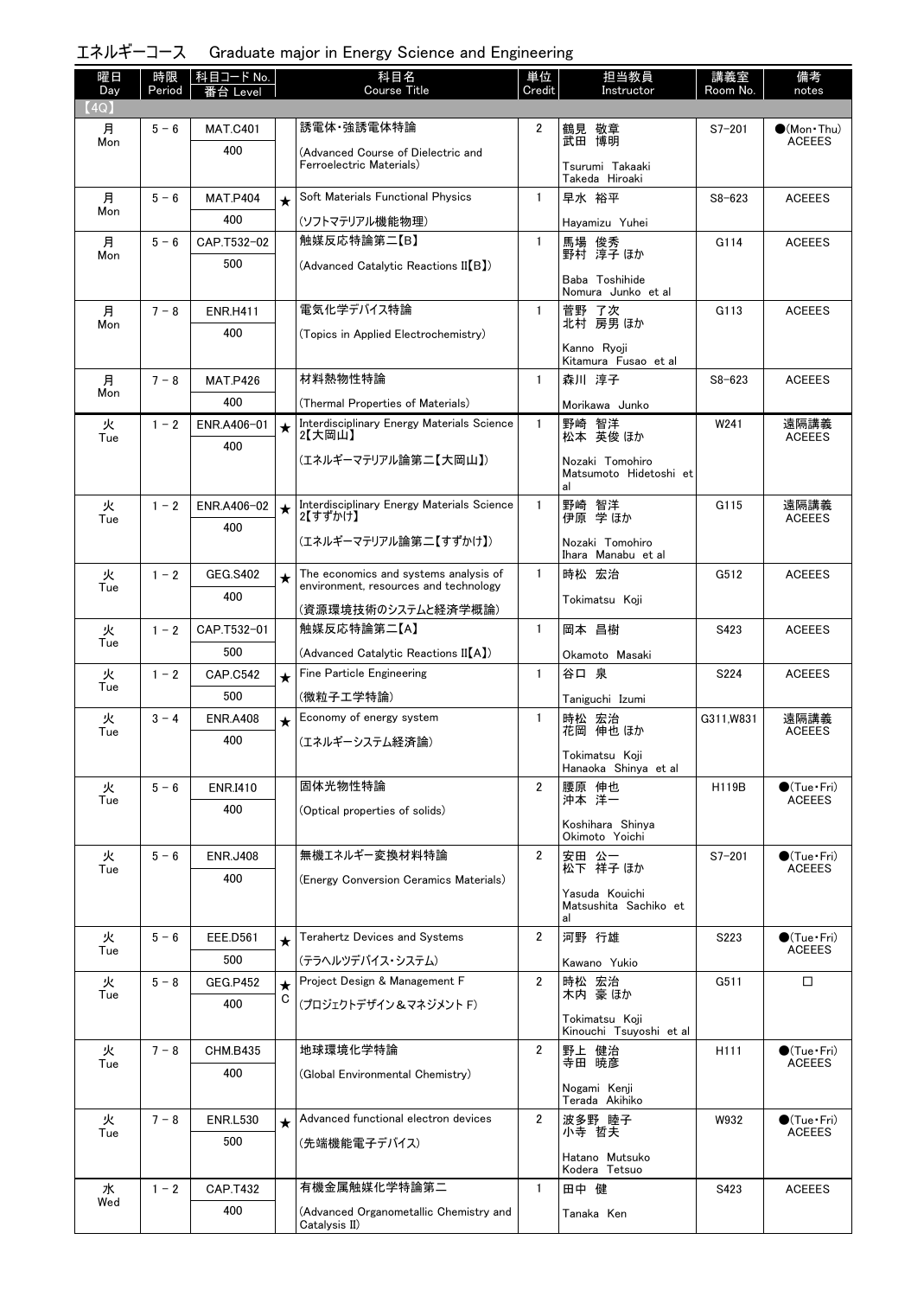| エネルギーコース Graduate major in Energy Science and Engineering |  |  |  |  |
|-----------------------------------------------------------|--|--|--|--|
|-----------------------------------------------------------|--|--|--|--|

| 曜日<br>Day | 時限<br>Period | 科目コード No.<br>番台 Level |         | 科目名<br><b>Course Title</b>                               | 単位<br>Credit   | 担当教員<br>Instructor                    | 講義室<br>Room No. | 備考<br>notes                 |
|-----------|--------------|-----------------------|---------|----------------------------------------------------------|----------------|---------------------------------------|-----------------|-----------------------------|
| (4Q)      |              |                       |         |                                                          |                |                                       |                 |                             |
| 水         | $1 - 2$      | <b>CAP.C543</b>       | $\star$ | Tribology and Surface Engineering                        | $\mathbf{1}$   | 青木 才子                                 | S321            |                             |
| Wed       |              | 500                   |         | (トライボ界面工学)                                               |                | Aoki Saiko                            |                 |                             |
| 水         | $3 - 4$      | <b>CAP.C441</b>       | $\star$ | Transport Phenomena and Operation                        | $\overline{2}$ | 吉川 史郎                                 | S422            | $\bigcirc$ (Wed Fri)        |
| Wed       |              | 400                   |         | (移動現象操作)                                                 |                | Yoshikawa Shiro                       |                 | <b>ACEEES</b>               |
| 水         | $5 - 8$      | CAP.A481              |         | 応用化学機器分析特論                                               | $\mathbf{1}$   | 未定                                    | S423            | $\Box$                      |
| Wed       |              | 400                   |         | (Advanced Instrumental Analysis)                         |                | Undecided                             |                 |                             |
| 木         | $1 - 2$      | <b>CAP.A424</b>       |         | 有機合成化学特論第二                                               | $\mathbf{1}$   | 伊藤 繁和                                 | S423            | <b>ACEEES</b>               |
| Thu       |              | 400                   |         | (Advanced Organic Synthesis II)                          |                | Ito Shigekazu                         |                 |                             |
| 木<br>Thu  | $1 - 2$      | <b>EEE.S461</b>       |         | 光通信システム                                                  | $\overline{2}$ | 植之原 裕行<br>小山 二三夫                      | S223, G311      | $(Mon\cdot Thu)$<br>遠隔講義    |
|           |              | 400                   |         | (Optical Communication Systems)                          |                |                                       |                 | <b>ACEEES</b>               |
|           |              |                       |         |                                                          |                | Uenohara Hiroyuki<br>Koyama Fumio     |                 |                             |
| 木         | $1 - 2$      | <b>MEC.J533</b>       |         | 先端トライボシステム                                               | $\mathbf{1}$   | 京極 啓史                                 | S222, G111      | 遠隔講義                        |
| Thu       |              | 500                   |         | (Advanced Tribosystem)                                   |                | 平田 敦ほか                                |                 |                             |
|           |              |                       |         |                                                          |                | Kvogoku Keiii<br>Hirata Atsushi et al |                 |                             |
| 木         | $1 - 2$      | <b>MEC.M531</b>       | $\star$ | Space Systems Analysis B                                 | $\mathbf{1}$   | 古谷 寛                                  | S622            |                             |
| Thu       |              | 500                   |         | (宇宙システムアナリシスB)                                           |                | Furuya Hiroshi                        |                 |                             |
| 木         | $3 - 4$      | <b>CHM.B434</b>       |         | 結晶構造特論                                                   | $\overline{2}$ | 植草 秀裕                                 | H112            | $\bullet$ (Mon•Thu)         |
| Thu       |              | 400                   |         | (Advanced Course in Crystal Structure                    |                | Uekusa Hidehiro                       |                 | <b>ACEEES</b>               |
| 木         | $3 - 4$      | MAT.M402-01           | $\star$ | Science)<br>Characterization of Nanomaterials [a]        | $\overline{2}$ |                                       | J234            | $\bullet$ (Mon•Thu)         |
| Thu       |              | 400                   |         | (ナノ材料計測【a】)                                              |                | 曽根 正人<br>三宮 工                         |                 | <b>ACEEES</b>               |
|           |              |                       |         |                                                          |                | Sone Masato<br>Sannomiya Takumi       |                 |                             |
| 木         | $3 - 4$      | <b>MAT.M403</b>       |         | 材料の環境劣化                                                  | $\overline{2}$ |                                       | $S8 - 501$      | $\bullet$ (Mon•Thu)         |
| Thu       |              | 400                   |         | (Environmental Degradation of Materials)                 |                | 西方 篤<br>多田 英司                         |                 | <b>ACEEES</b>               |
|           |              |                       |         |                                                          |                | Nishikata Atsushi<br>Tada Eiji        |                 |                             |
| 木         | $3 - 4$      | <b>MEC.E433</b>       | $\star$ | Advanced Thermal-Fluids Measurement                      | $\mathbf{1}$   | 宏成<br>木倉                              | S622            | <b>ACEEES</b>               |
| Thu       |              | 400                   |         | (熱流体先端計測)                                                |                | 齊藤 卓志                                 |                 |                             |
|           |              |                       |         |                                                          |                | Kikura Hiroshige<br>Saito Takushi     |                 |                             |
| 木         | $3 - 4$      | CAP.I536              |         | 物質循環特論                                                   | 1              | 吉田 尚弘                                 | G114            | <b>ACEEES</b>               |
| Thu       |              | 500                   |         | (Advanced Material Cycle Analysis)                       |                | 豊田 栄ほか                                |                 |                             |
|           |              |                       |         |                                                          |                | Yoshida Naohiro<br>Toyoda Sakae et al |                 |                             |
| 木         | $3 - 4$      | <b>EEE.D551</b>       | $\star$ | Nano-Structure Devices                                   | $\overline{2}$ | 渡辺 正裕                                 | G113            | $\bullet$ (Mon•Thu)         |
| Thu       |              | 500                   |         | (ナノ構造デバイス)                                               |                | 石橋 幸治                                 |                 | <b>ACEEES</b>               |
|           |              |                       |         |                                                          |                | Watanabe Masahiro<br>Kouji Ishibashi  |                 |                             |
| 木         | $5 - 6$      | <b>MAT.C401</b>       |         | 誘電体·強誘電体特論                                               | $\overline{2}$ | 鶴見 敬章                                 | $S7 - 201$      | $(Mon\cdot Thu)$            |
| Thu       |              | 400                   |         | (Advanced Course of Dielectric and                       |                | 武田 博明                                 |                 | <b>ACEEES</b>               |
|           |              |                       |         | Ferroelectric Materials)                                 |                | Tsurumi Takaaki<br>Takeda Hiroaki     |                 |                             |
| 木         | $5 - 6$      | <b>ENR.K530</b>       | $\star$ | Advanced course of multiscale thermal-                   | $\mathbf{1}$   | 長崎 孝夫                                 | 1321            | <b>ACEEES</b>               |
| Thu       |              | 500                   |         | fluid sciences                                           |                | 大河 誠司                                 |                 |                             |
|           |              |                       |         | (マルチスケール熱流動科学)                                           |                | Nagasaki Takao                        |                 |                             |
| 木         | $7 - 8$      | CHM.B436              |         | 光反応特論 I                                                  | $\mathbf{1}$   | Okawa Seiji<br>石谷 治                   | W931            |                             |
| Thu       |              | 400                   |         | (Photochemical Reactions I)                              |                | Ishitani Osamu                        |                 |                             |
| 金         | $3 - 4$      | <b>CAP.C441</b>       |         | Transport Phenomena and Operation                        | $\overline{2}$ | 吉川 史郎                                 | S422            | $\bullet$ (Wed $\cdot$ Fri) |
| Fri       |              | 400                   |         | (移動現象操作)                                                 |                | Yoshikawa Shiro                       |                 | <b>ACEEES</b>               |
| 金         | $3 - 4$      | CAP.I445              | $\star$ | Functionalized Nano-Materials Chemistry                  | $\mathbf{1}$   | 原 正彦                                  | G113            | <b>ACEEES</b>               |
| Fri       |              | 400                   |         | П                                                        |                | Hara Masahiko                         |                 |                             |
|           |              |                       |         | (ナノ機能物質化学第二)                                             |                |                                       |                 |                             |
| 金<br>Fri  | $3 - 4$      | <b>ENR.B436</b>       |         | エネルギー経済・政策特別講義                                           | $\mathbf{1}$   | 時松 宏治<br>村山 武彦 ほか                     | S322            | <b>ACEEES</b>               |
|           |              | 400                   |         | (Special lecture of economics and politics<br>in energy) |                | Tokimatsu Koji                        |                 |                             |
|           |              |                       |         |                                                          |                | Murayama Takehiko et<br>al            |                 |                             |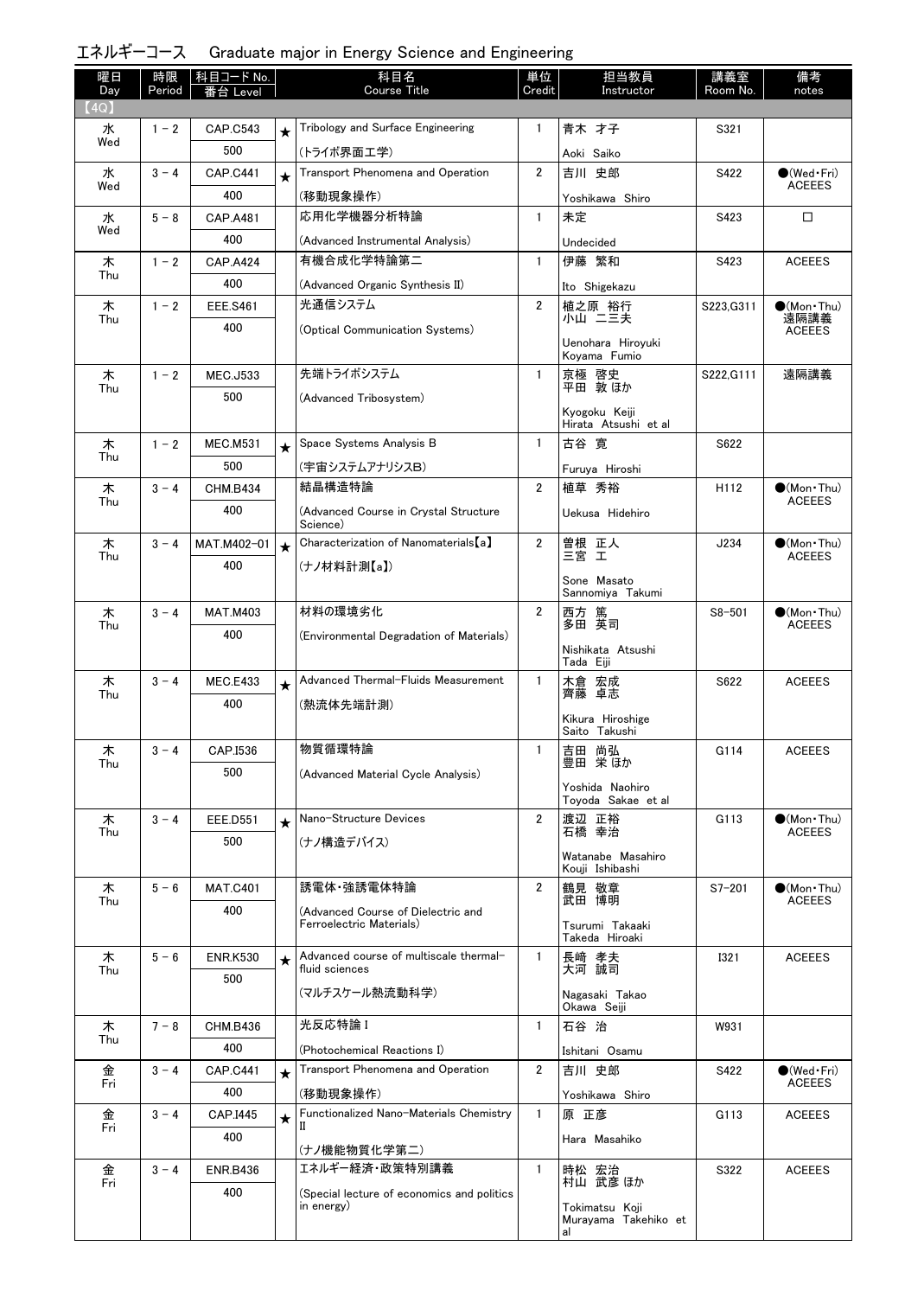| エネルギーコース Graduate major in Energy Science and Engineering |  |  |  |  |
|-----------------------------------------------------------|--|--|--|--|
|-----------------------------------------------------------|--|--|--|--|

| 曜日<br>Day         | 時限<br>Period             | 科目コード No.       |         | 科目名<br><b>Course Title</b>                                     | 単位<br>Credit   | 担当教員<br>Instructor                 | 講義室<br>Room No.  | 備考<br>notes                             |
|-------------------|--------------------------|-----------------|---------|----------------------------------------------------------------|----------------|------------------------------------|------------------|-----------------------------------------|
| (4Q)              |                          | Level           |         |                                                                |                |                                    |                  |                                         |
| 金                 | $3 - 4$                  | <b>CAP.A522</b> |         | 有機分子設計特論第二                                                     | 1              | 田中 浩士                              | H118             | <b>ACEEES</b>                           |
| Fri               |                          | 500             |         | (Advanced Molecular Design for Organic<br>Synthesis II)        |                | Tanaka Hiroshi                     |                  |                                         |
| 金                 | $5 - 6$                  | <b>ENR.I410</b> |         | 固体光物性特論                                                        | $\overline{2}$ | 腰原 伸也<br>沖本 洋一                     | <b>H119B</b>     | $\bullet$ (Tue · Fri)                   |
| Fri               |                          | 400             |         | (Optical properties of solids)                                 |                |                                    |                  | <b>ACEEES</b>                           |
|                   |                          |                 |         |                                                                |                | Koshihara Shinya<br>Okimoto Yoichi |                  |                                         |
| 金<br>Fri          | $5 - 6$                  | <b>ENR.J408</b> |         | 無機エネルギー変換材料特論                                                  | $\overline{2}$ | 安田 公一<br>松下 祥子ほか                   | $S7 - 201$       | $\bigcirc$ (Tue · Fri)<br><b>ACEEES</b> |
|                   |                          | 400             |         | (Energy Conversion Ceramics Materials)                         |                | Yasuda Kouichi                     |                  |                                         |
|                   |                          |                 |         |                                                                |                | Matsushita Sachiko et<br>al        |                  |                                         |
| 金<br>Fri          | $5 - 6$                  | <b>EEE.D561</b> | $\star$ | <b>Terahertz Devices and Systems</b>                           | $\overline{2}$ | 河野 行雄                              | S223             | $\bullet$ (Tue · Fri)<br><b>ACEEES</b>  |
|                   |                          | 500             |         | (テラヘルツデバイス・システム)                                               |                | Kawano Yukio                       |                  |                                         |
| 金<br>Fri          | $7 - 8$                  | <b>CHM.B435</b> |         | 地球環境化学特論                                                       | $\overline{2}$ | 野上 健治<br>寺田 暁彦                     | H <sub>111</sub> | $\bullet$ (Tue•Fri)<br><b>ACEEES</b>    |
|                   |                          | 400             |         | (Global Environmental Chemistry)                               |                | Nogami Kenji                       |                  |                                         |
|                   |                          |                 |         |                                                                |                | Terada Akihiko                     |                  |                                         |
| 金<br>Fri          | $7 - 8$                  | <b>ENR.L530</b> | $\star$ | Advanced functional electron devices                           | $\overline{2}$ | 波多野 睦子<br>小寺 哲夫                    | W932             | $\bigcirc$ (Tue · Fri)<br><b>ACEEES</b> |
|                   |                          | 500             |         | (先端機能電子デバイス)                                                   |                | Hatano Mutsuko                     |                  |                                         |
|                   |                          |                 |         |                                                                |                | Kodera Tetsuo                      |                  |                                         |
| 集中講義              |                          | <b>CAP.E422</b> |         | プレゼンテーション演習                                                    | $\mathbf{1}$   | ※ 平田 岳史                            |                  | <b>ACEEES</b>                           |
| Intensive         |                          | 400             |         | (Presentation Practice)                                        |                | X Hirata Takafumi                  |                  |                                         |
| 集中講義<br>等         | $\overline{\phantom{0}}$ | <b>MAT.P492</b> |         | 有機高分子特別講義第3                                                    | $\mathbf{1}$   | 早川 晃鏡                              | $S8 - 623$       |                                         |
| Intensive         |                          | 400             |         | (Advanced Course in Organic Polymer<br>Science)                |                | Hayakawa Teruaki                   |                  |                                         |
| 集中講義<br>等         | $\overline{\phantom{0}}$ | CAP.P583        |         | 高分子特論第二                                                        | $\mathbf{1}$   | 未定                                 |                  | <b>ACEEES</b>                           |
| Intensive         |                          | 500             |         | (Advanced Polymer Science II)                                  |                | Undecided                          |                  |                                         |
| インターン<br>シップ      | $\overline{\phantom{0}}$ | CAP.E411-04     |         | 応用化学Advanced Internship第一                                      | $\mathbf{1}$   | 各教員                                |                  |                                         |
| Internship        |                          | 400             |         | (Advanced Internship in Chemical<br>Science and Engineering I) |                | Academic Supervisor                |                  |                                         |
| インターン<br>シップ      | $\overline{\phantom{0}}$ | ENR.B503-04     |         | エネルギーエ学インターンシップA                                               | $\mathbf{1}$   | 指導教員                               |                  | コース標準学修<br>課程外                          |
| Internship        |                          | 500             |         | (Energy Engineering Internship A)                              |                | Academic Supervisor                |                  |                                         |
| インターン<br>シップ      | $\overline{\phantom{0}}$ | ENR.B504-04     |         | エネルギーエ学インターンシップB                                               | 2              | 指導教員                               |                  | コース標準学修<br>課程外                          |
| Internship        |                          | 500             |         | (Energy Engineering Internship B)                              |                | Academic Supervisor                |                  |                                         |
| インターン<br>シップ      |                          | <b>ENR.B514</b> | $\star$ | TSE Energy Off-Campus Project S D                              | $\mathbf{1}$   | 指導教員                               |                  |                                         |
| Internship        |                          | 500             |         | (融合系エネルギーオフキャンパスプロジェクト<br>SD)                                  |                | Academic Supervisor                |                  |                                         |
| インターン             | $\overline{\phantom{0}}$ | <b>ENR.B518</b> | $\star$ | TSE Energy Off-Campus Project L D                              | $\overline{2}$ | 指導教員                               |                  |                                         |
| シップ<br>Internship |                          | 500             |         | (融合系エネルギーオフキャンパスプロジェクトL<br>D)                                  |                | Academic Supervisor                |                  |                                         |
| インターン             |                          | ENR.E612-04     | $\star$ | International energy project                                   | $\overline{2}$ | 指導教員                               |                  |                                         |
| シップ<br>Internship |                          | 600             |         | (エネルギー国際派遣プロジェクト)                                              |                | Academic Supervisor                |                  |                                         |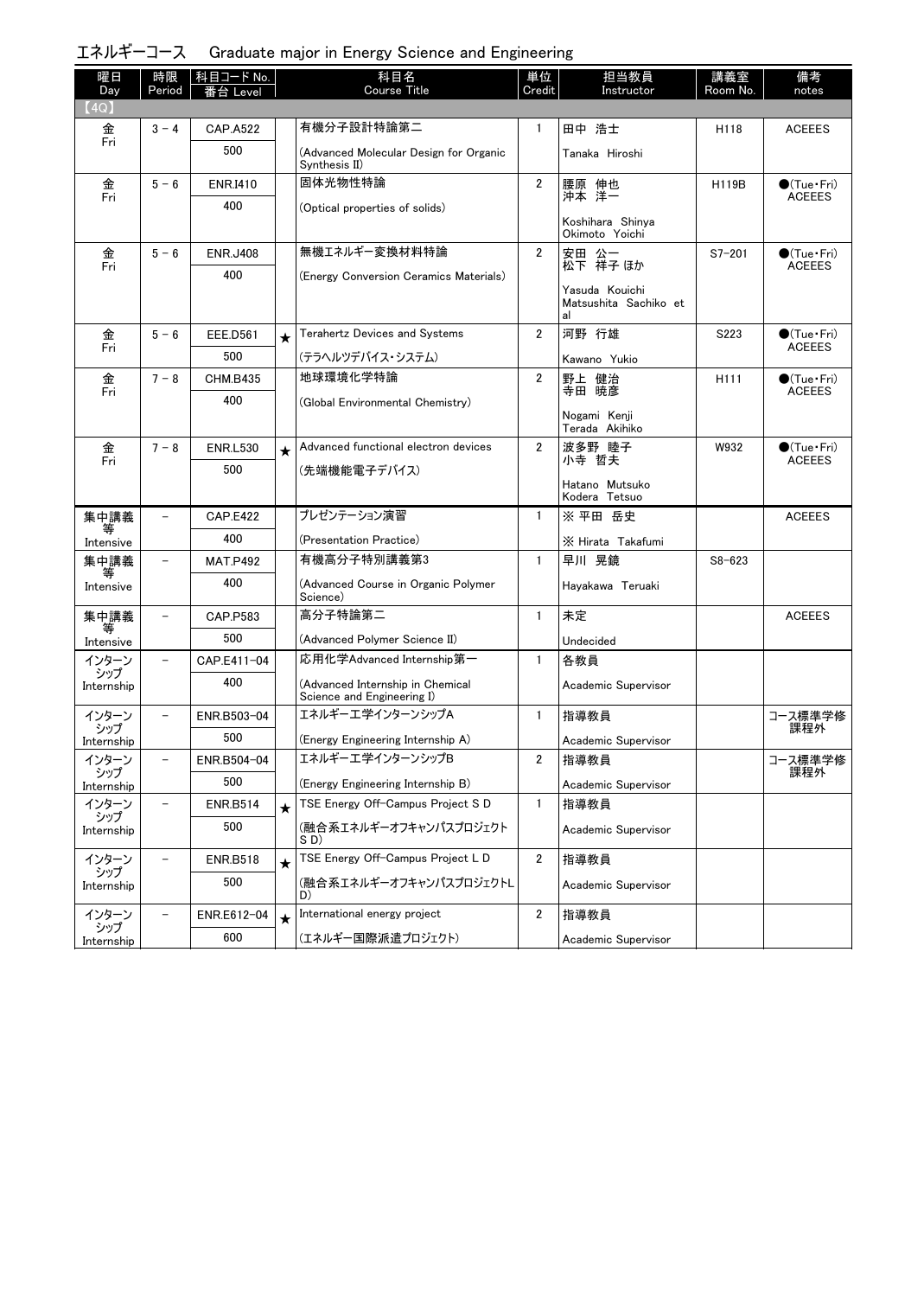### エンジニアリングデザインコース Graduate major in Engineering Sciences and Design

| 曜日<br>Day      | 時限<br>Period             | 科目コード No.<br>番台 Level |            | 科目名<br><b>Course Title</b>                                    | 単位<br>Credit   | 担当教員<br>Instructor                     | 講義室<br>Room No.         | 備考<br>notes                     |
|----------------|--------------------------|-----------------------|------------|---------------------------------------------------------------|----------------|----------------------------------------|-------------------------|---------------------------------|
| $(3 \sim 4Q)$  |                          |                       |            |                                                               |                |                                        |                         |                                 |
| 月<br>Mon       | $11 - 12$                | <b>ESD.H407</b>       |            | リーダーシップ                                                       | 2              | 山本 成一                                  | W931                    | $O(3 \sim 4Q)$<br><b>ACEEES</b> |
|                |                          | 400                   |            | (Leadership)                                                  |                | Yamamoto Seiichi                       |                         |                                 |
| 火<br>Tue       | $9 - 10$                 | <b>ESD.E404</b>       |            | グローバルビジネスのための標準化戦略                                            | $\overline{2}$ | 西條 美紀<br>田辺 孝二 ほか                      | W931                    | $O(3 \sim 4Q)$                  |
|                |                          | 400                   |            | (Standardization Strategy for Global<br>Business)             |                | Saijo Miki                             |                         |                                 |
|                |                          |                       |            | マーケティング・サイエンス                                                 | $\overline{2}$ | Tanabe Koji et al<br>神部 昌彦             |                         |                                 |
| 木<br>Thu       | $11 - 12$                | <b>ESD.H406</b>       |            |                                                               |                |                                        | W931                    | $O(3 \sim 4Q)$<br><b>ACEEES</b> |
|                |                          | 400                   |            | (Marketing Science)<br>コミュニケーションデザイン論                         |                | Kambe Masahiko                         |                         |                                 |
| 金<br>Fri       | $11 - 12$                | <b>ESD.C501</b>       |            |                                                               | $\overline{2}$ | 西條 美紀                                  | W936                    | $O(3 \sim 4Q)$<br><b>ACEEES</b> |
|                |                          | 500                   |            | (Communication Design: Theory &<br>Practice)                  |                | Saijo Miki                             |                         |                                 |
| 集中講義<br>等      | $\overline{\phantom{0}}$ | <b>ESD.H404</b>       |            | ファイナンス                                                        | 2              | 岩澤 誠一郎                                 |                         | $O(3 \sim 4Q)$<br><b>ACEEES</b> |
| Intensive      |                          | 400                   |            | (Finance)                                                     |                | Iwasawa Seiichiro                      |                         |                                 |
| 集中講義           | $\overline{\phantom{0}}$ | ESD.S610-02           |            | 研究対話プロジェクト【F】                                                 | $\mathbf{1}$   | 各教員                                    |                         | $O(3 \sim 4Q)$                  |
| Intensive      |                          | 600                   |            | (Research Dialog【F】)                                          |                | Academic Supervisor                    |                         |                                 |
| 集中講義<br>等      | $\overline{\phantom{0}}$ | ESD.S611-02           | $\star$    | Engineering Science & Design<br>Presentation [F]              | $\overline{2}$ | コース主任                                  |                         | $O(3 \sim 4Q)$                  |
| Intensive      |                          | 600                   |            | (エンジニアリングデザインプレゼンテーション                                        |                | Head                                   |                         |                                 |
| 講究等            |                          | <b>ESD.Z492</b>       |            | (F)<br>エンジニアリングデザイン講究F1                                       | 1              | 指導教員                                   |                         | $O(3 \sim 4Q)$                  |
| Seminar        |                          | 400                   |            |                                                               |                |                                        |                         |                                 |
| 講究等            |                          | ESD.Z592              |            | (Seminar in Engineering Design F1)<br>エンジニアリングデザイン講究F2        | $\overline{2}$ | Academic Supervisor<br>指導教員            |                         | $O(3 \sim 4Q)$                  |
| Seminar        |                          | 500                   |            |                                                               |                |                                        |                         |                                 |
| 講究等            | $\overline{\phantom{0}}$ | ESD.Z692              |            | (Seminar in Engineering Design F2)<br>エンジニアリングデザイン講究F3        | $\overline{2}$ | Academic Supervisor<br>指導教員            |                         | $O(3 \sim 4Q)$                  |
| Seminar        |                          |                       |            |                                                               |                |                                        |                         |                                 |
|                |                          | 600                   |            | (Seminar in Engineering Design F3)<br>エンジニアリングデザイン講究F4        | 2              | Academic Supervisor                    |                         |                                 |
| 講究等<br>Seminar | $\overline{\phantom{0}}$ | ESD.Z694              |            |                                                               |                | 指導教員                                   |                         | $O(3 \sim 4Q)$                  |
|                |                          | 600                   |            | (Seminar in Engineering Design F4)                            |                | Academic Supervisor                    |                         |                                 |
| 講究等<br>Seminar |                          | ESD.Z696              |            | エンジニアリングデザイン講究F5                                              | $\overline{2}$ | 指導教員                                   |                         | $O(3 \sim 4Q)$                  |
| (3Q)           |                          | 600                   |            | (Seminar in Engineering Design F5)                            |                | Academic Supervisor                    |                         |                                 |
| 月              | $1 - 2$                  | <b>ESD.D404</b>       |            | Design of Medical and Welfare Device                          | 1              | 土方 亘                                   | S514                    |                                 |
| Mon            |                          | 400                   | $\bigstar$ |                                                               |                |                                        |                         |                                 |
|                | $3 - 4$                  | <b>ESD.F501</b>       |            | (医療・福祉機器のデザイン)<br>Practical Theories in Man Environment       | 1              | Hijikata Wataru                        | W936                    |                                 |
| 火<br>Tue       |                          |                       | $\star$    | System Design                                                 |                | 安田 幸一<br>村田 涼ほか                        |                         |                                 |
|                |                          | 500                   |            | (人間環境系デザイン実践論)                                                |                | Yasuda Koichi<br>Murata Ryo et al      |                         |                                 |
| 火              | $5 - 8$                  | ESD.D403              | $\star$    | Systems Engineering and Project                               | $\overline{2}$ | 坂本 啓                                   | <b>I124</b>             | □                               |
| Tue            |                          | 400                   |            | Management to Realize Large and<br><b>Complicated Systems</b> |                | Sakamoto Hiraku                        |                         | <b>ACEEES</b>                   |
|                |                          |                       |            | (システムズエンジニアリング)                                               |                |                                        |                         |                                 |
| 水              | $9 - 12$                 | <b>ESD.H408</b>       |            | ビジネス法                                                         | $\overline{2}$ | 田中 義敏                                  | W931                    | □                               |
| Wed            |                          | 400                   |            | (Business Law)                                                |                | Tanaka Yoshitoshi                      |                         | <b>ACEEES</b>                   |
| 木              | $3 - 4$                  | <b>HCB.M464</b>       | $\star$    | Introduction to Neural Engineering                            | $\mathbf{1}$   | 八木 透                                   | 石川台3号                   |                                 |
| Thu            |                          | 400                   |            | (神経工学概論)                                                      |                | Yagi Tohru                             | 館305号室<br>Ishikawadai   |                                 |
|                |                          |                       |            |                                                               |                |                                        | 3rd                     |                                 |
| 金              | $5 - 8$                  | <b>ESD.F403</b>       |            | UX / Interaction Design                                       | $\overline{2}$ | 妹尾 大                                   | <b>Bldg.305</b><br>W931 | □                               |
| Fri            |                          | 400                   | $\star$    |                                                               |                | Park Jaehyun                           |                         | <b>ACEEES</b>                   |
|                |                          |                       |            | (ユーザエクスペリエンス・インタラクションデザイ<br>ン)                                |                | Senoo Dai<br>Park Jaehyun              |                         |                                 |
| 集中講義           | $\overline{\phantom{0}}$ | <b>ESD.F404</b>       | $\star$    | Affective Engineering / Emotional Design                      | $\mathbf{1}$   | 藤井 晴行                                  |                         | <b>ACEEES</b>                   |
| 等<br>Intensive |                          | 400                   |            | (感性エ学・エモーショナルデザイン)                                            |                | ※ 八木澤 優記                               |                         |                                 |
|                |                          |                       |            |                                                               |                | Fujii Haruyuki<br>X Yagisawa Masaki    |                         |                                 |
| 集中講義           |                          | ESD.A502-02           | $\star$    | Engineering Design Project B <sup>[B]</sup>                   | $\overline{2}$ | 齊藤 滋規                                  |                         |                                 |
| Intensive      |                          | 500                   |            | (エンジニアリングデザインプロジェクトB【B】)                                      |                | 坂本 啓 ほか                                |                         |                                 |
|                |                          |                       |            |                                                               |                | Saito Shigeki<br>Sakamoto Hiraku et al |                         |                                 |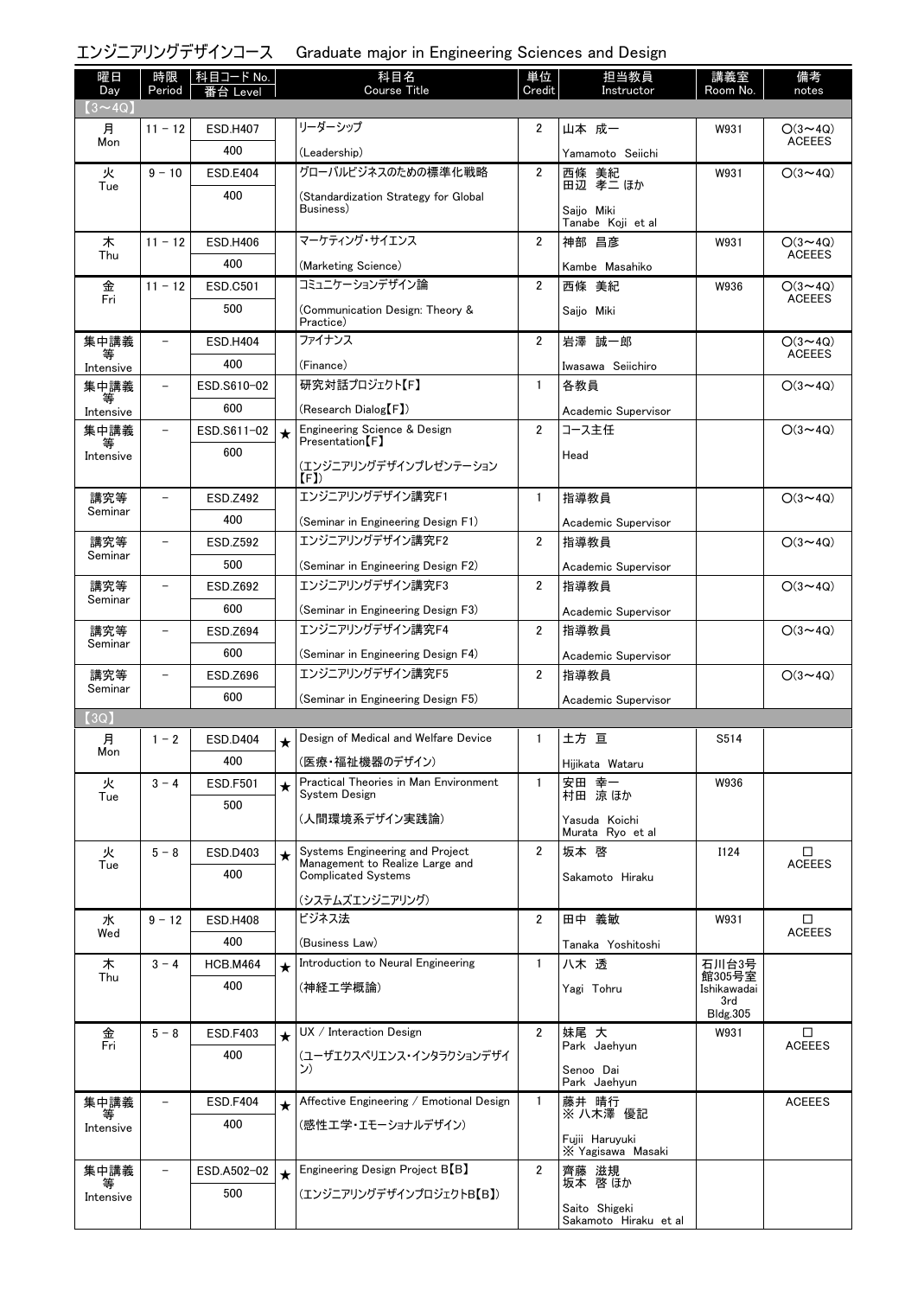### エンジニアリングデザインコース Graduate major in Engineering Sciences and Design

| 曜日<br>Day      | 時限<br>Period             | │科目コード No.<br>番台 Level |         | 科目名<br><b>Course Title</b>                       | 単位<br>Credit   | 担当教員<br>Instructor                         | 講義室<br>Room No. | 備考<br>notes        |
|----------------|--------------------------|------------------------|---------|--------------------------------------------------|----------------|--------------------------------------------|-----------------|--------------------|
| 3Q)            |                          |                        |         |                                                  |                |                                            |                 |                    |
| 集中講義           |                          | ESD.B503               |         | オフキャンパスプロジェクトC                                   | 2              | 各教員                                        |                 |                    |
| 等              |                          | 500                    |         | (Off-Campus Project C)                           |                |                                            |                 |                    |
| Intensive      |                          |                        |         | 短期リサーチプロジェクトM3                                   |                | Academic Supervisor                        |                 |                    |
| 集中講義<br>等      |                          | <b>ESD.B507</b>        |         |                                                  | $\mathbf{1}$   | 各教員                                        |                 |                    |
| Intensive      |                          | 500                    |         | (Short term Research Project M3)                 |                | Academic Supervisor                        |                 |                    |
| 集中講義<br>等      |                          | ESD.A603               |         | 教授方法トレーニングセミナーC                                  | $\mathbf{1}$   | 各教員                                        |                 |                    |
| Intensive      |                          | 600                    |         | (Pedagogical Seminar for Graduate<br>Students C) |                | Academic Supervisor                        |                 |                    |
| 集中講義           |                          | ESD.B603               |         | オフキャンパスプロジェクトG                                   | $\mathbf{1}$   | 各教員                                        |                 |                    |
| 等<br>Intensive |                          | 600                    |         | (Off-Campus Project G)                           |                | Academic Supervisor                        |                 |                    |
| 集中講義           |                          | <b>ESD.B607</b>        |         | 長期オフキャンパスプロジェクトD3                                | $\overline{2}$ | 各教員                                        |                 |                    |
| Intensive      |                          | 600                    |         | (Long term Off-Campus Project D3)                |                | Academic Supervisor                        |                 |                    |
| 集中講義           | $\overline{\phantom{0}}$ | ESD.S603               |         | 企業プラクティスD3                                       | $\mathbf{1}$   | 各教員                                        |                 |                    |
| 等<br>Intensive |                          | 600                    |         | (Business Practice D3)                           |                | Academic Supervisor                        |                 |                    |
| (4Q)           |                          |                        |         |                                                  |                |                                            |                 |                    |
| 火              | $1 - 4$                  | <b>ESD.D402</b>        | ★       | Materials Modeling and Simulation for            | 2              | 因幡 和晃                                      | S322            | □                  |
| Tue            |                          | 400                    |         | <b>Engineering Design</b>                        |                | Wijeyewickrema Anil                        |                 | <b>ACEEES</b>      |
|                |                          |                        |         | (エンジニアリングデザインにおける計算力学)                           |                | Inaba Kazuaki<br>Wijeyewickrema Anil       |                 |                    |
| 木              | $5 - 8$                  | <b>ESD.D501</b>        |         | メカノシステムデザイン                                      | $\overline{2}$ | 新野 秀憲                                      | J231            | $\Box$             |
| Thu            |                          | 500                    |         | (Mechano-System Design)                          |                | 松村 茂樹 ほか                                   |                 | <b>ACEEES</b>      |
|                |                          |                        |         |                                                  |                | Shinno Hidenori<br>Matsumura Shigeki et al |                 |                    |
| 金              | $1 - 4$                  | <b>ESD.D504</b>        |         | Civil Engineering Design II                      | $\overline{2}$ | 北詰 昌樹                                      | M321            | □                  |
| Fri            |                          |                        | $\star$ |                                                  |                | 佐々木 栄一ほか                                   |                 | <b>ACEEES</b>      |
|                |                          | 500                    |         | (土木工学におけるデザイン実例2)                                |                | Kitazume Masaki                            |                 |                    |
|                |                          |                        |         |                                                  |                | Sasaki Eiichi et al                        |                 |                    |
| 金<br>Fri       | $5 - 8$                  | ESD.E403               |         | プロダクト・サービス・システムデザイン                              | $\overline{2}$ | 西條 美紀<br>調 麻佐志                             | W931            | □<br><b>ACEEES</b> |
|                |                          | 400                    |         | (Product Service System Design)                  |                |                                            |                 |                    |
|                |                          |                        |         |                                                  |                | Saijo Miki<br>Shirabe Masashi              |                 |                    |
| 集中講義           |                          | ESD.A503-02            | $\star$ | Engineering Design Project C <sup>[B]</sup>      | 2              | 齊藤 滋規<br>坂本 啓ほか                            |                 |                    |
| Intensive      |                          | 500                    |         | (エンジニアリングデザインプロジェクトC【B】)                         |                |                                            |                 |                    |
|                |                          |                        |         |                                                  |                | Saito Shigeki<br>Sakamoto Hiraku et al     |                 |                    |
| 集中講義           |                          | <b>ESD.B504</b>        |         | オフキャンパスプロジェクトD                                   | 2              | 各教員                                        |                 |                    |
| Intensive      |                          | 500                    |         | (Off-Campus Project D)                           |                | Academic Supervisor                        |                 |                    |
| 集中講義           |                          | <b>ESD.B508</b>        |         | 短期リサーチプロジェクトM4                                   | $\mathbf{1}$   | 各教員                                        |                 |                    |
| 等<br>Intensive |                          | 500                    |         | (Short term Research Project M4)                 |                | Academic Supervisor                        |                 |                    |
| 集中講義           |                          | <b>ESD.A604</b>        |         | 教授方法トレーニングセミナーD                                  | $\mathbf{1}$   | 各教員                                        |                 |                    |
| 等<br>Intensive |                          | 600                    |         | (Pedagogical Seminar for Graduate                |                | Academic Supervisor                        |                 |                    |
|                |                          |                        |         | Students D)                                      |                |                                            |                 |                    |
| 集中講義<br>等      |                          | <b>ESD.B604</b>        |         | オフキャンパスプロジェクトH                                   | $\mathbf{1}$   | 各教員                                        |                 |                    |
| Intensive      |                          | 600                    |         | (Off-Campus Project H)                           |                | Academic Supervisor                        |                 |                    |
| 集中講義           |                          | <b>ESD.B608</b>        |         | 長期オフキャンパスプロジェクトD4                                | $\overline{2}$ | 各教員                                        |                 |                    |
| 等<br>Intensive |                          | 600                    |         | (Long term Off-Campus Project D4)                |                | Academic Supervisor                        |                 |                    |
| 集中講義           |                          | <b>ESD.S604</b>        |         | 企業プラクティスD4                                       | $\mathbf{1}$   | 各教員                                        |                 |                    |
| 等              |                          | 600                    |         | (Business Practice D4)                           |                | Academic Supervisor                        |                 |                    |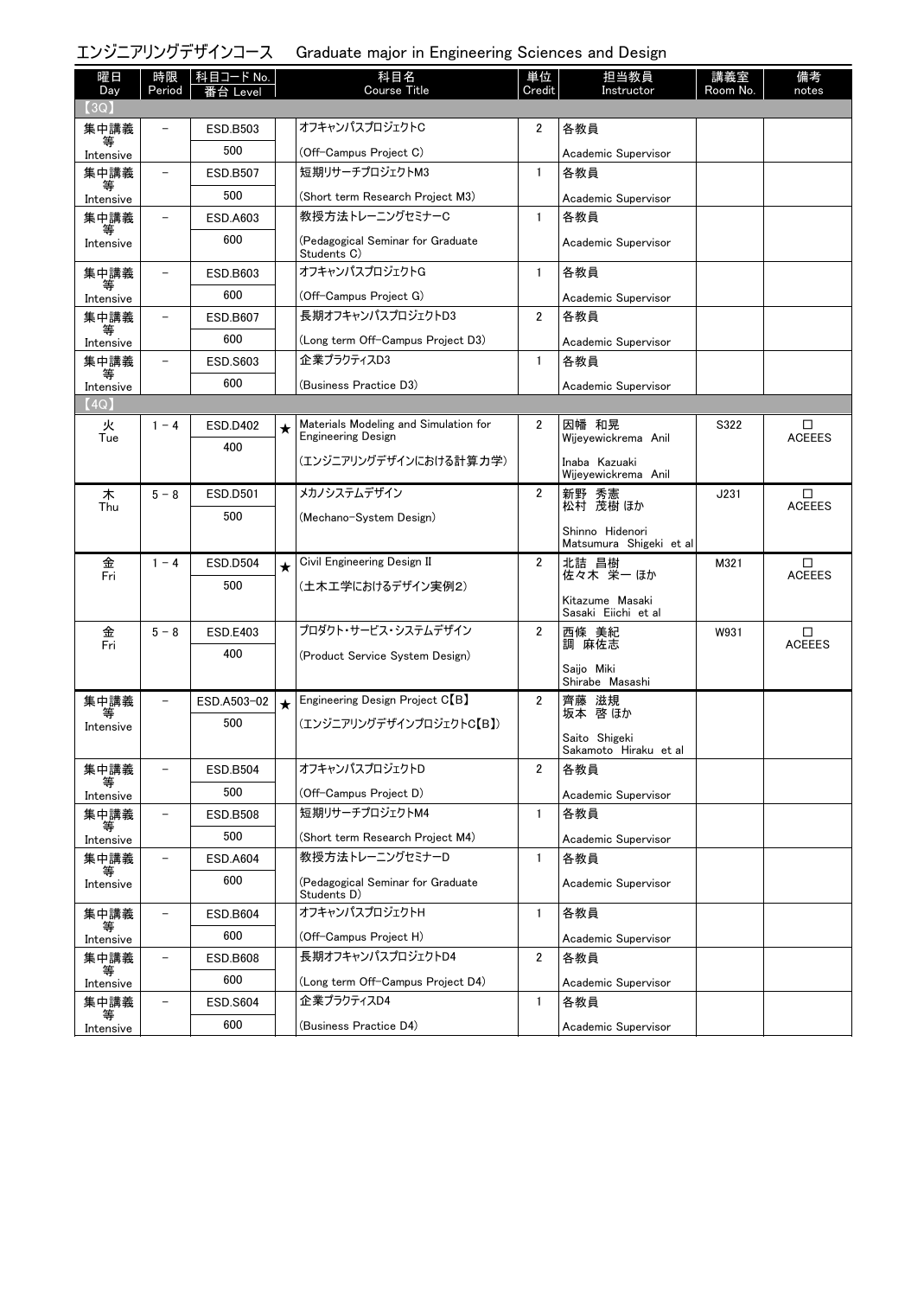| 曜日<br>Day           | 時限<br>Period             | 科目コード No.<br>番台 Level |         | 科目名<br><b>Course Title</b>                                    | 単位<br>Credit   | 担当教員<br>Instructor                    | 講義室<br>Room No. | 備考<br>notes                   |
|---------------------|--------------------------|-----------------------|---------|---------------------------------------------------------------|----------------|---------------------------------------|-----------------|-------------------------------|
| $(3 \sim 4Q)$       |                          |                       |         |                                                               |                |                                       |                 |                               |
| 集中講義                |                          | LST.A419              |         | 生命倫理特論                                                        | 1              | 德永 万喜洋<br>※ 増井 徹 ほか                   |                 | $O(3 \sim 4Q)$<br><b>ACLS</b> |
| 等<br>Intensive      |                          | 400                   |         | (Introduction to Bioethics)                                   |                | Tokunaga Makio                        |                 |                               |
|                     |                          |                       |         |                                                               |                | X Masui Tooru et al                   |                 |                               |
| 集中講義<br>等           | $\equiv$                 | <b>LST.B404</b>       | $\star$ | International Career Development Basics                       | $\overline{2}$ | 鈴木 崇之<br>小畠 英理 ほか                     |                 | $O(3 \sim 4Q)$                |
| Intensive           |                          | 400                   |         | (国際キャリア基礎)                                                    |                | Suzuki Takashi                        |                 |                               |
|                     |                          |                       |         |                                                               |                | Kobatake Eiry et al                   |                 |                               |
| 集中講義<br>等           |                          | <b>HCB.C501</b>       |         | デザイン創造実践                                                      | 3              | 那須 聖<br>秦 猛志 ほか                       |                 | $O(3 \sim 4Q)$<br>コース標準学修     |
| Intensive           |                          | 500                   |         | (Practical Creative Design)                                   |                | Nasu Satoshi                          |                 | 課程外 コース<br>標準学修課程             |
|                     |                          |                       |         |                                                               |                | Hata Takeshi et al                    |                 | 外                             |
| 集中講義<br>等           | $\overline{\phantom{0}}$ | <b>HCB.C502</b>       |         | 事業創出マネジメント                                                    | 1              | 橋本 正洋<br>仙石 慎太郎 ほか                    |                 | $O(3 \sim 4Q)$<br>コース標準学修     |
| Intensive           |                          | 500                   |         | (Management for Business Creation)                            |                | Hashimoto Masahiro                    |                 | 課程外 コース<br>標準学修課程             |
|                     |                          |                       |         | International Presentation I                                  | $\mathbf{1}$   | Sengoku Shintaro et al                |                 | 外                             |
| 集中講義                |                          | HCB.C542-02<br>500    | $\star$ |                                                               |                | 各教員                                   |                 | $O(3 \sim 4Q)$                |
| Intensive           |                          |                       |         | (ライフエンジニアリング国際プレゼンテーション<br>第一)                                |                | Academic Supervisor                   |                 |                               |
| 集中講義                |                          | HCB.C543-02           | $\star$ | International Presentation II                                 | $\mathbf{1}$   | 各教員                                   |                 | $O(3 \sim 4Q)$                |
| Intensive           |                          | 500                   |         | (ライフエンジニアリング国際プレゼンテーション<br>第二)                                |                | Academic Supervisor                   |                 |                               |
| 集中講義                |                          | HCB.C641-02           | $\star$ | International Presentation III                                | $\mathbf{1}$   | 各教員                                   |                 | $O(3 \sim 4Q)$                |
| Intensive           |                          | 600                   |         | (ライフエンジニアリング国際プレゼンテーション<br>第三)                                |                | Academic Supervisor                   |                 |                               |
| 集中講義                |                          | HCB.C642-02           | $\star$ | International Presentation IV                                 | $\mathbf{1}$   | 各教員                                   |                 | $O(3 \sim 4Q)$                |
| Intensive           |                          | 600                   |         | (ライフエンジニアリング国際プレゼンテーション                                       |                | Academic Supervisor                   |                 |                               |
| 集中講義                |                          | <b>LST.B605</b>       |         | 第四)<br>International Career Development                       | $\overline{2}$ | 鈴木 崇之                                 |                 | $O(3 \sim 4Q)$                |
| Intensive           |                          | 600                   | $\star$ | Advanced                                                      |                | 小畠 英理 ほか                              |                 |                               |
|                     |                          |                       |         | (国際キャリア実践)                                                    |                | Suzuki Takashi<br>Kobatake Eiry et al |                 |                               |
| インターン               | $\qquad \qquad -$        | HCB.C431-02           |         | ライフエンジニアリング学外研修第一                                             | $\mathbf{1}$   | 各教員                                   |                 | $O(3 \sim 4Q)$                |
| シップ<br>Internship   |                          | 400                   |         | (Off Campus Training I)                                       |                | Academic Supervisor                   |                 | <b>ACLS</b>                   |
| インターン               | $\overline{\phantom{0}}$ | HCB.C531-02           |         | ライフエンジニアリング学外研修第二                                             | $\overline{2}$ | 各教員                                   |                 | $O(3 \sim 4Q)$                |
| シップ<br>Internship   |                          | 500                   |         | (Off Campus Training II)                                      |                | Academic Supervisor                   |                 | <b>ACLS</b>                   |
| インターン<br>シップ        |                          | HCB.C532-02           |         | ライフエンジニアリング学外研修第三                                             | 4              | 各教員                                   |                 | $O(3 \sim 4Q)$<br><b>ACLS</b> |
| Internship          |                          | 500                   |         | (Off Campus Training III)                                     |                | Academic Supervisor                   |                 |                               |
| インターン<br>シップ        | $\qquad \qquad -$        | HCB.C631-02           | $\star$ | <b>HCB</b> International Internship                           | 4              | 各教員                                   |                 | $O(3 \sim 4Q)$<br>ACLS        |
| Internship          |                          | 600                   |         | (ライフエンジニアリング実践インターンシップ)                                       |                | Academic Supervisor                   |                 |                               |
| インターン<br>シップ        | $\overline{\phantom{m}}$ | HCB.C632-02           |         | ライフエンジニアリング企業実習                                               | 4              | 各教員                                   |                 | $O(3 \sim 4Q)$                |
| Internship          |                          | 600                   |         | (Research Working in Company)<br>ライフエンジニアリング実践研修第一            |                | Academic Supervisor                   |                 |                               |
| インターン<br>シップ        | $\overline{\phantom{a}}$ | HCB.C633-02<br>600    |         |                                                               | 1              | 各教員                                   |                 | $O(3 \sim 4Q)$                |
| Internship<br>インターン | $\qquad \qquad -$        | HCB.C634-02           |         | (HCB off-campus advanced training 1)<br>ライフエンジニアリング実践研修第二     | $\overline{2}$ | Academic Supervisor<br>各教員            |                 | $O(3 \sim 4Q)$                |
| シップ                 |                          | 600                   |         |                                                               |                |                                       |                 |                               |
| Internship<br>講究等   |                          | <b>HCB.Z492</b>       |         | (HCB off-campus advanced training 2)<br><b>HCB Seminar F1</b> | $\overline{2}$ | Academic Supervisor<br>各教員            |                 | $O(3 \sim 4Q)$                |
| Seminar             |                          | 400                   | $\star$ | (ライフエンジニアリング講究F1)                                             |                | Academic Supervisor                   |                 |                               |
| 講究等                 |                          | <b>HCB.Z592</b>       | $\star$ | <b>HCB Seminar F2</b>                                         | 2              | 各教員                                   |                 | $O(3 \sim 4Q)$                |
| Seminar             |                          | 500                   |         | (ライフエンジニアリング講究F2)                                             |                | Academic Supervisor                   |                 |                               |
| 講究等                 | $\overline{\phantom{m}}$ | <b>HCB.Z692</b>       | $\star$ | <b>HCB Seminar F3</b>                                         | 2              | 各教員                                   |                 | $O(3 \sim 4Q)$                |
| Seminar             |                          | 600                   |         | (ライフエンジニアリング講究F3)                                             |                | Academic Supervisor                   |                 |                               |
| 講究等                 |                          | <b>HCB.Z694</b>       | $\star$ | <b>HCB Seminar F4</b>                                         | $\overline{2}$ | 各教員                                   |                 | $O(3 \sim 4Q)$                |
| Seminar             |                          | 600                   |         | (ライフエンジニアリング講究F4)                                             |                | Academic Supervisor                   |                 |                               |
| 講究等                 |                          | <b>HCB.Z696</b>       | $\star$ | <b>HCB Seminar F5</b>                                         | $\overline{2}$ | 各教員                                   |                 | $O(3 \sim 4Q)$                |
| Seminar             |                          | 600                   |         | (ライフエンジニアリング講究F5)                                             |                | Academic Supervisor                   |                 |                               |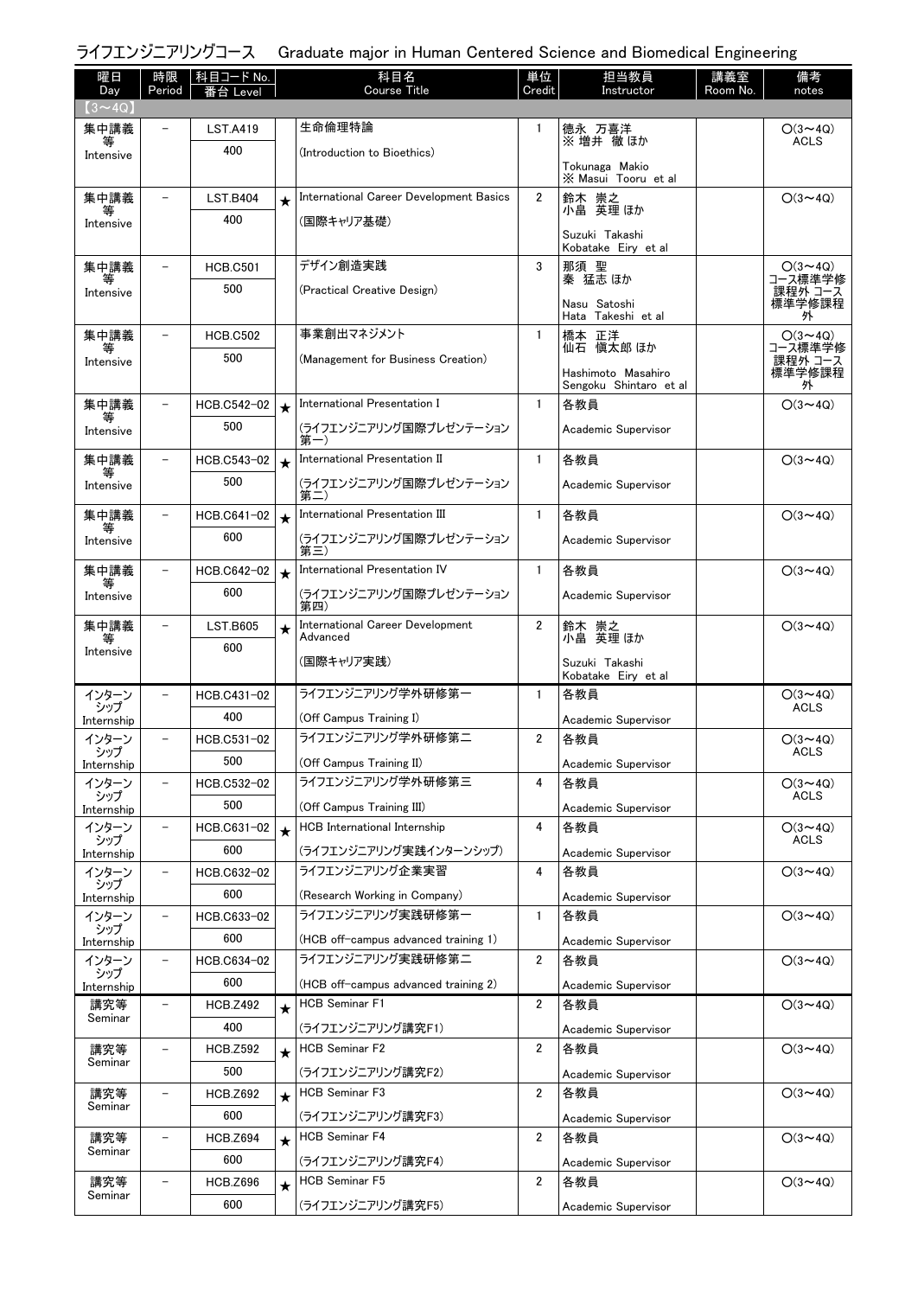| 曜日<br>Day | 時限<br>Period | - 科目コード No.<br>昏台 Level |            | 科目名<br><b>Course Title</b>                                                | 単位<br>Credit   | 担当教員<br>Instructor                        | 講義室<br>Room No.         | 備考<br>notes                                  |
|-----------|--------------|-------------------------|------------|---------------------------------------------------------------------------|----------------|-------------------------------------------|-------------------------|----------------------------------------------|
| (3Q)      |              |                         |            |                                                                           |                |                                           |                         |                                              |
| 月<br>Mon  | $1 - 2$      | <b>MAT.C412</b>         |            | 高分子バイオマテリアル                                                               | $\overline{2}$ | 柘植 丈治<br>林 智広                             | J232                    | $(Mon\cdot Thu)$<br><b>ACEEES</b>            |
|           |              | 400                     |            | (Polymeric Biomaterials)                                                  |                | Tsuge Takeharu                            |                         |                                              |
|           |              |                         |            |                                                                           |                | Havashi Tomohiro                          |                         |                                              |
| 月<br>Mon  | $3 - 4$      | <b>MAT.M412</b>         | $\star$    | Reliability and Durability of Metals and<br>Alloys                        | $\overline{2}$ | 小林 郁夫<br>小林 覚ほか                           | $S8 - 501$              | $\bullet$ (Mon Thu)                          |
|           |              | 400                     |            | (金属の信頼性と耐久性)                                                              |                | Kobayashi Equo<br>Kobayashi Satoru et al  |                         |                                              |
| 月<br>Mon  | $5 - 6$      | <b>MAT.P403</b>         | $\star$    | Soft Materials Physics                                                    | $\mathbf{1}$   | Vacha Martin                              | $S8 - 623$              | <b>ACEEES</b>                                |
|           |              | 400                     |            | (ソフトマテリアル物理)                                                              |                |                                           |                         |                                              |
| 月<br>Mon  | $5 - 6$      | CAP.T531-02             |            | 触媒反応特論第一【B】                                                               | $\mathbf{1}$   | 馬場 俊秀<br>野村 淳子 ほか                         | G114                    | <b>ACEEES</b>                                |
|           |              | 500                     |            | (Advanced Catalytic Reactions I(B))                                       |                | Baba Toshihide<br>Nomura Junko et al      |                         |                                              |
| 火         | $1 - 2$      | <b>LST.A407</b>         | $\star$    | Science of Metabolism                                                     | $\overline{2}$ | 平沢 敬                                      | J221,W831               | $\bullet$ (Tue•Fri)                          |
| Tue       |              | 400                     |            | (生物代謝科学)                                                                  |                | 白木 伸明 ほか                                  |                         | 遠隔講義                                         |
|           |              |                         |            |                                                                           |                | Hirasawa Takashi<br>Shiraki Nobuaki et al |                         |                                              |
| 火<br>Tue  | $1 - 2$      | CAP.T531-01             |            | 触媒反応特論第一【A】                                                               | $\mathbf{1}$   | 岡本 昌樹                                     | S422                    | <b>ACEEES</b>                                |
|           |              | 500                     |            | (Advanced Catalytic Reactions I(A))                                       |                | Okamoto Masaki                            |                         |                                              |
| 火<br>Tue  | $3 - 4$      | <b>ENR.J409</b>         |            | 研究者向け特許論文等知財の基礎                                                           | $\overline{2}$ | 吉本 護                                      | S621                    | $\bullet$ (Tue•Fri)<br><b>ACEEES</b>         |
|           |              | 400                     |            | (Introduction to Intellectual Property<br>System)                         |                | Yoshimoto Mamoru                          |                         |                                              |
| 火<br>Tue  | $3 - 4$      | <b>HCB.C422</b>         | $\star$    | Outline of Human Centered Science and<br><b>Biomedical Engineering II</b> | $\mathbf{1}$   | 八木 透<br>中村 健太郎 ほか                         | B221, I124              | 遠隔講義                                         |
|           |              | 400                     |            | (ライフエンジニアリング概論第二)                                                         |                | Yagi Tohru                                |                         |                                              |
|           |              |                         |            |                                                                           |                | Nakamura Kentaro et al                    |                         |                                              |
| 木<br>Thu  | $1 - 2$      | <b>MAT.C412</b>         |            | 高分子バイオマテリアル                                                               | $\overline{2}$ | 柘植 丈治<br>林 智広                             | J232                    | $\bullet$ (Mon · Thu)<br><b>ACEEES</b>       |
|           |              | 400                     |            | (Polymeric Biomaterials)                                                  |                | Tsuge Takeharu<br>Hayashi Tomohiro        |                         |                                              |
| 木         | $1 - 2$      | <b>HCB.C522</b>         | $\star$    | Advanced Human Centered Science and<br><b>Biomedical Engineering II</b>   | $\mathbf{1}$   | 中村 浩之<br>近藤 科江ほか                          | B223, W833              | 遠隔講義                                         |
| Thu       |              | 500                     |            | (先端ライフエンジニアリング第二)                                                         |                |                                           | $\rightarrow$ B223.S223 |                                              |
|           |              |                         |            |                                                                           |                | Nakamura Hirovuki<br>Kondoh Shinae et al  |                         |                                              |
| 木<br>Thu  | $3 - 4$      | <b>HCB.C442</b>         | *          | Presentation for Science and Engineering<br>П                             |                | X Chu Ray                                 | J232                    | <b>ACLS</b>                                  |
|           |              | 400                     |            | (プレゼンテーション実践第二)                                                           |                | X Chu Rav                                 |                         |                                              |
| 木         | $3 - 4$      | <b>HCB.M464</b>         | $\star$    | Introduction to Neural Engineering                                        | $\mathbf{1}$   | 八木透                                       | 石川台3号<br>館305号室         |                                              |
| Thu       |              | 400                     |            | (神経工学概論)                                                                  |                | Yagi Tohru                                | Ishikawadai<br>3rd      |                                              |
|           |              |                         |            |                                                                           |                |                                           | <b>Bldg.305</b>         |                                              |
| 木<br>Thu  | $3 - 4$      | <b>MAT.M412</b>         | $\bigstar$ | Reliability and Durability of Metals and<br>Alloys                        | $\overline{2}$ | 小林 郁夫<br>小林 覚ほか                           | $S8 - 501$              | $\bullet$ (Mon Thu)                          |
|           |              | 400                     |            | (金属の信頼性と耐久性)                                                              |                | Kobayashi Equo<br>Kobayashi Satoru et al  |                         |                                              |
| 金         | $1 - 2$      | <b>LST.A407</b>         | $\star$    | Science of Metabolism                                                     | $\overline{2}$ | 平沢 敬                                      | J221,W831               | $\bullet$ (Tue · Fri)                        |
| Fri       |              | 400                     |            | (生物代謝科学)                                                                  |                | 白木 伸明 ほか                                  |                         | 遠隔講義                                         |
|           |              |                         |            |                                                                           |                | Hirasawa Takashi<br>Shiraki Nobuaki et al |                         |                                              |
| 金<br>Fri  | $3 - 4$      | <b>ENR.J409</b>         |            | 研究者向け特許論文等知財の基礎                                                           | $\overline{2}$ | 吉本 護                                      | S621                    | $\bullet$ (Tue $\cdot$ Fri)<br><b>ACEEES</b> |
|           |              | 400                     |            | (Introduction to Intellectual Property<br>System)                         |                | Yoshimoto Mamoru                          |                         |                                              |
| 金         | $5 - 6$      | <b>MAT.P422</b>         |            | 有機材料科学設計                                                                  | $\mathbf{1}$   | 扇澤 敏明                                     | $S8 - 623$              | <b>ACEEES</b>                                |
| Fri       |              | 400                     |            | (Organic Materials Design)                                                |                | Ougizawa Toshiaki                         |                         |                                              |
| 金<br>Fri  | $5 - 6$      | <b>ICT.H514</b>         |            | 視覚情報処理機構                                                                  | $\mathbf{1}$   | 金子 寛彦<br>佐藤 いまりほか                         | G311, S223              | 遠隔講義                                         |
|           |              | 500                     |            | (Mechanisms of Visual Perception)                                         |                | Kaneko Hirohiko                           |                         |                                              |
|           |              |                         |            |                                                                           |                | Sato Imari et al                          |                         |                                              |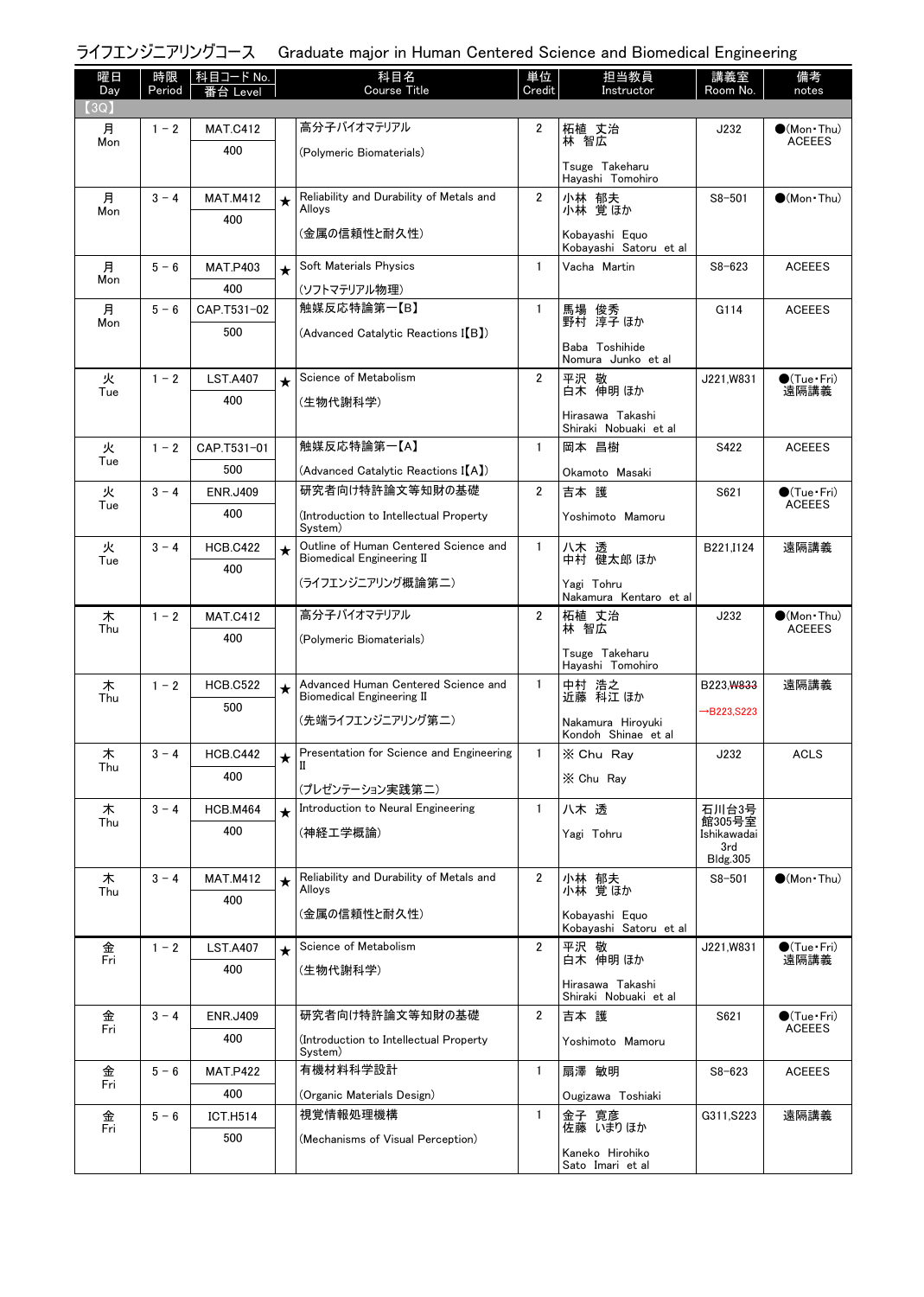| 曜日<br>Day      | 時限<br>Period | 科目コード No.<br>Level     |         | 科目名<br><b>Course Title</b>                          | 単位<br>Credit   | 担当教員<br>Instructor                           | 講義室<br>Room No. | 備考<br>notes                 |
|----------------|--------------|------------------------|---------|-----------------------------------------------------|----------------|----------------------------------------------|-----------------|-----------------------------|
| (3Q)           |              |                        |         |                                                     |                |                                              |                 |                             |
| 集中講義           |              | <b>HCB.C451</b>        |         | ライフエンジニアリング特別講義第一                                   | 1              | ※ 橋本 祐一<br>※ 細谷 孝充 ほか                        |                 |                             |
| Intensive      |              | 400                    |         | (Advanced Research Topics for Life<br>Innovation I) |                |                                              |                 |                             |
|                |              |                        |         |                                                     |                | X Hashimoto Yuuichi<br>X Hosoya Takamitsu    |                 |                             |
| (4Q)           |              |                        |         |                                                     |                | et al                                        |                 |                             |
| 月              | $1 - 2$      | <b>LST.A410</b>        | $\star$ | Advanced Neuroscience                               | 2              | 一瀬 宏                                         | B221,W831       | $\bullet$ (Mon•Thu)         |
| Mon            |              | 400                    |         | (神経科学)                                              |                | 鈴木 崇之ほか                                      |                 | 遠隔講義<br>ACLS                |
|                |              |                        |         |                                                     |                | Ichinose Hiroshi<br>Suzuki Takashi et al     |                 |                             |
| 月              | $3 - 4$      | MAT.M402-01            | $\star$ | Characterization of Nanomaterials [a]               | $\overline{2}$ | 曽根 正人                                        | J234            | $\bullet$ (Mon•Thu)         |
| Mon            |              | 400                    |         | (ナノ材料計測【a】)                                         |                | 三宮 工                                         |                 | <b>ACEEES</b>               |
|                |              |                        |         |                                                     |                | Sone Masato<br>Sannomiya Takumi              |                 |                             |
| 月              | $5 - 6$      | <b>MAT.C401</b>        |         | 誘電体 強誘電体特論                                          | $\overline{2}$ | 鶴見 敬章                                        | $S7 - 201$      | $\bullet$ (Mon Thu)         |
| Mon            |              | 400                    |         | (Advanced Course of Dielectric and                  |                | 武田 博明                                        |                 | <b>ACEEES</b>               |
|                |              |                        |         | Ferroelectric Materials)                            |                | Tsurumi Takaaki<br>Takeda Hiroaki            |                 |                             |
| 月              | $5 - 6$      | <b>MAT.P404</b>        | $\star$ | Soft Materials Functional Physics                   | 1              | 早水 裕平                                        | $S8 - 623$      | <b>ACEEES</b>               |
| Mon            |              | 400                    |         | (ソフトマテリアル機能物理)                                      |                | Hayamizu Yuhei                               |                 |                             |
| 月              | $5 - 6$      | CAP.T532-02            |         | 触媒反応特論第二【B】                                         | $\mathbf{1}$   | 馬場 俊秀                                        | G114            | <b>ACEEES</b>               |
| Mon            |              | 500                    |         | (Advanced Catalytic Reactions II[B])                |                | 野村 淳子 ほか                                     |                 |                             |
|                |              |                        |         |                                                     |                | Baba Toshihide<br>Nomura Junko et al         |                 |                             |
| 月<br>Mon       | $7 - 8$      | <b>MAT.P426</b>        |         | 材料熱物性特論                                             | $\mathbf{1}$   | 森川 淳子                                        | $S8 - 623$      | <b>ACEEES</b>               |
|                |              | 400                    |         | (Thermal Properties of Materials)                   |                | Morikawa Junko                               |                 |                             |
| 火<br>Tue       | $1 - 2$      | CAP.T532-01            |         | 触媒反応特論第二【A】                                         | $\mathbf{1}$   | 岡本 昌樹                                        | S423            | <b>ACEEES</b>               |
|                |              | 500                    |         | (Advanced Catalytic Reactions II[A])                |                | Okamoto Masaki                               |                 |                             |
| 火<br>Tue       | $3 - 4$      | <b>HCB.A561</b>        |         | ナノバイオ材料・デバイス概論                                      | $\overline{2}$ | 北本 仁孝<br>林 智広                                | J233            | $\bullet$ (Tue•Fri)         |
|                |              | 500                    |         | (Nanobio Materials and Devices)                     |                | Kitamoto Yoshitaka                           |                 |                             |
|                |              |                        |         |                                                     |                | Hayashi Tomohiro                             |                 |                             |
| 水<br>Wed       | $1 - 2$      | <b>ICT.H422</b>        |         | 計算論的脳科学                                             | $\mathbf{1}$   | 小池 康晴                                        | G224            | <b>ACEEES</b>               |
|                |              | 400                    |         | (Computational Brain)<br>Advanced Neuroscience      |                | Koike Yasuharu<br>一瀬 宏                       | B221.W831       |                             |
| 木<br>Thu       | $1 - 2$      | <b>LST.A410</b><br>400 |         |                                                     | 2              | 鈴木 崇之ほか                                      |                 | $\bullet$ (Mon•Thu)<br>遠隔講義 |
|                |              |                        |         | (神経科学)                                              |                | Ichinose Hiroshi                             |                 | ACLS                        |
| 木              | $3 - 4$      | <b>ICT.H421</b>        |         | <b>Medical Imaging Systems</b>                      | $\mathbf{1}$   | Suzuki Takashi et al<br>中村 健太郎               | G111            | <b>ACEEES</b>               |
| Thu            |              | 400                    | $\star$ | (医用画像診断装置)                                          |                | 田原 麻梨江 ほか                                    |                 |                             |
|                |              |                        |         |                                                     |                | Nakamura Kentaro                             |                 |                             |
| 木              | $3 - 4$      | MAT.M402-01            | $\star$ | Characterization of Nanomaterials [a]               | $\mathbf{2}$   | Tabaru Marie et al<br>曽根 正人                  | J234            | $\bigcirc$ (Mon·Thu)        |
| Thu            |              | 400                    |         | (ナノ材料計測【a】)                                         |                | 三宮 工                                         |                 | <b>ACEEES</b>               |
|                |              |                        |         |                                                     |                | Sone Masato<br>Sannomiya Takumi              |                 |                             |
| 木              | $5 - 6$      | <b>MAT.C401</b>        |         | 誘電体·強誘電体特論                                          | $\overline{2}$ | 鶴見 敬章                                        | $S7 - 201$      | $\bullet$ (Mon•Thu)         |
| Thu            |              | 400                    |         | (Advanced Course of Dielectric and                  |                | 武田 博明                                        |                 | <b>ACEEES</b>               |
|                |              |                        |         | Ferroelectric Materials)                            |                | Tsurumi Takaaki<br>Takeda Hiroaki            |                 |                             |
| 金              | $3 - 4$      | <b>HCB.A561</b>        |         | ナノバイオ材料・デバイス概論                                      | $\overline{2}$ | 北本 仁孝                                        | J233            | $\bigcirc$ (Tue · Fri)      |
| Fri            |              | 500                    |         | (Nanobio Materials and Devices)                     |                | 林 智広                                         |                 |                             |
|                |              |                        |         |                                                     |                | Kitamoto Yoshitaka<br>Hayashi Tomohiro       |                 |                             |
| 集中講義           |              | <b>HCB.C452</b>        |         | ライフエンジニアリング特別講義第二                                   | $\mathbf{1}$   | ※ 木村 聡貴                                      |                 |                             |
| 等<br>Intensive |              | 400                    |         | (Advanced Research Topics for Life                  |                | ※丸谷 和史 ほか                                    |                 |                             |
|                |              |                        |         | Innovation II)                                      |                | X Kimura Toshitaka<br>X Maruya Kazushi et al |                 |                             |
| 集中講義           |              | HCB.C471-02            | $\star$ | Research Planning for Master Thesis I               | $\mathbf{1}$   | 各教員                                          |                 |                             |
| Intensive      |              | 400                    |         | (ライフエンジニアリング修士論文研究計画論<br>第一)                        |                | Academic Supervisor                          |                 |                             |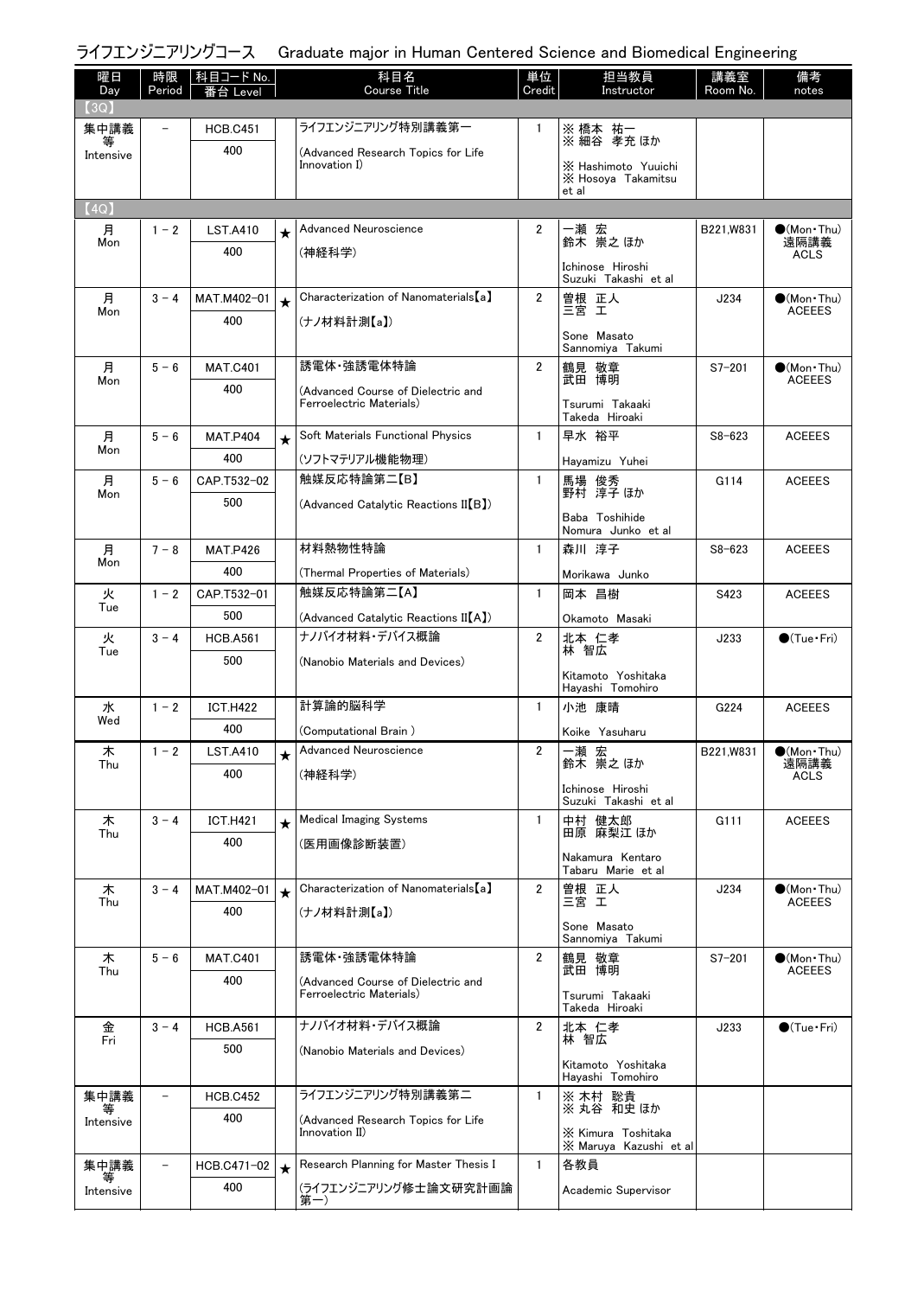| 曜日<br>Day      | 時限<br>Period             | 科目コード No.  <br>番台 Level |         | 科目名<br>Course Title                      | 単位<br>Credit   | 担当教員<br>Instructor  | 講義室<br>Room No. | 備考<br>notes |
|----------------|--------------------------|-------------------------|---------|------------------------------------------|----------------|---------------------|-----------------|-------------|
| [4Q]           |                          |                         |         |                                          |                |                     |                 |             |
| 集中講義           | $\overline{\phantom{0}}$ | HCB.C571-02             | $\star$ | Research Planning for Master Thesis II   |                | 各教員                 |                 |             |
| 等<br>Intensive |                          | 500                     |         | (ライフエンジニアリング修士論文研究計画論<br>第二)             |                | Academic Supervisor |                 |             |
| 集中講義<br>等      | $\overline{\phantom{m}}$ | HCB.C671-02             | $\star$ | Research Planning for Doctoral Thesis I  | 2              | 各教員                 |                 |             |
| Intensive      |                          | 600                     |         | (ライフエンジニアリング博士論文研究計画論<br>第一              |                | Academic Supervisor |                 |             |
| 集中講義           | $\overline{\phantom{a}}$ | HCB.C672-02             | $\star$ | Research Planning for Doctoral Thesis II | $\overline{2}$ | 各教員                 |                 |             |
| 等<br>Intensive |                          | 600                     |         | (ライフエンジニアリング博士論文研究計画論<br>第二              |                | Academic Supervisor |                 |             |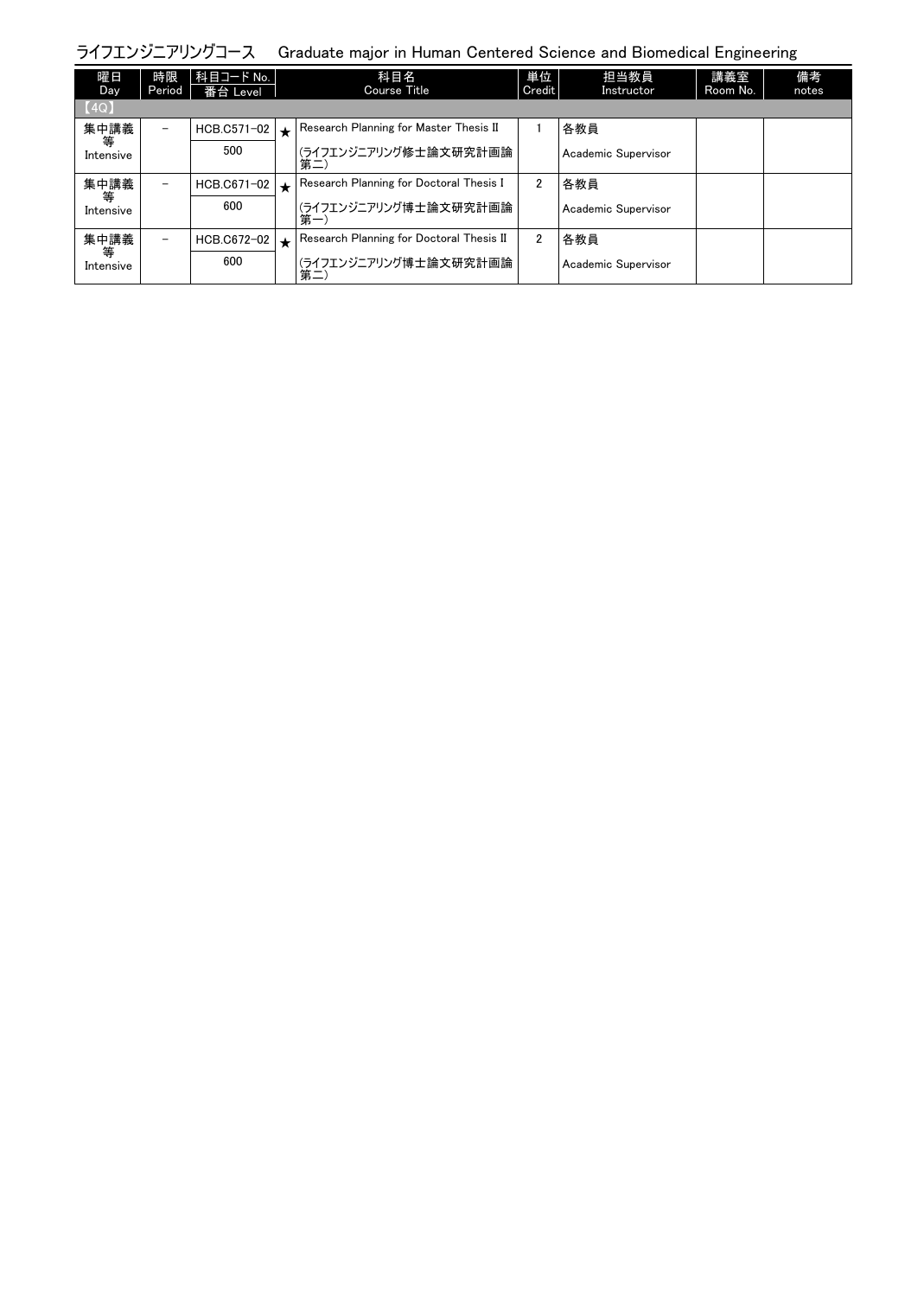|  | 原子核工学コース Graduate major in Nuclear Engineering |  |  |
|--|------------------------------------------------|--|--|
|--|------------------------------------------------|--|--|

| 曜日<br>Day     | 時限<br>Period             | 科目コード No.<br>番台 Level  |            | 科目名<br><b>Course Title</b>                                       | 単位<br>Credit   | 担当教員<br>Instructor                                         | 講義室<br>Room No.                                     | 備考<br>notes                |
|---------------|--------------------------|------------------------|------------|------------------------------------------------------------------|----------------|------------------------------------------------------------|-----------------------------------------------------|----------------------------|
| $(3 \sim 4Q)$ |                          |                        |            |                                                                  |                |                                                            |                                                     |                            |
| 月<br>Mon      | $5 - 8$                  | <b>NCL.N606</b><br>600 | $\star$    | Nuclear Material Special Laboratory<br>(原子力材料工学実践特論)             | $\overline{2}$ | 吉田 克己<br>Yoshida Katsumi                                   | 原講571,<br>先導原子力<br>研実験室<br>North No.2<br>$5F - 571$ | □<br>$O(3 \sim 4Q)$        |
| 木             | $5 - 8$                  | NCL.C604               | $\star$    | Nuclear Fuel Cycle Engineering Special                           | $\overline{2}$ | 竹下 健二                                                      | 原講571,                                              | □                          |
| Thu           |                          | 600                    |            | Laboratory<br>(核燃料サイクルエ学実践特論)                                    |                | 塚原 剛彦 ほか<br>Takeshita Kenji<br>Tsukahara Takehiko et<br>al | 先導原子力<br>研実験室<br>North No.2<br>$5F - 571$           | $O(3 \sim 4Q)$             |
| 金             | $9 - 10$                 | <b>NCL.F452</b>        |            | 原子力基礎工学第二                                                        | $\overline{2}$ | 大貫 敏彦                                                      | 北2-6F                                               | $O(3 \sim 4Q)$             |
| Fri           |                          | 400                    |            | (Nuclear Engineering Science II)                                 |                | 赤塚 洋ほか<br>Ohnuki Toshihiko<br>Akatsuka Hiroshi et al       | 会議室<br>North No.2<br>$6F - 671$                     | 講義時間<br>$16:45 \sim 18:15$ |
| 講究等           | $\overline{\phantom{0}}$ | <b>NCL.Z492</b>        | $\star$    | Seminar in Nuclear Engineering F1                                | $\overline{2}$ | 指導教員                                                       |                                                     | $O(3 \sim 4Q)$             |
| Seminar       |                          | 400                    |            | (原子核工学講究F1)                                                      |                | Academic Supervisor                                        |                                                     |                            |
| 講究等           | $\overline{\phantom{0}}$ | <b>NCL.Z592</b>        | $\star$    | Seminar in Nuclear Engineering F2                                | $\overline{2}$ | 指導教員                                                       |                                                     | $O(3 \sim 40)$             |
| Seminar       |                          | 500                    |            | (原子核工学講究F2)                                                      |                | Academic Supervisor                                        |                                                     |                            |
| 講究等           | $\overline{\phantom{0}}$ | <b>NCL.Z692</b>        | $\star$    | Seminar in Nuclear Engineering F3                                | 2              | 指導教員                                                       |                                                     | $O(3 \sim 4Q)$             |
| Seminar       |                          | 600                    |            | (原子核工学講究F3)                                                      |                | Academic Supervisor                                        |                                                     |                            |
| 講究等           | $\overline{\phantom{0}}$ | <b>NCL.Z694</b>        | $\star$    | Seminar in Nuclear Engineering F4                                | $\overline{2}$ | 指導教員                                                       |                                                     | $O(3 \sim 4Q)$             |
| Seminar       |                          | 600                    |            | (原子核工学講究F4)                                                      |                | Academic Supervisor                                        |                                                     |                            |
| 講究等           |                          | <b>NCL.Z696</b>        | $\star$    | Seminar in Nuclear Engineering F5                                | 2              | 指導教員                                                       |                                                     | $O(3 \sim 4Q)$             |
| Seminar       |                          | 600                    |            | (原子核工学講究F5)                                                      |                | Academic Supervisor                                        |                                                     |                            |
| (3Q)          |                          |                        |            |                                                                  |                |                                                            |                                                     |                            |
| 月             | $1 - 2$                  | <b>NCL.N409</b>        | $\star$    | Nuclear Energy Systems                                           | 2              | 木倉 宏成<br>加藤 之貴ほか                                           | 原講571                                               | $\bullet$ (Mon Thu)        |
| Mon           |                          | 400                    |            | (原子カシステムエ学)                                                      |                | Kikura Hiroshige<br>Kato Yukitaka et al                    | North No.2<br>$5F - 571$                            |                            |
| 月             | $3 - 4$                  | <b>NCL.C401</b>        | $\star$    | Nuclear Fuel Cycle Engineering                                   | $\overline{2}$ |                                                            | 原講571                                               | $\bullet$ (Mon Thu)        |
| Mon           |                          | 400                    |            | (核燃料サイクルエ学)                                                      |                | 竹下 健二<br>塚原 剛彦 ほか                                          | North No.2<br>$5F - 571$                            | <b>ACEEES</b>              |
|               |                          |                        |            |                                                                  |                | Takeshita Kenji<br>Tsukahara Takehiko et<br>al             |                                                     |                            |
| 月             | $5 - 8$                  | <b>NCL.D401</b>        | $\bigstar$ | Experiments for Materials related to<br>Decommissioning A        | $\mathbf{1}$   | 吉田 克己                                                      | 原講571.<br>先導原子力                                     | □                          |
| Mon           |                          | 400                    |            | (廃止措置·材料工学実験A)                                                   |                | Yoshida Katsumi                                            | 研実験室<br>North No.2<br>$5F - 571$                    |                            |
| 火             | $1 - 2$                  | <b>NCL.B401</b>        | $\star$    | Radiation Biology and Medicine                                   | $\overline{2}$ | 松本 義久                                                      | 原講571                                               | $\bigcirc$ (Tue · Fri)     |
| Tue           |                          | 400                    |            | (放射線生物学·医学)                                                      |                | Matsumoto Yoshihisa                                        | North No.2<br>$5F - 571$                            | <b>ACEEES</b>              |
| 火             | $3 - 4$                  | <b>NCL.C402</b>        | $\star$    | Radioactive Waste Management and<br>Disposal Engineering         | $\mathbf{1}$   | 塚原 剛彦<br>竹下 健二 ほか                                          | 原講571                                               |                            |
| Tue           |                          | 400                    |            |                                                                  |                |                                                            | North No.2<br>$5F - 571$                            |                            |
|               |                          |                        |            | (放射性廃棄物処分工学)                                                     |                | Tsukahara Takehiko<br>Takeshita Kenji et al                |                                                     |                            |
| 火             | $7 - 8$                  | <b>NCL.0401</b>        | $\star$    | Nuclear Non-proliferation and Security                           | $\overline{2}$ | 相樂 洋                                                       | 原講571                                               | $\bigcirc$ (Tue · Fri)     |
| Tue           |                          | 400                    |            | (核不拡散・核セキュリティ学概論)                                                |                | 林崎 規託 ほか                                                   | North No.2<br>$5F - 571$                            |                            |
|               |                          |                        |            |                                                                  |                | Sagara Hiroshi<br>Hayashizaki Noriyosu et                  |                                                     |                            |
| 木<br>Thu      | $1 - 2$                  | <b>NCL.N409</b>        | $\star$    | Nuclear Energy Systems                                           | $\overline{2}$ | 木倉 宏成<br>加藤 之貴ほか                                           | 原講571<br>North No.2                                 | $\bullet$ (Mon Thu)        |
|               |                          | 400                    |            | (原子カシステムエ学)                                                      |                |                                                            | $5F - 571$                                          |                            |
|               |                          |                        |            |                                                                  |                | Kikura Hiroshige<br>Kato Yukitaka et al                    |                                                     |                            |
| 木             | $3 - 4$                  | <b>NCL.C401</b>        | $\star$    | Nuclear Fuel Cycle Engineering                                   | $\overline{2}$ | 竹下 健二<br>塚原 剛彦 ほか                                          | 原講571                                               | $(Mon\cdot Thu)$           |
| Thu           |                          | 400                    |            | (核燃料サイクルエ学)                                                      |                |                                                            | North No.2<br>$5F - 571$                            | <b>ACEEES</b>              |
|               |                          |                        |            |                                                                  |                | Takeshita Kenji<br>Tsukahara Takehiko et<br>al             |                                                     |                            |
| 木<br>Thu      | $5 - 8$                  | <b>NCL.D405</b>        | ★          | Experiments for Nuclear Fuel Debris and<br>Back-end Fuel Cycle A | $\mathbf{1}$   | 竹下 健二<br>塚原 剛彦 ほか                                          | 原講571,<br>先導原子力                                     | $\Box$                     |
|               |                          | 400                    |            |                                                                  |                |                                                            | 研実験室                                                |                            |
|               |                          |                        |            | (核燃料デブリ・バックエンドエ学実験A)                                             |                | Takeshita Kenji<br>Tsukahara Takehiko et<br>al             | North No.2<br>$5F - 571$                            |                            |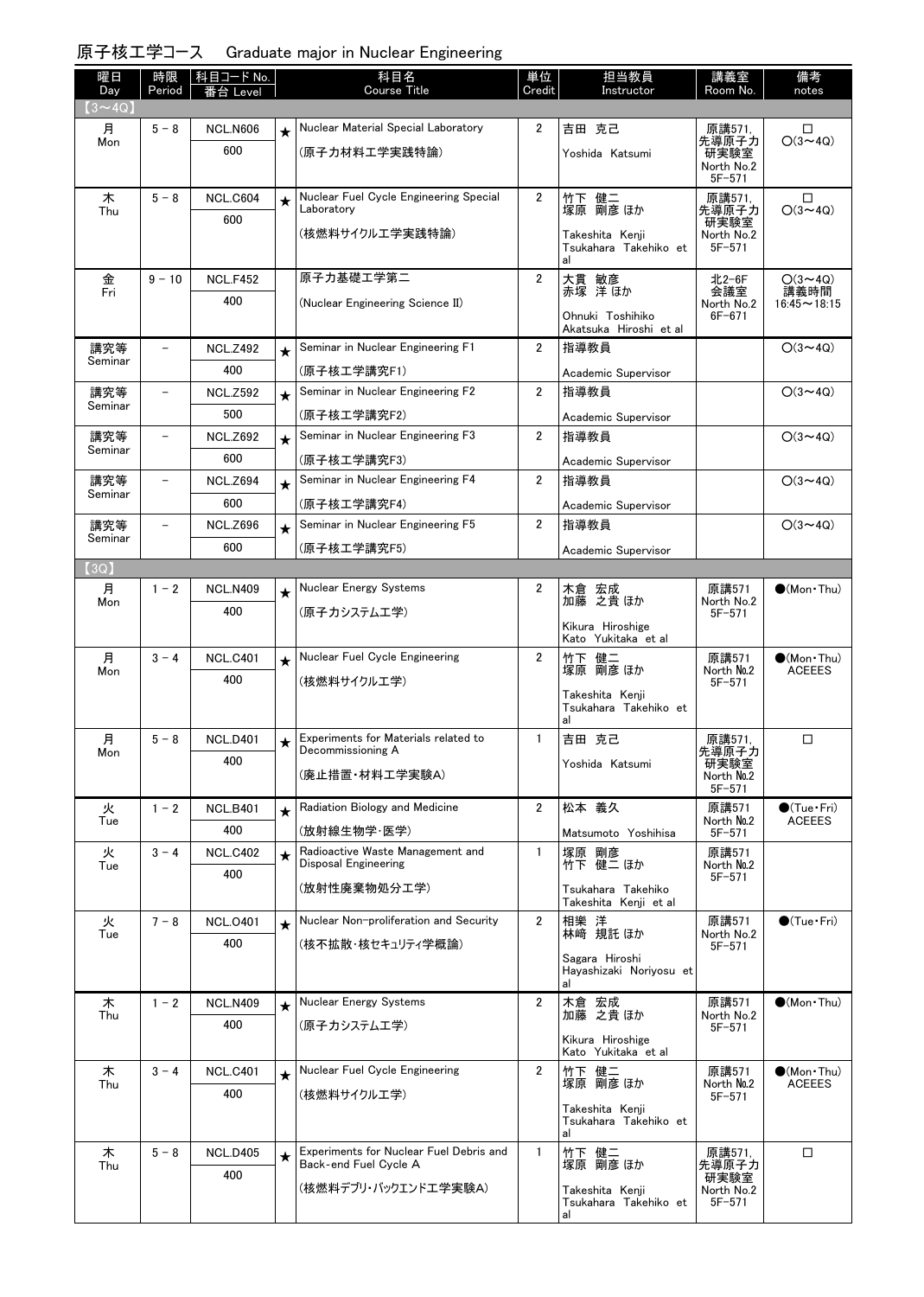### 原子核工学コース Graduate major in Nuclear Engineering

| 曜日<br>Day           | 時限<br>Period      | 科目コード No.          |         | 科目名<br>Course Title                                           | 単位<br>Credit   | 担当教員<br>Instructor                          | 講義室<br>Room No.          | 備考<br>notes                             |
|---------------------|-------------------|--------------------|---------|---------------------------------------------------------------|----------------|---------------------------------------------|--------------------------|-----------------------------------------|
| (3Q)                |                   | Leve               |         |                                                               |                |                                             |                          |                                         |
| 木                   | $9 - 10$          | <b>NCL.U603</b>    | $\star$ | Nuclear Dojo 6                                                | 1              | 小林 能直<br>吉田 克己 ほか                           | 原講523                    | U-ATOM                                  |
| Thu                 |                   | 600                |         | (原子力道場第六)                                                     |                |                                             | North No.2<br>$5F - 523$ |                                         |
|                     |                   |                    |         |                                                               |                | Kobayashi Yoshinao<br>Yoshida Katsumi et al |                          |                                         |
| 金                   | $1 - 2$           | <b>NCL.B401</b>    | $\star$ | Radiation Biology and Medicine                                | $\overline{2}$ | 松本 義久                                       | 原講571<br>North No.2      | $\bigcirc$ (Tue · Fri)<br><b>ACEEES</b> |
| Fri                 |                   | 400                |         | (放射線生物学·医学)                                                   |                | Matsumoto Yoshihisa                         | $5F - 571$               |                                         |
| 金<br>Fri            | $7 - 8$           | <b>NCL.0401</b>    | $\star$ | Nuclear Non-proliferation and Security                        | $\overline{2}$ | 相樂 洋<br>林﨑 規託 ほか                            | 原講571<br>North No.2      | $\bullet$ (Tue · Fri)                   |
|                     |                   | 400                |         | (核不拡散・核セキュリティ学概論)                                             |                | Sagara Hiroshi                              | $5F - 571$               |                                         |
|                     |                   |                    |         |                                                               |                | Hayashizaki Noriyosu et<br>al               |                          |                                         |
| 金                   | $7 - 8$           | <b>NCL.A603</b>    | $\star$ | Special Lecture on Accelerator and                            | $\mathbf{1}$   |                                             | 原講523                    |                                         |
| Fri                 |                   | 600                |         | Fusion Reactor Technology III                                 |                | 長谷川 純<br>飯尾 俊二 ほか                           | North No.2<br>$5F - 523$ |                                         |
|                     |                   |                    |         | (加速器・核融合炉工学特論第三)                                              |                | Hasegawa Jun<br>Iio Shunji et al            |                          |                                         |
| 集中講義                | $\qquad \qquad -$ | <b>NCL.0511</b>    | $\star$ | Nuclear Non-proliferation and Security                        | $\overline{2}$ | 相樂 洋                                        | 原講523                    | $9/18 - 9/21$                           |
| Intensive           |                   | 500                |         | Exercise                                                      |                | 鷹尾 康一朗 ほか                                   | North No.2<br>$5F - 523$ | 集中講義予定                                  |
|                     |                   |                    |         | (核不拡散・核セキュリティ学実習)                                             |                | Sagara Hiroshi<br>Takao Koichiro et al      | 北実験棟<br>2A               |                                         |
|                     |                   |                    |         | 原子核工学国内インターンシップ第一                                             |                |                                             | 学外施設                     |                                         |
| インターン<br>シップ        |                   | NCL.I501-03<br>500 |         |                                                               | $\mathbf{1}$   | 指導教員                                        |                          |                                         |
| Internship<br>インターン | $\overline{a}$    | NCL.I502-03        |         | (Internship in Nuclear Engineering I)<br>原子核工学国内インターンシップ第二    | $\overline{2}$ | Academic Supervisor<br>指導教員                 |                          |                                         |
| シップ                 |                   | 500                |         | (Internship in Nuclear Engineering II)                        |                | Academic Supervisor                         |                          |                                         |
| Internship<br>インターン |                   | NCL.I503-03        |         | 原子炉廃止措置インターンシップ第一                                             | $\mathbf{1}$   | 指導教員                                        |                          |                                         |
| シップ<br>Internship   |                   | 500                |         | (Internship in Nuclear Reactor                                |                | Academic Supervisor                         |                          |                                         |
|                     |                   |                    |         | Decommissioning I)                                            |                |                                             |                          |                                         |
| インターン<br>シップ        |                   | NCL.I504-03        |         | 原子炉廃止措置インターンシップ第二                                             | $\overline{2}$ | 指導教員                                        |                          |                                         |
| Internship          |                   | 500                |         | (Internship in Nuclear Reactor<br>Decommissioning II)         |                | Academic Supervisor                         |                          |                                         |
| インターン<br>シップ        |                   | NCL.I505-03        | $\star$ | International Internship in Nuclear<br>Engineering I          | $\overline{2}$ | 指導教員                                        |                          |                                         |
| Internship          |                   | 500                |         | (原子核工学国際インターンシップ第一)                                           |                | Academic Supervisor                         |                          |                                         |
| インターン               |                   | NCL.I506-03        | $\star$ | International Internship in Nuclear                           | $\overline{2}$ | 指導教員                                        |                          |                                         |
| シップ<br>Internship   |                   | 500                |         | Engineering II                                                |                | Academic Supervisor                         |                          |                                         |
|                     |                   |                    |         | (原子核工学国際インターンシップ第二)                                           |                |                                             |                          |                                         |
| インターン<br>シップ        |                   | NCL.I507-03<br>500 | $\star$ | International Internship in Nuclear<br>Engineering III        | 2              | 指導教員                                        |                          |                                         |
| Internship          |                   |                    |         | (原子核工学国際インターンシップ第三)                                           |                | Academic Supervisor                         |                          |                                         |
| インターン<br>シップ        |                   | NCL.I508-03        | $\star$ | International Internship in Nuclear<br>Engineering IV         | 2              | 指導教員                                        |                          |                                         |
| Internship          |                   | 500                |         | (原子核工学国際インターンシップ第四)                                           |                | Academic Supervisor                         |                          |                                         |
| インターン               |                   | NCL.I601-03        | $\star$ | Nuclear Engineering Off-Campus Project                        | 4              | 指導教員                                        |                          |                                         |
| シップ<br>Internship   |                   | 600                |         | (原子核工学派遣プロジェクト)                                               |                | Academic Supervisor                         |                          |                                         |
| インターン               | $\qquad \qquad -$ | NCL.I602-03        |         | 原子核工学特別国内インターンシップ第一                                           | $\mathbf{1}$   | 指導教員                                        |                          |                                         |
| シップ<br>Internship   |                   | 600                |         | (Special Internship in Nuclear Engineering                    |                | Academic Supervisor                         |                          |                                         |
| インターン               | $\qquad \qquad -$ | NCL.I603-03        |         | I)<br>原子核工学特別国内インターンシップ第二                                     | $\overline{2}$ | 指導教員                                        |                          |                                         |
| シップ<br>Internship   |                   | 600                |         | (Special Internship in Nuclear Engineering                    |                | Academic Supervisor                         |                          |                                         |
|                     |                   |                    |         | II)                                                           |                |                                             |                          |                                         |
| インターン<br>シップ        | $\qquad \qquad -$ | NCL.I604-03        | $\star$ | International Special Internship in Nuclear<br>Engineering I  | $\overline{2}$ | 指導教員                                        |                          |                                         |
| Internship          |                   | 600                |         | (原子核工学特別国際インターンシップ第一)                                         |                | Academic Supervisor                         |                          |                                         |
| インターン               | $\qquad \qquad -$ | NCL.I605-03        | $\star$ | International Special Internship in Nuclear<br>Engineering II | $\overline{2}$ | 指導教員                                        |                          |                                         |
| シップ<br>Internship   |                   | 600                |         | (原子核工学特別国際インターンシップ第二)                                         |                | Academic Supervisor                         |                          |                                         |
| インターン               |                   | NCL.I606-03        | $\star$ | International Special Internship in Nuclear                   | $\overline{2}$ | 指導教員                                        |                          |                                         |
| シップ<br>Internship   |                   | 600                |         | Engineering III                                               |                | Academic Supervisor                         |                          |                                         |
|                     |                   |                    |         | (原子核工学特別国際インターンシップ第三)                                         |                |                                             |                          |                                         |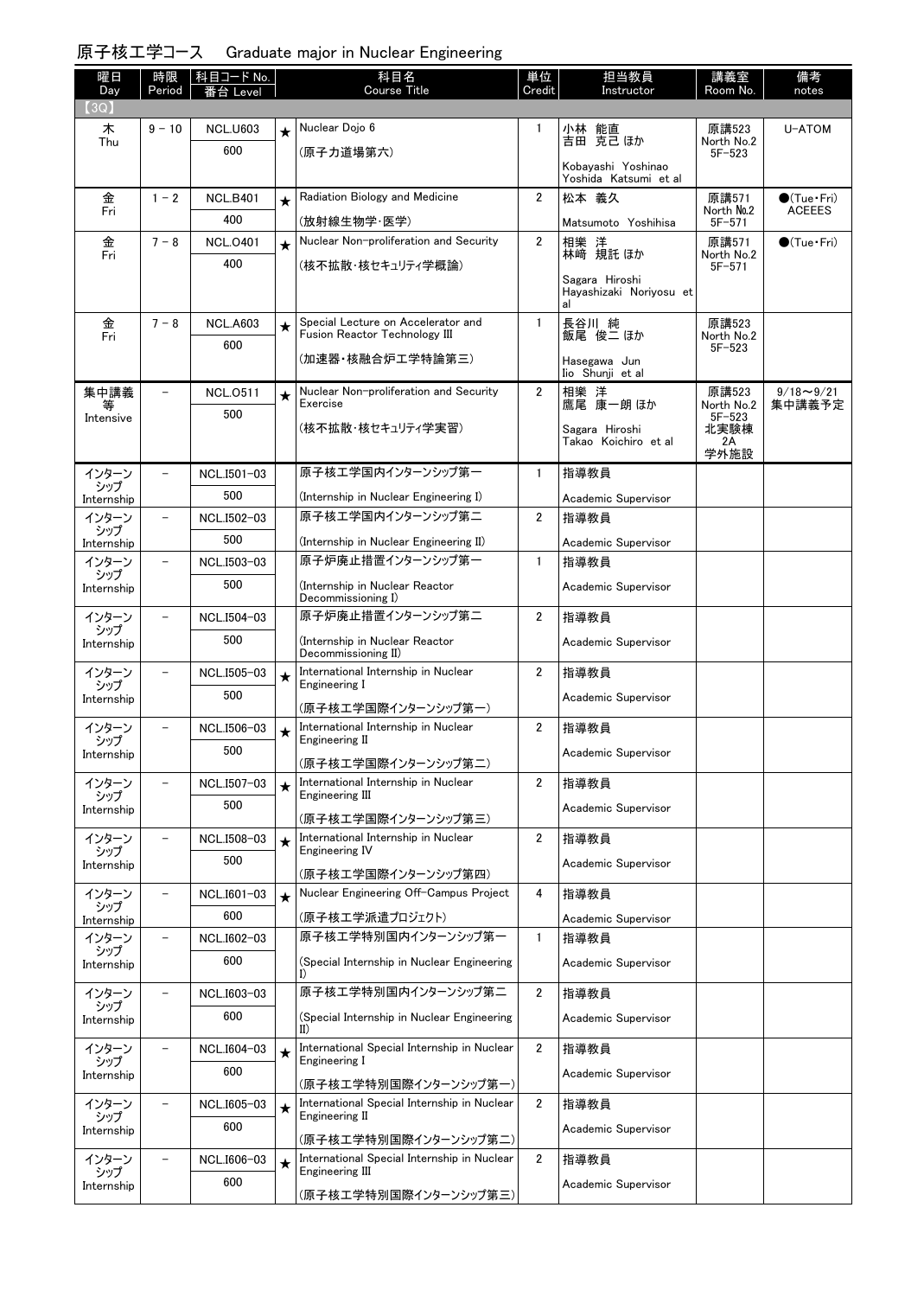### 原子核工学コース Graduate major in Nuclear Engineering

| 曜日<br>Day         | 時限<br>Period             | 科目コード No.<br>番台 Level  |            | 科目名<br><b>Course Title</b>                                        | 単位<br>Credit   | 担当教員<br>Instructor                        | 講義室<br>Room No.          | 備考<br>notes                |
|-------------------|--------------------------|------------------------|------------|-------------------------------------------------------------------|----------------|-------------------------------------------|--------------------------|----------------------------|
| (3Q)              |                          |                        |            |                                                                   |                |                                           |                          |                            |
| インターン<br>シップ      |                          | NCL.I607-03            | $\star$    | International Special Internship in Nuclear<br>Engineering IV     | $\overline{2}$ | 指導教員                                      |                          |                            |
| Internship        |                          | 600                    |            | (原子核工学特別国際インターンシップ第四)                                             |                | Academic Supervisor                       |                          |                            |
| (4Q)              |                          |                        |            |                                                                   |                |                                           |                          |                            |
| 月<br>Mon          | $1 - 2$                  | <b>NCL.D404</b>        |            | 原子炉廃止措置工学                                                         | $\mathbf{1}$   | 竹下 健二<br>加藤 之貴                            | 原講571<br>North No.2      |                            |
|                   |                          | 400                    |            | (Nuclear Reactor Decommissioning)                                 |                |                                           | $5F - 571$               |                            |
|                   |                          |                        |            |                                                                   |                | Takeshita Kenji<br>Kato Yukitaka          |                          |                            |
| 月<br>Mon          | $3 - 4$                  | <b>NCL.C403</b>        | $\star$    | Nuclear Chemical Engineering                                      | $\mathbf{1}$   | 竹下 健二<br>加藤 之貴                            | 原講571<br>North No.2      | <b>ACEEES</b>              |
|                   |                          | 400                    |            | (原子力化学工学特論)                                                       |                | Takeshita Kenji                           | $5F - 571$               |                            |
|                   |                          |                        |            |                                                                   |                | Kato Yukitaka                             |                          |                            |
| 月<br>Mon          | $5 - 8$                  | <b>NCL.D402</b>        | $\star$    | Experiments for Materials related to<br>Decommissioning B         | $\mathbf{1}$   | 吉田 克己                                     | 原講571,<br>先導原子力          | $\Box$                     |
|                   |                          | 400                    |            | (廃止措置・材料工学実験B)                                                    |                | Yoshida Katsumi                           | 研実験室<br>North No.2       |                            |
|                   |                          |                        |            |                                                                   |                |                                           | $5F - 571$               |                            |
| 火<br>Tue          | $3 - 4$                  | <b>NCL.D407</b>        | $\star$    | Experiment on Thermalhydraulic and<br>Severe Accident Engineering | $\overline{2}$ | 木倉 宏成<br>遠藤 玄ほか                           | 原講571<br>North No.2      | $\bigcirc$ (Tue · Thu)     |
|                   |                          | 400                    |            | (熱流動・シビアアクシデントエ学実験)                                               |                | Kikura Hiroshige                          | $5F - 571$               |                            |
|                   |                          |                        |            | Experiment on Thermalhydraulic and                                | $\overline{2}$ | Endo Gen et al                            |                          |                            |
| 木<br>Thu          | $1 - 4$                  | <b>NCL.D407</b><br>400 | $\star$    | Severe Accident Engineering                                       |                | 木倉 宏成<br>遠藤 玄ほか                           | 原講571,<br>先導原子力          | $\bullet$ (Tue · Thu)<br>□ |
|                   |                          |                        |            | (熱流動・シビアアクシデントエ学実験)                                               |                | Kikura Hiroshige                          | 研実験室<br>North No.2       |                            |
| 木                 | $1 - 4$                  | <b>NCL.D601</b>        |            | Experiment on Thermalhydraulic and                                | $\overline{2}$ | Endo Gen et al<br>木倉 宏成                   | $5F - 571$<br>原講571.     | $\Box$                     |
| Thu               |                          | 600                    | $\bigstar$ | Severe Accident Special Laboratory                                |                | 遠藤 玄ほか                                    | 先導原子力<br>研実験室            |                            |
|                   |                          |                        |            | (熱流動・シビアアクシデントエ学実践特論)                                             |                | Kikura Hiroshige<br>Endo Gen et al        | North No.2<br>$5F - 571$ |                            |
| 木<br>Thu          | $5 - 8$                  | <b>NCL.D406</b>        | $\bigstar$ | Experiments for Nuclear Fuel Debris and<br>Back-end Fuel Cycle B  | $\mathbf{1}$   | 竹下 健二<br>塚原 剛彦 ほか                         | 原講571.<br>先導原子力          | $\Box$                     |
|                   |                          | 400                    |            | (核燃料デブリ・バックエンドエ学実験B)                                              |                | Takeshita Kenji                           | 研実験室<br>North No.2       |                            |
|                   |                          |                        |            |                                                                   |                | Tsukahara Takehiko et<br>al               | $5F - 571$               |                            |
| 金                 | $3 - 4$                  | <b>NCL.F402</b>        |            | 原子力関係法規                                                           | $\mathbf{1}$   | 赤塚 洋<br>塚原 剛彦 ほか                          | 原講571                    |                            |
| Fri               |                          | 400                    |            | (Acts and Regulations on Atomic Energy)                           |                |                                           | North No.2<br>$5F - 571$ |                            |
|                   |                          |                        |            |                                                                   |                | Akatsuka Hiroshi<br>Tsukahara Takehiko et |                          |                            |
| 集中講義              | $\overline{a}$           | <b>NCL.0605</b>        |            | Radiation Disaster Response Exercise                              | $\overline{2}$ | al<br>片渕 竜也                               | 原講ほか                     | H31.2月中旬~                  |
| 等<br>Intensive    |                          | 600                    | $\star$    | (放射線災害対応実習)                                                       |                | 千葉 敏 ほか                                   | (講義室未<br>定)              | 3月上旬<br>集中講義予定             |
|                   |                          |                        |            |                                                                   |                | Katabuchi Tatsuya<br>Chiba Satoshi et al  | (To Be<br>Determind)     |                            |
| インターン             |                          | NCL.I501-04            |            | 原子核工学国内インターンシップ第一                                                 | $\mathbf{1}$   | 指導教員                                      |                          |                            |
| シップ<br>Internship |                          | 500                    |            | (Internship in Nuclear Engineering I)                             |                | Academic Supervisor                       |                          |                            |
| インターン             |                          | NCL.I502-04            |            | 原子核工学国内インターンシップ第二                                                 | $\overline{2}$ | 指導教員                                      |                          |                            |
| シップ<br>Internship |                          | 500                    |            | (Internship in Nuclear Engineering II)                            |                | Academic Supervisor                       |                          |                            |
| インターン<br>シップ      | $\overline{\phantom{0}}$ | NCL.I503-04            |            | 原子炉廃止措置インターンシップ第一                                                 | $\mathbf{1}$   | 指導教員                                      |                          |                            |
| Internship        |                          | 500                    |            | (Internship in Nuclear Reactor<br>Decommissioning I)              |                | Academic Supervisor                       |                          |                            |
| インターン             | $\overline{\phantom{0}}$ | NCL.I504-04            |            | 原子炉廃止措置インターンシップ第二                                                 | $\overline{2}$ | 指導教員                                      |                          |                            |
| シップ<br>Internship |                          | 500                    |            | (Internship in Nuclear Reactor                                    |                | Academic Supervisor                       |                          |                            |
| インターン             | $\overline{\phantom{0}}$ | NCL.I505-04            |            | Decommissioning II)<br>International Internship in Nuclear        | $\overline{2}$ | 指導教員                                      |                          |                            |
| シップ<br>Internship |                          | 500                    | $\star$    | Engineering I                                                     |                | Academic Supervisor                       |                          |                            |
|                   |                          |                        |            | (原子核工学国際インターンシップ第一)                                               |                |                                           |                          |                            |
|                   |                          |                        |            |                                                                   |                |                                           |                          |                            |
| インターン<br>シップ      | $\overline{a}$           | NCL.I506-04            | $\star$    | International Internship in Nuclear<br>Engineering II             | $\overline{2}$ | 指導教員                                      |                          |                            |
| Internship        |                          | 500                    |            | (原子核工学国際インターンシップ第二)                                               |                | Academic Supervisor                       |                          |                            |
| インターン<br>シップ      |                          | NCL.I507-04            | $\star$    | International Internship in Nuclear<br>Engineering III            | $\overline{2}$ | 指導教員                                      |                          |                            |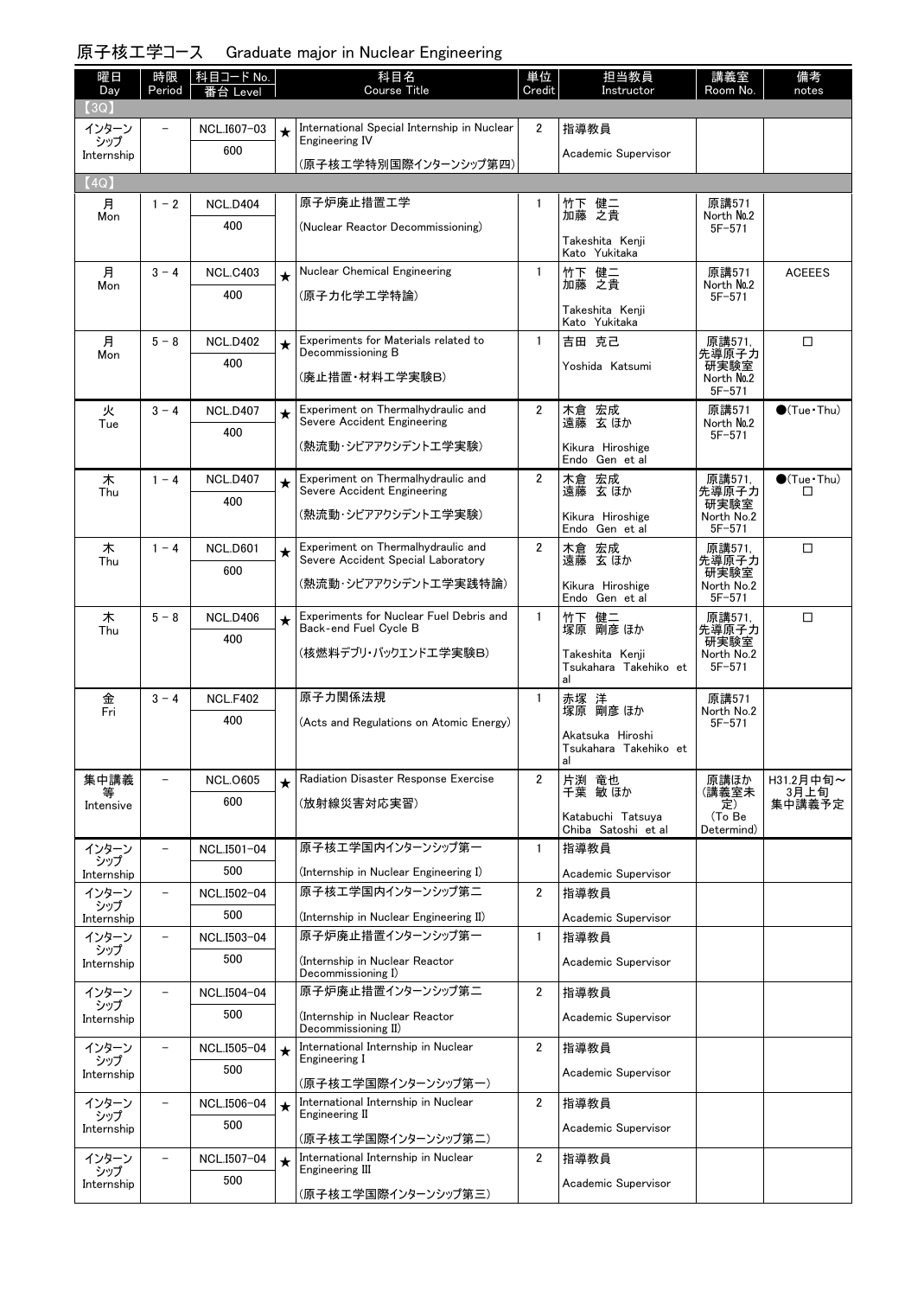|  | 原子核エ学コース |  |  |  | Graduate major in Nuclear Engineering |
|--|----------|--|--|--|---------------------------------------|
|--|----------|--|--|--|---------------------------------------|

| 曜日<br>Day         | 時限<br>Period             | 科目コード No.<br>番台 Level |         | 科目名<br><b>Course Title</b>                                     | 単位<br>Credit          | 担当教員<br>Instructor  | 講義室<br>Room No. | 備考<br>notes |
|-------------------|--------------------------|-----------------------|---------|----------------------------------------------------------------|-----------------------|---------------------|-----------------|-------------|
| (4Q)              |                          |                       |         |                                                                |                       |                     |                 |             |
| インターン             |                          | NCL.I508-04           | $\star$ | International Internship in Nuclear                            | $\mathbf{2}^{\prime}$ | 指導教員                |                 |             |
| シップ<br>Internship |                          | 500                   |         | <b>Engineering IV</b>                                          |                       | Academic Supervisor |                 |             |
|                   |                          |                       |         | (原子核工学国際インターンシップ第四)                                            |                       |                     |                 |             |
| インターン<br>シップ      | -                        | NCL.I601-04           | $\star$ | Nuclear Engineering Off-Campus Project                         | 4                     | 指導教員                |                 |             |
| Internship        |                          | 600                   |         | (原子核工学派遣プロジェクト)                                                |                       | Academic Supervisor |                 |             |
| インターン             | -                        | NCL.I602-04           |         | 原子核エ学特別国内インターンシップ第一                                            | $\mathbf{1}$          | 指導教員                |                 |             |
| シップ<br>Internship |                          | 600                   |         | (Special Internship in Nuclear Engineering                     |                       | Academic Supervisor |                 |             |
|                   |                          |                       |         | 原子核工学特別国内インターンシップ第二                                            | $\overline{2}$        |                     |                 |             |
| インターン<br>シップ      |                          | NCL.I603-04           |         |                                                                |                       | 指導教員                |                 |             |
| Internship        |                          | 600                   |         | (Special Internship in Nuclear Engineering<br>$\text{II}$      |                       | Academic Supervisor |                 |             |
| インターン             |                          | NCL.I604-04           | $\star$ | International Special Internship in Nuclear<br>Engineering I   | $\overline{2}$        | 指導教員                |                 |             |
| シップ<br>Internship |                          | 600                   |         |                                                                |                       | Academic Supervisor |                 |             |
|                   |                          |                       |         | (原子核工学特別国際インターンシップ第一)                                          |                       |                     |                 |             |
| インターン<br>シップ      | $\overline{\phantom{0}}$ | NCL.I605-04           | $\star$ | International Special Internship in Nuclear<br>Engineering II  | $\overline{2}$        | 指導教員                |                 |             |
| Internship        |                          | 600                   |         |                                                                |                       | Academic Supervisor |                 |             |
|                   |                          |                       |         | (原子核工学特別国際インターンシップ第二)                                          |                       |                     |                 |             |
| インターン<br>シップ      | Ξ.                       | NCL.I606-04           | $\star$ | International Special Internship in Nuclear<br>Engineering III | $\overline{2}$        | 指導教員                |                 |             |
| Internship        |                          | 600                   |         | (原子核工学特別国際インターンシップ第三)                                          |                       | Academic Supervisor |                 |             |
| インターン             |                          | NCL.I607-04           |         | International Special Internship in Nuclear                    | $\overline{2}$        | 指導教員                |                 |             |
| シップ               |                          |                       | $\star$ | <b>Engineering IV</b>                                          |                       |                     |                 |             |
| Internship        |                          | 600                   |         | (原子核工学特別国際インターンシップ第四)                                          |                       | Academic Supervisor |                 |             |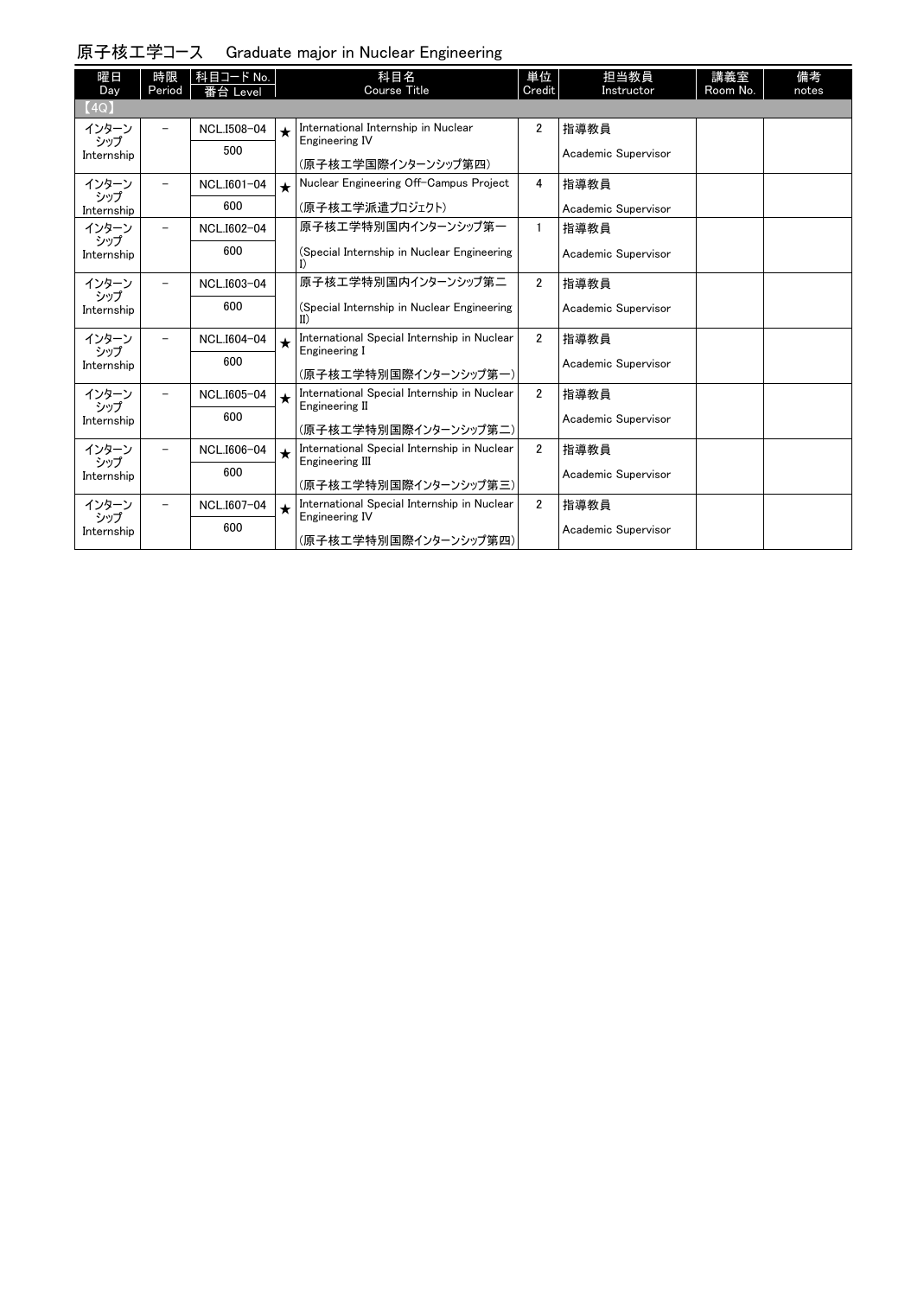| 知能情報コース | Graduate major in Artificial Intelligence |
|---------|-------------------------------------------|
|---------|-------------------------------------------|

| 曜日<br>Day          | 時限<br>Period             | 科目コード No.<br>台 Leve |         | 科目名<br><b>Course Title</b>                          | 単位<br>Credit            | 担当教員<br>Instructor                      | 講義室<br>Room No. | 備考<br>notes                   |
|--------------------|--------------------------|---------------------|---------|-----------------------------------------------------|-------------------------|-----------------------------------------|-----------------|-------------------------------|
| $(3 \sim 4Q)$      |                          |                     |         |                                                     |                         |                                         |                 |                               |
| 未定                 |                          | <b>XCO.T498</b>     | $\star$ | Advanced Topics in Computing BE                     | 2                       | 未定                                      |                 | $O(3 \sim 4Q)$                |
| To be<br>announced |                          | 400                 |         | (情報理工学特別講義BE)                                       |                         | Undecided                               |                 | <b>ACLS</b>                   |
| 火                  | $5 - 6$                  | XCO.T674            | $\star$ | Advanced Topics in Computing D                      | $\overline{2}$          | 未定                                      | W831            | $\bullet$ (Tue•Fri)           |
| Tue                |                          | 600                 |         | (情報理工学特別講義D)                                        |                         | Undecided                               |                 | $O(3 \sim 4Q)$<br><b>ACLS</b> |
| 水                  | $5 - 8$                  | <b>ART.U682</b>     | $\star$ | Forum on Artificial Intelligence F3                 | $\mathbf{1}$            | 瀧ノ上 正浩                                  | W631.J233       | $\Box$                        |
| Wed                |                          | 600                 |         | (知能情報フォーラムF3)                                       |                         | Chang Shuang ほか                         |                 | $O(3 \sim 4Q)$<br>遠隔講義        |
|                    |                          |                     |         |                                                     |                         | Takinoue Masahiro<br>Chang Shuang et al |                 |                               |
| 水                  | $5 - 8$                  | <b>ART.U684</b>     | $\star$ | Forum on Artificial Intelligence F4                 | $\mathbf{1}$            | 瀧ノ上 正浩                                  | W631,J233       | □                             |
| Wed                |                          | 600                 |         | (知能情報フォーラムF4)                                       |                         | Chang Shuang ほか                         |                 | $O(3 \sim 4Q)$<br>遠隔講義        |
|                    |                          |                     |         |                                                     |                         | Takinoue Masahiro<br>Chang Shuang et al |                 |                               |
| 水                  | $5 - 8$                  | <b>ART.U686</b>     | $\star$ | Forum on Artificial Intelligence F5                 | $\mathbf{1}$            | 瀧ノ上 正浩                                  | W631, J233      | □                             |
| Wed                |                          | 600                 |         | (知能情報フォーラムF5)                                       |                         | Chang Shuang ほか                         |                 | $O(3 \sim 4Q)$<br>遠隔講義        |
|                    |                          |                     |         |                                                     |                         | Takinoue Masahiro                       |                 |                               |
| 金                  | $5 - 6$                  | XCO.T674            |         | Advanced Topics in Computing D                      | $\overline{2}$          | Chang Shuang et al<br>未定                | W831            | $\bullet$ (Tue · Fri)         |
| Fri                |                          | 600                 |         | (情報理工学特別講義D)                                        |                         | Undecided                               |                 | $O(3 \sim 4Q)$<br><b>ACLS</b> |
| 集中講義               | $\overline{\phantom{0}}$ | <b>MCS.T407</b>     |         | 大規模計算論                                              | $\overline{2}$          | 松岡 聡                                    |                 | $O(3 \sim 4Q)$                |
|                    |                          | 400                 |         | (High Performance Computing)                        |                         | 遠藤 敏夫                                   |                 | <b>ACLS</b>                   |
| Intensive          |                          |                     |         |                                                     |                         | Matsuoka Satoshi                        |                 |                               |
|                    | $\overline{\phantom{0}}$ | ART.T544-01         |         | 知能情報特別講義F                                           | $\overline{2}$          | Endo Toshio<br>※ 萩原 茂樹                  |                 | $O(3 \sim 4Q)$                |
| 集中講義<br>等          |                          | 500                 |         |                                                     |                         |                                         |                 |                               |
| Intensive          |                          |                     |         | (Advanced Topics in Artificial Intelligence<br>F)   |                         | X Hagihara Shigeki                      |                 |                               |
| 講究等                | $\overline{\phantom{0}}$ | <b>ART.U482</b>     |         | 知能情報特別演習 実験第二                                       | $\mathbf{1}$            | 指導教員                                    |                 | $O(3 \sim 4Q)$                |
| Seminar            |                          | 400                 |         | (Workshop on Artificial Intelligence II)            |                         | Academic Supervisor                     |                 |                               |
| 講究等                |                          | <b>ART.Z492</b>     |         | 知能情報講究F1                                            | 2                       | 指導教員                                    |                 | $O(3 \sim 4Q)$                |
| Seminar            |                          | 400                 |         | (Seminar on Artificial Intelligence F1)             |                         | Academic Supervisor                     |                 |                               |
| 講究等                | $\overline{\phantom{0}}$ | <b>ART.Z592</b>     |         | 知能情報講究F2                                            | $\overline{2}$          | 指導教員                                    |                 | $O(3 \sim 4Q)$                |
| Seminar            |                          | 500                 |         | (Seminar on Artificial Intelligence F2)             |                         | Academic Supervisor                     |                 |                               |
| 講究等                |                          | <b>ART.Z692</b>     |         | 知能情報講究F3                                            | $\overline{2}$          | 指導教員                                    |                 | $O(3 \sim 40)$                |
| Seminar            |                          | 600                 |         | (Seminar on Artificial Intelligence F3)             |                         | Academic Supervisor                     |                 |                               |
| 講究等                | $\qquad \qquad -$        | <b>ART.Z694</b>     |         | 知能情報講究F4                                            | $\overline{2}$          | 指導教員                                    |                 | $O(3 \sim 4Q)$                |
| Seminar            |                          | 600                 |         | (Seminar on Artificial Intelligence F4)             |                         | Academic Supervisor                     |                 |                               |
| 講究等<br>Seminar     | $\overline{\phantom{0}}$ | ART.Z696            |         | 知能情報講究F5                                            | $\overline{2}$          | 指導教員                                    |                 | $O(3 \sim 4Q)$                |
|                    |                          | 600                 |         | (Seminar on Artificial Intelligence F5)             |                         | Academic Supervisor                     |                 |                               |
| (3Q)               |                          |                     |         |                                                     |                         |                                         |                 |                               |
| 月<br>Mon           | $3 - 4$                  | <b>MCS.T402</b>     | ★       | Mathematical Optimization: Theory and<br>Algorithms | $\overline{2}$          | 福田 光浩<br>山下真                            | W832            | $\bullet$ (Mon Thu)           |
|                    |                          | 400                 |         | (数理最適化理論)                                           |                         | Fukuda Mituhiro                         |                 |                               |
|                    |                          |                     |         |                                                     |                         | Yamashita Makoto                        |                 |                               |
| 火<br>Tue           | $1 - 2$                  | <b>ART.T459</b>     |         | 自然言語処理                                              | $\overline{2}$          | 德永 健伸                                   | W832            | $\bigcirc$ (Tue·Fri)          |
|                    |                          | 400                 |         | (Natural Language Processing)                       |                         | Tokunaga Takenobu                       |                 |                               |
| 火<br>Tue           | $3 - 4$                  | <b>ART.T548</b>     | $\star$ | Advanced Artificial Intelligence                    | $\overline{\mathbf{2}}$ | 小野 功<br>井上 克巳                           | W831, J233      | $\bullet$ (Tue · Fri)<br>遠隔講義 |
|                    |                          | 500                 |         | (先端人工知能)                                            |                         | Ono Isao                                | →W631,J233      |                               |
|                    |                          |                     |         |                                                     |                         | Inoue Katsumi                           |                 |                               |
| 木<br>Thu           | $3 - 4$                  | <b>MCS.T402</b>     | $\star$ | Mathematical Optimization: Theory and<br>Algorithms | $\overline{2}$          | 福田 光浩<br>山下 真                           | W832            | $\bullet$ (Mon Thu)           |
|                    |                          | 400                 |         | (数理最適化理論)                                           |                         | Fukuda Mituhiro                         |                 |                               |
|                    |                          |                     |         |                                                     |                         | Yamashita Makoto                        |                 |                               |
| 金<br>Fri           | $1 - 2$                  | <b>ART.T459</b>     |         | 自然言語処理                                              | 2                       | 德永 健伸                                   | W832            | $\bullet$ (Tue•Fri)           |
|                    |                          | 400                 |         | (Natural Language Processing)                       |                         | Tokunaga Takenobu                       |                 |                               |
| 金<br>Fri           | $3 - 4$                  | <b>ART.T548</b>     | $\star$ | Advanced Artificial Intelligence                    | $\overline{2}$          | 小野 功<br>井上 克巳                           | W831, J233      | ●(Tue Fri)<br>遠隔講義            |
|                    |                          | 500                 |         | (先端人工知能)                                            |                         |                                         | →W631,J233      |                               |
|                    |                          |                     |         |                                                     |                         | Ono Isao<br>Inoue Katsumi               |                 |                               |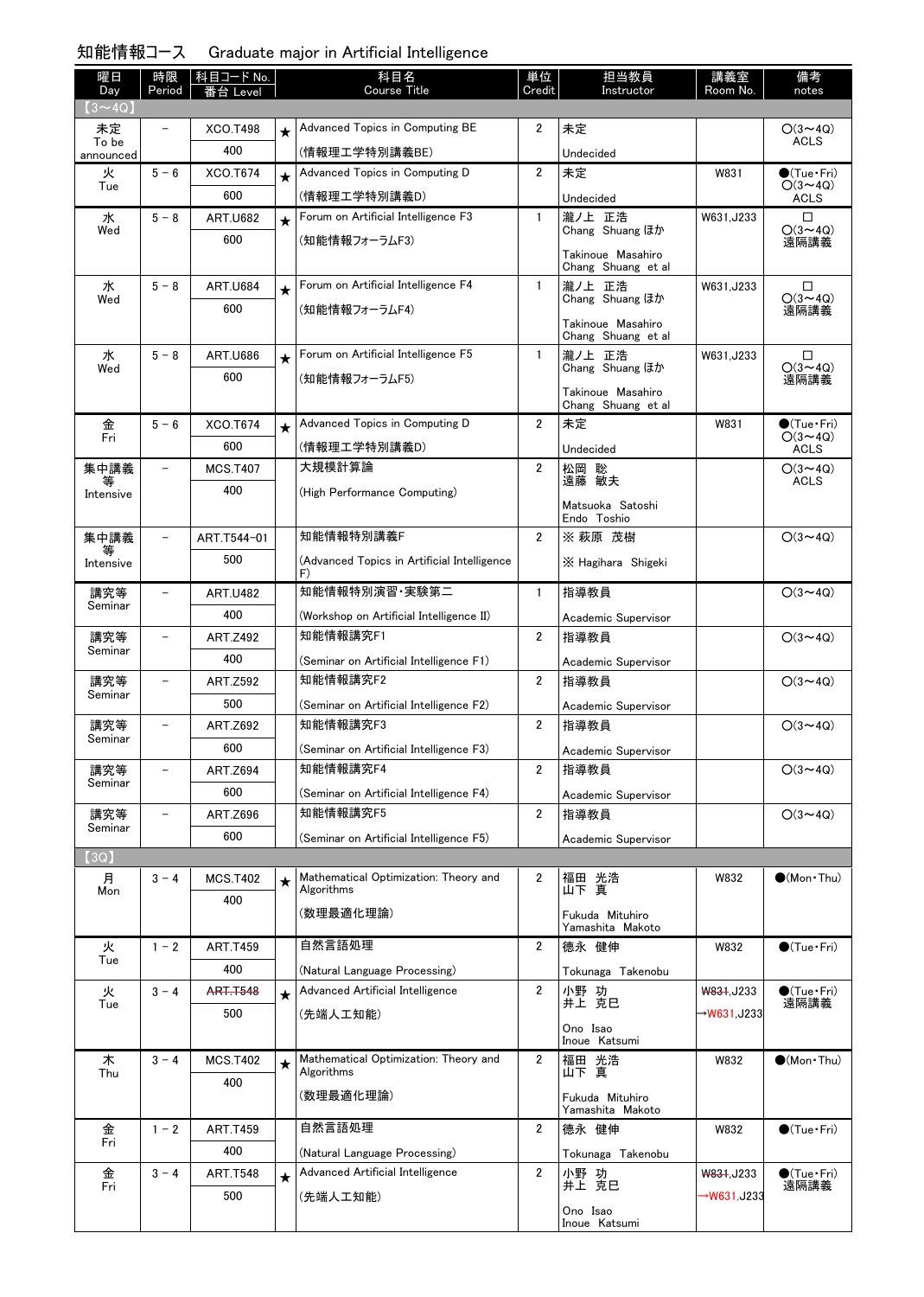| 知能情報コース            |                          |                       |         | Graduate major in Artificial Intelligence                    |                |                    |                 |                               |
|--------------------|--------------------------|-----------------------|---------|--------------------------------------------------------------|----------------|--------------------|-----------------|-------------------------------|
| 曜日<br>Day          | 時限<br>Period             | 科目コード No.<br>番台 Level |         | 科目名<br><b>Course Title</b>                                   | 単位<br>Credit   | 担当教員<br>Instructor | 講義室<br>Room No. | 備考<br>notes                   |
| $\left( 3Q\right)$ |                          |                       |         |                                                              |                |                    |                 |                               |
| インターン<br>シップ       | $\overline{\phantom{0}}$ | XCO.U471-03           |         | 情報理エ学インターンシップA                                               | 2              | 三宅 美博              |                 | <b>ACLS</b>                   |
| Internship         |                          | 400                   |         | (Internship A (Computing))                                   |                | Miyake Yoshihiro   |                 |                               |
| インターン<br>シップ       | $\overline{\phantom{a}}$ | XCO.U571-03           |         | 情報理工学インターンシップB                                               | $\overline{2}$ | 三宅 美博              |                 | <b>ACLS</b>                   |
| Internship         |                          | 500                   |         | (Internship B (Computing))                                   |                | Miyake Yoshihiro   |                 |                               |
| インターン              | $\overline{\phantom{a}}$ | XCO.U671-03           |         | 情報理エ学インターンシップC                                               | 2              | 三宅 美博              |                 | <b>ACLS</b>                   |
| シップ<br>Internship  |                          | 600                   |         | (Internship C (Computing))                                   |                | Miyake Yoshihiro   |                 |                               |
| (4Q)               |                          |                       |         |                                                              |                |                    |                 |                               |
| 月                  | $3 - 4$                  | <b>ART.T462</b>       | $\star$ | <b>Complex Networks</b>                                      | 2              | 村田 剛志              | G115, W833      | $\bullet$ (Mon · Thu)<br>遠隔講義 |
| Mon                |                          | 400                   |         | (複雑ネットワーク)                                                   |                | Murata Tsuyoshi    |                 |                               |
| 月                  | $5 - 6$                  | <b>ART.T464</b>       | $\star$ | Information Organization and Retrieval                       | $\overline{2}$ | 藤井 敦               | W611            | $\bigcirc$ (Mon·Thu)          |
| Mon                |                          | 400                   |         | (情報の組織化と検索)                                                  |                | Fujii Atsushi      |                 | ACLS                          |
| 月                  | $7 - 8$                  | <b>ART.T463</b>       |         | コンピューターグラフィクス                                                | $\overline{2}$ | 齋藤 豪               | W631, G111      | $\bullet$ (Mon · Thu)         |
| Mon                |                          | 400                   |         | (Computer Graphics)                                          |                | Saito Suguru       |                 | 遠隔講義                          |
| 火                  | $1 - 2$                  | <b>CSC.T442</b>       |         | インターネット応用特論                                                  | $\overline{2}$ | 太田 昌孝              | H114            | $\bigcirc$ (Tue · Fri)        |
| Tue                |                          | 400                   |         | (Internet Applications)                                      |                | Ohta Masataka      |                 |                               |
| 木                  | $3 - 4$                  | <b>ART.T462</b>       | $\star$ | <b>Complex Networks</b>                                      | $\overline{2}$ | 村田 剛志              | G115, W833      | $\bullet$ (Mon · Thu)         |
| Thu                |                          | 400                   |         | (複雑ネットワーク)                                                   |                | Murata Tsuyoshi    |                 | 遠隔講義                          |
| 木                  | $5 - 6$                  | <b>ART.T464</b>       | $\star$ | Information Organization and Retrieval                       | 2              | 藤井 敦               | W611            | $\bullet$ (Mon Thu)           |
| Thu                |                          | 400                   |         | (情報の組織化と検索)                                                  |                | Fujii Atsushi      |                 | <b>ACLS</b>                   |
| 木                  | $7 - 8$                  | ART.T463              |         | コンピューターグラフィクス                                                | $\overline{2}$ | 齋藤 豪               | W631, G111      | $(Mon\cdot Thu)$              |
| Thu                |                          | 400                   |         | (Computer Graphics)                                          |                | Saito Suguru       |                 | 遠隔講義                          |
| 金                  | $1 - 2$                  | <b>CSC.T442</b>       |         | インターネット応用特論                                                  | $\overline{2}$ | 太田 昌孝              | H114            | $\bigcirc$ (Tue · Fri)        |
| Fri                |                          | 400                   |         | (Internet Applications)                                      |                | Ohta Masataka      |                 |                               |
| 集中講義               | $\overline{\phantom{0}}$ | <b>CSC.T434</b>       | $\star$ | International Project for System                             | $\overline{2}$ | Defago Xavier      |                 |                               |
| 等<br>Intensive     |                          | 400                   |         | Development                                                  |                |                    |                 |                               |
|                    |                          |                       |         | (システム開発国際プロジェクト)<br>日本経済の統計・モデル・政策論                          |                | 出口 弘               |                 |                               |
| 集中講義<br>等          | $\qquad \qquad -$        | <b>ART.T550</b>       |         |                                                              | 2              |                    |                 |                               |
| Intensive          |                          | 500                   |         | (Japanese Economy - Statistics, Models<br>and Policy Making) |                | Deguchi Hiroshi    |                 |                               |
| インターン              | $\overline{\phantom{m}}$ | XCO.U471-04           |         | 情報理エ学インターンシップA                                               | 2              | 三宅 美博              |                 | <b>ACLS</b>                   |
| シップ<br>Internship  |                          | 400                   |         | (Internship A (Computing))                                   |                | Miyake Yoshihiro   |                 |                               |
| インターン              | $\overline{\phantom{a}}$ | XCO.U571-04           |         | 情報理工学インターンシップB                                               | 2              | 三宅 美博              |                 | <b>ACLS</b>                   |
| シップ<br>Internship  |                          | 500                   |         | (Internship B (Computing))                                   |                | Miyake Yoshihiro   |                 |                               |
| インターン              | $\qquad \qquad -$        | XCO.U671-04           |         | 情報理エ学インターンシップC                                               | 2              | 三宅 美博              |                 | <b>ACLS</b>                   |
| シップ<br>Internship  |                          | 600                   |         | (Internship C (Computing))                                   |                | Miyake Yoshihiro   |                 |                               |

#### 知能情報コース Graduate major in Artificial Intelligence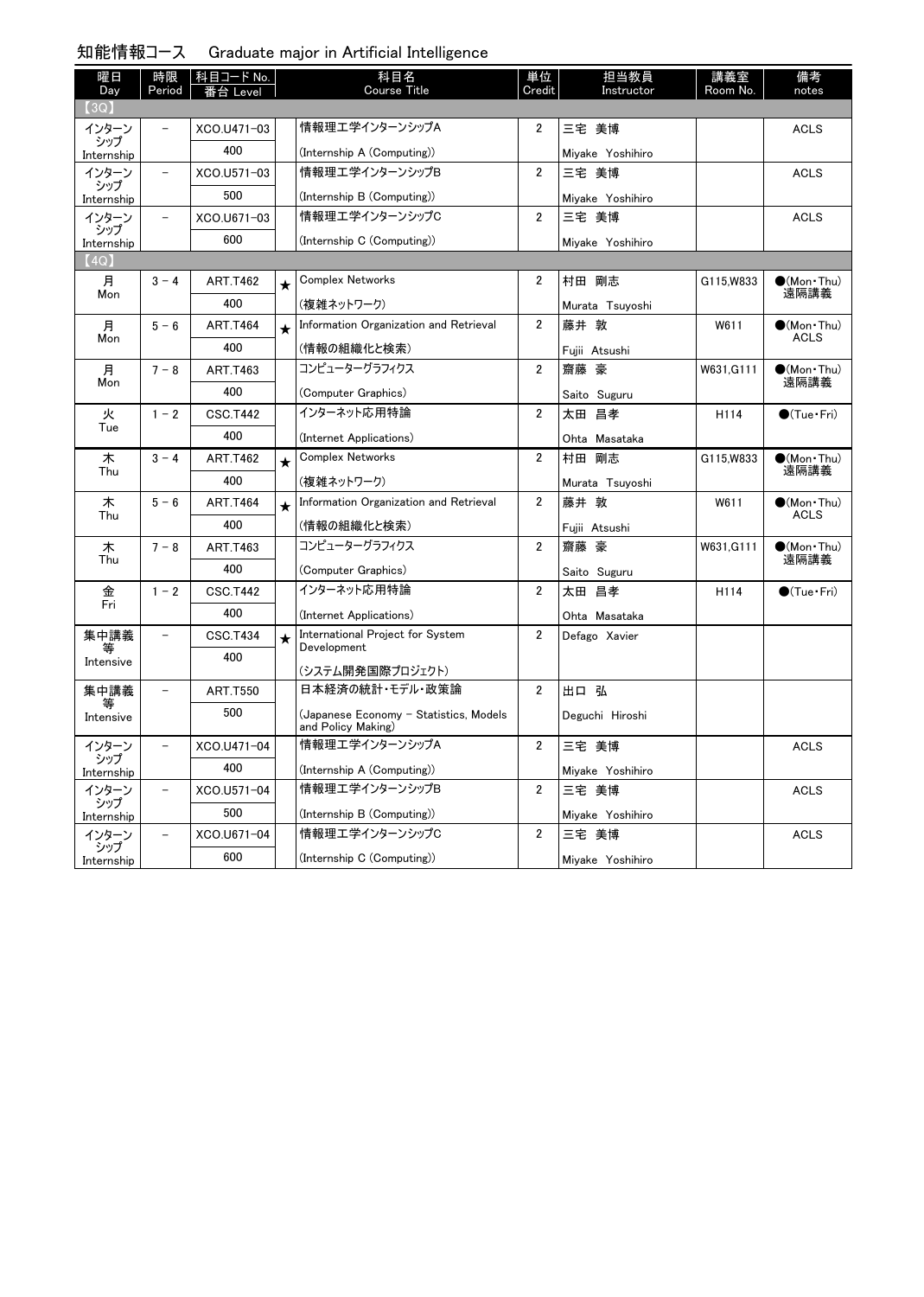### 都市・環境学コース Graduate major in Urban Design and Built Environment

| $(3 \sim 4Q)$<br>IPISE International Communication<br>$\mathbf{1}$<br>指導教員<br>未定<br><b>UDE.Y471</b><br>$O(3 \sim 4Q)$<br>★<br>(ENVENG) F1<br>To be<br>▲<br>400<br>Academic Supervisor<br>announced<br>(IPISE国際コミュニケーション(ENVENG) I)<br><b>IPISE International Communication</b><br>$\mathbf{1}$<br>指導教員<br>$O(3 \sim 4Q)$<br>未定<br><b>UDE.Y473</b><br>★<br>(ENVENG) F2<br>To be<br>▲<br>400<br>Academic Supervisor<br>announced<br>(IPISE国際コミュニケーション(ENVENG) III)<br><b>IPISE Academic Presentation (ENVENG)</b><br>$\mathbf{1}$<br>指導教員<br>$O(3 \sim 4Q)$<br>未定<br><b>UDE.Y493</b><br>$\star$<br>F1<br>To be<br>▲<br>400<br>Academic Supervisor<br>announced<br>(IPISE学術プレゼンテーション(ENVENG) I)<br><b>IPISE Academic Presentation (ENVENG)</b><br>$\mathbf{1}$<br>指導教員<br>$O(3 \sim 4Q)$<br>未定<br><b>UDE.Y593</b><br>★<br>F2<br>To be<br>▲<br>500<br>Academic Supervisor<br>announced<br>(IPISE学術プレゼンテーション(ENVENG) III)<br><b>IPISE Academic Presentation (ENVENG)</b><br>$\mathbf{1}$<br>指導教員<br>$O(3 \sim 4Q)$<br>未定<br><b>UDE.Y681</b><br>$\star$<br>F3<br>To be<br>▲<br>600<br>Academic Supervisor<br>announced<br>(IPISE学術プレゼンテーション(ENVENG) V)<br><b>IPISE Academic Presentation (ENVENG)</b><br>$\mathbf{1}$<br><b>UDE.Y683</b><br>指導教員<br>$O(3 \sim 4Q)$<br>未定<br>★<br>F4<br>To be<br>▲<br>600<br>Academic Supervisor<br>announced<br>(IPISE学術プレゼンテーション(ENVENG)<br>VII)<br><b>IPISE Academic Presentation (ENVENG)</b><br>$\mathbf{1}$<br>未定<br><b>UDE.Y685</b><br>指導教員<br>$O(3 \sim 40)$<br>★<br>F5<br>To be<br>▲<br>600<br>Academic Supervisor<br>announced<br>(IPISE学術プレゼンテーション(ENVENG)<br>IX)<br>都市·環境学特別実験F1<br>指導教員Academic<br>月<br>$\mathbf{1}$<br>$\bullet$ (Mon $\cdot$ Wed)<br><b>UDE.Z494</b><br>$O(3 \sim 4Q)$<br>Mon<br>400<br>(Urban Design and Built Environment<br>Supervisor<br>→月曜日は4Qのみ<br>Laboratory F1)<br>都市·環境学特別実験F2<br>$\mathbf{1}$<br>指導教員<br>$O(3 \sim 4Q)$<br>月<br><b>UDE.Z594</b><br>Mon<br>500<br>(Urban Design and Built Environment<br>Academic Supervisor<br>Laboratory F2)<br>都市·環境学特別実験F1<br>水<br><b>UDE.Z494</b><br>$\mathbf{1}$<br>指導教員<br>$\bullet$ (Mon $\cdot$ Wed)<br>$O(3 \sim 4Q)$<br>Wed<br>400<br>(Urban Design and Built Environment<br>Academic Supervisor<br>→水曜日は3Qのみ<br>Laboratory F1)<br>Principles of Construction Management<br>$\overline{2}$<br>木<br>$5 - 6$<br><b>CVE.F432</b><br>$O(3 \sim 4Q)$<br>松川 圭輔<br>M113<br>$\star$<br>※長谷川 専ほか<br>Thu<br>400<br>(建設マネジメント特論)<br>Matsukawa Keisuke<br>X Hasegawa Atsushi et<br>al<br>IPISE Internship (ENVENG) IB<br>$\mathbf{1}$<br>指導教員<br>$O(3 \sim 4Q)$<br>インターン<br><b>UDE.Y496</b><br>$\star$<br>シップ<br>400<br>(IPISEインターンシップ(ENVENG)IB)<br>Academic Supervisor<br>Internship<br>IPISE Internship (ENVENG) IIB<br>$\overline{2}$<br>指導教員<br>$O(3 \sim 4Q)$<br>インターン<br><b>UDE.Y498</b><br>$\qquad \qquad -$<br>$\star$<br>シップ<br>▲<br>400<br>(IPISEインターンシップ (ENVENG) IIB)<br>Academic Supervisor<br>Internship<br>Off Campus Project in Urban Design and<br>インターン<br>4<br>指導教員<br>$O(3 \sim 4Q)$<br><b>UDE.A602</b><br>★<br><b>Built Environment II</b><br>シップ<br>600<br>Academic Supervisor<br>Internship<br>(都市・環境学派遣プロジェクト第二)<br>都市·環境学講究F1<br>$\overline{2}$<br>指導教員<br>$O(3 \sim 4Q)$<br>講究等<br><b>UDE.Z492</b><br>Seminar<br>400<br>(Urban Design and Built Environment<br>Academic Supervisor<br>Seminar F1)<br>都市·環境学講究F2<br>$\overline{2}$<br>指導教員<br>$O(3 \sim 4Q)$<br>講究等<br><b>UDE.Z592</b><br>Seminar<br>500<br>(Urban Design and Built Environment<br>Academic Supervisor<br>Seminar F2)<br>建築設計プラクティスF3A<br>$\overline{2}$<br>指導教員<br>$O(3 \sim 4Q)$<br>講究等<br><b>ARC.A623</b><br>Seminar<br>600<br>(Architectural Design Practice F3A)<br>Academic Supervisor<br>建築設計プラクティスF3B<br>講究等<br>4<br>$O(3 \sim 4Q)$<br><b>ARC.A624</b><br>指導教員<br>$\qquad \qquad -$<br>Seminar<br>600<br>(Architectural Design Practice F3B)<br>Academic Supervisor<br>都市·環境学講究F3<br>$\overline{2}$<br>講究等<br>指導教員<br>$O(3 \sim 4Q)$<br><b>UDE.Z692</b><br>$\overline{\phantom{m}}$<br>Seminar<br>600<br>(Urban Design and Built Environment<br>Academic Supervisor<br>Seminar F3)<br>都市·環境学講究F4<br>$\overline{2}$<br>$O(3 \sim 4Q)$<br>講究等<br>指導教員<br><b>UDE.Z694</b><br>Seminar<br>600<br>(Urban Design and Built Environment<br>Academic Supervisor | 曜日  | 時限     | 科目コード No. | 科目名<br>Course Title | 単位<br>Credit | 担当教員<br>Instructor | 講義室<br>Room No. | 備考    |
|-----------------------------------------------------------------------------------------------------------------------------------------------------------------------------------------------------------------------------------------------------------------------------------------------------------------------------------------------------------------------------------------------------------------------------------------------------------------------------------------------------------------------------------------------------------------------------------------------------------------------------------------------------------------------------------------------------------------------------------------------------------------------------------------------------------------------------------------------------------------------------------------------------------------------------------------------------------------------------------------------------------------------------------------------------------------------------------------------------------------------------------------------------------------------------------------------------------------------------------------------------------------------------------------------------------------------------------------------------------------------------------------------------------------------------------------------------------------------------------------------------------------------------------------------------------------------------------------------------------------------------------------------------------------------------------------------------------------------------------------------------------------------------------------------------------------------------------------------------------------------------------------------------------------------------------------------------------------------------------------------------------------------------------------------------------------------------------------------------------------------------------------------------------------------------------------------------------------------------------------------------------------------------------------------------------------------------------------------------------------------------------------------------------------------------------------------------------------------------------------------------------------------------------------------------------------------------------------------------------------------------------------------------------------------------------------------------------------------------------------------------------------------------------------------------------------------------------------------------------------------------------------------------------------------------------------------------------------------------------------------------------------------------------------------------------------------------------------------------------------------------------------------------------------------------------------------------------------------------------------------------------------------------------------------------------------------------------------------------------------------------------------------------------------------------------------------------------------------------------------------------------------------------------------------------------------------------------------------------------------------------------------------------------------------------------------------------------------------------------------------------------------------------------------------------------------------------------------------------------------------------------------------------------------------------------------------------------------------------------------------------------------------------------------------------------------------------------------------------------------------------------------------------------------------------------------------------------------------------------------------------------|-----|--------|-----------|---------------------|--------------|--------------------|-----------------|-------|
|                                                                                                                                                                                                                                                                                                                                                                                                                                                                                                                                                                                                                                                                                                                                                                                                                                                                                                                                                                                                                                                                                                                                                                                                                                                                                                                                                                                                                                                                                                                                                                                                                                                                                                                                                                                                                                                                                                                                                                                                                                                                                                                                                                                                                                                                                                                                                                                                                                                                                                                                                                                                                                                                                                                                                                                                                                                                                                                                                                                                                                                                                                                                                                                                                                                                                                                                                                                                                                                                                                                                                                                                                                                                                                                                                                                                                                                                                                                                                                                                                                                                                                                                                                                                                                                           | Day | Period | Level     |                     |              |                    |                 | notes |
|                                                                                                                                                                                                                                                                                                                                                                                                                                                                                                                                                                                                                                                                                                                                                                                                                                                                                                                                                                                                                                                                                                                                                                                                                                                                                                                                                                                                                                                                                                                                                                                                                                                                                                                                                                                                                                                                                                                                                                                                                                                                                                                                                                                                                                                                                                                                                                                                                                                                                                                                                                                                                                                                                                                                                                                                                                                                                                                                                                                                                                                                                                                                                                                                                                                                                                                                                                                                                                                                                                                                                                                                                                                                                                                                                                                                                                                                                                                                                                                                                                                                                                                                                                                                                                                           |     |        |           |                     |              |                    |                 |       |
|                                                                                                                                                                                                                                                                                                                                                                                                                                                                                                                                                                                                                                                                                                                                                                                                                                                                                                                                                                                                                                                                                                                                                                                                                                                                                                                                                                                                                                                                                                                                                                                                                                                                                                                                                                                                                                                                                                                                                                                                                                                                                                                                                                                                                                                                                                                                                                                                                                                                                                                                                                                                                                                                                                                                                                                                                                                                                                                                                                                                                                                                                                                                                                                                                                                                                                                                                                                                                                                                                                                                                                                                                                                                                                                                                                                                                                                                                                                                                                                                                                                                                                                                                                                                                                                           |     |        |           |                     |              |                    |                 |       |
|                                                                                                                                                                                                                                                                                                                                                                                                                                                                                                                                                                                                                                                                                                                                                                                                                                                                                                                                                                                                                                                                                                                                                                                                                                                                                                                                                                                                                                                                                                                                                                                                                                                                                                                                                                                                                                                                                                                                                                                                                                                                                                                                                                                                                                                                                                                                                                                                                                                                                                                                                                                                                                                                                                                                                                                                                                                                                                                                                                                                                                                                                                                                                                                                                                                                                                                                                                                                                                                                                                                                                                                                                                                                                                                                                                                                                                                                                                                                                                                                                                                                                                                                                                                                                                                           |     |        |           |                     |              |                    |                 |       |
|                                                                                                                                                                                                                                                                                                                                                                                                                                                                                                                                                                                                                                                                                                                                                                                                                                                                                                                                                                                                                                                                                                                                                                                                                                                                                                                                                                                                                                                                                                                                                                                                                                                                                                                                                                                                                                                                                                                                                                                                                                                                                                                                                                                                                                                                                                                                                                                                                                                                                                                                                                                                                                                                                                                                                                                                                                                                                                                                                                                                                                                                                                                                                                                                                                                                                                                                                                                                                                                                                                                                                                                                                                                                                                                                                                                                                                                                                                                                                                                                                                                                                                                                                                                                                                                           |     |        |           |                     |              |                    |                 |       |
|                                                                                                                                                                                                                                                                                                                                                                                                                                                                                                                                                                                                                                                                                                                                                                                                                                                                                                                                                                                                                                                                                                                                                                                                                                                                                                                                                                                                                                                                                                                                                                                                                                                                                                                                                                                                                                                                                                                                                                                                                                                                                                                                                                                                                                                                                                                                                                                                                                                                                                                                                                                                                                                                                                                                                                                                                                                                                                                                                                                                                                                                                                                                                                                                                                                                                                                                                                                                                                                                                                                                                                                                                                                                                                                                                                                                                                                                                                                                                                                                                                                                                                                                                                                                                                                           |     |        |           |                     |              |                    |                 |       |
|                                                                                                                                                                                                                                                                                                                                                                                                                                                                                                                                                                                                                                                                                                                                                                                                                                                                                                                                                                                                                                                                                                                                                                                                                                                                                                                                                                                                                                                                                                                                                                                                                                                                                                                                                                                                                                                                                                                                                                                                                                                                                                                                                                                                                                                                                                                                                                                                                                                                                                                                                                                                                                                                                                                                                                                                                                                                                                                                                                                                                                                                                                                                                                                                                                                                                                                                                                                                                                                                                                                                                                                                                                                                                                                                                                                                                                                                                                                                                                                                                                                                                                                                                                                                                                                           |     |        |           |                     |              |                    |                 |       |
|                                                                                                                                                                                                                                                                                                                                                                                                                                                                                                                                                                                                                                                                                                                                                                                                                                                                                                                                                                                                                                                                                                                                                                                                                                                                                                                                                                                                                                                                                                                                                                                                                                                                                                                                                                                                                                                                                                                                                                                                                                                                                                                                                                                                                                                                                                                                                                                                                                                                                                                                                                                                                                                                                                                                                                                                                                                                                                                                                                                                                                                                                                                                                                                                                                                                                                                                                                                                                                                                                                                                                                                                                                                                                                                                                                                                                                                                                                                                                                                                                                                                                                                                                                                                                                                           |     |        |           |                     |              |                    |                 |       |
|                                                                                                                                                                                                                                                                                                                                                                                                                                                                                                                                                                                                                                                                                                                                                                                                                                                                                                                                                                                                                                                                                                                                                                                                                                                                                                                                                                                                                                                                                                                                                                                                                                                                                                                                                                                                                                                                                                                                                                                                                                                                                                                                                                                                                                                                                                                                                                                                                                                                                                                                                                                                                                                                                                                                                                                                                                                                                                                                                                                                                                                                                                                                                                                                                                                                                                                                                                                                                                                                                                                                                                                                                                                                                                                                                                                                                                                                                                                                                                                                                                                                                                                                                                                                                                                           |     |        |           |                     |              |                    |                 |       |
|                                                                                                                                                                                                                                                                                                                                                                                                                                                                                                                                                                                                                                                                                                                                                                                                                                                                                                                                                                                                                                                                                                                                                                                                                                                                                                                                                                                                                                                                                                                                                                                                                                                                                                                                                                                                                                                                                                                                                                                                                                                                                                                                                                                                                                                                                                                                                                                                                                                                                                                                                                                                                                                                                                                                                                                                                                                                                                                                                                                                                                                                                                                                                                                                                                                                                                                                                                                                                                                                                                                                                                                                                                                                                                                                                                                                                                                                                                                                                                                                                                                                                                                                                                                                                                                           |     |        |           |                     |              |                    |                 |       |
|                                                                                                                                                                                                                                                                                                                                                                                                                                                                                                                                                                                                                                                                                                                                                                                                                                                                                                                                                                                                                                                                                                                                                                                                                                                                                                                                                                                                                                                                                                                                                                                                                                                                                                                                                                                                                                                                                                                                                                                                                                                                                                                                                                                                                                                                                                                                                                                                                                                                                                                                                                                                                                                                                                                                                                                                                                                                                                                                                                                                                                                                                                                                                                                                                                                                                                                                                                                                                                                                                                                                                                                                                                                                                                                                                                                                                                                                                                                                                                                                                                                                                                                                                                                                                                                           |     |        |           |                     |              |                    |                 |       |
|                                                                                                                                                                                                                                                                                                                                                                                                                                                                                                                                                                                                                                                                                                                                                                                                                                                                                                                                                                                                                                                                                                                                                                                                                                                                                                                                                                                                                                                                                                                                                                                                                                                                                                                                                                                                                                                                                                                                                                                                                                                                                                                                                                                                                                                                                                                                                                                                                                                                                                                                                                                                                                                                                                                                                                                                                                                                                                                                                                                                                                                                                                                                                                                                                                                                                                                                                                                                                                                                                                                                                                                                                                                                                                                                                                                                                                                                                                                                                                                                                                                                                                                                                                                                                                                           |     |        |           |                     |              |                    |                 |       |
|                                                                                                                                                                                                                                                                                                                                                                                                                                                                                                                                                                                                                                                                                                                                                                                                                                                                                                                                                                                                                                                                                                                                                                                                                                                                                                                                                                                                                                                                                                                                                                                                                                                                                                                                                                                                                                                                                                                                                                                                                                                                                                                                                                                                                                                                                                                                                                                                                                                                                                                                                                                                                                                                                                                                                                                                                                                                                                                                                                                                                                                                                                                                                                                                                                                                                                                                                                                                                                                                                                                                                                                                                                                                                                                                                                                                                                                                                                                                                                                                                                                                                                                                                                                                                                                           |     |        |           |                     |              |                    |                 |       |
|                                                                                                                                                                                                                                                                                                                                                                                                                                                                                                                                                                                                                                                                                                                                                                                                                                                                                                                                                                                                                                                                                                                                                                                                                                                                                                                                                                                                                                                                                                                                                                                                                                                                                                                                                                                                                                                                                                                                                                                                                                                                                                                                                                                                                                                                                                                                                                                                                                                                                                                                                                                                                                                                                                                                                                                                                                                                                                                                                                                                                                                                                                                                                                                                                                                                                                                                                                                                                                                                                                                                                                                                                                                                                                                                                                                                                                                                                                                                                                                                                                                                                                                                                                                                                                                           |     |        |           |                     |              |                    |                 |       |
|                                                                                                                                                                                                                                                                                                                                                                                                                                                                                                                                                                                                                                                                                                                                                                                                                                                                                                                                                                                                                                                                                                                                                                                                                                                                                                                                                                                                                                                                                                                                                                                                                                                                                                                                                                                                                                                                                                                                                                                                                                                                                                                                                                                                                                                                                                                                                                                                                                                                                                                                                                                                                                                                                                                                                                                                                                                                                                                                                                                                                                                                                                                                                                                                                                                                                                                                                                                                                                                                                                                                                                                                                                                                                                                                                                                                                                                                                                                                                                                                                                                                                                                                                                                                                                                           |     |        |           |                     |              |                    |                 |       |
|                                                                                                                                                                                                                                                                                                                                                                                                                                                                                                                                                                                                                                                                                                                                                                                                                                                                                                                                                                                                                                                                                                                                                                                                                                                                                                                                                                                                                                                                                                                                                                                                                                                                                                                                                                                                                                                                                                                                                                                                                                                                                                                                                                                                                                                                                                                                                                                                                                                                                                                                                                                                                                                                                                                                                                                                                                                                                                                                                                                                                                                                                                                                                                                                                                                                                                                                                                                                                                                                                                                                                                                                                                                                                                                                                                                                                                                                                                                                                                                                                                                                                                                                                                                                                                                           |     |        |           |                     |              |                    |                 |       |
|                                                                                                                                                                                                                                                                                                                                                                                                                                                                                                                                                                                                                                                                                                                                                                                                                                                                                                                                                                                                                                                                                                                                                                                                                                                                                                                                                                                                                                                                                                                                                                                                                                                                                                                                                                                                                                                                                                                                                                                                                                                                                                                                                                                                                                                                                                                                                                                                                                                                                                                                                                                                                                                                                                                                                                                                                                                                                                                                                                                                                                                                                                                                                                                                                                                                                                                                                                                                                                                                                                                                                                                                                                                                                                                                                                                                                                                                                                                                                                                                                                                                                                                                                                                                                                                           |     |        |           |                     |              |                    |                 |       |
|                                                                                                                                                                                                                                                                                                                                                                                                                                                                                                                                                                                                                                                                                                                                                                                                                                                                                                                                                                                                                                                                                                                                                                                                                                                                                                                                                                                                                                                                                                                                                                                                                                                                                                                                                                                                                                                                                                                                                                                                                                                                                                                                                                                                                                                                                                                                                                                                                                                                                                                                                                                                                                                                                                                                                                                                                                                                                                                                                                                                                                                                                                                                                                                                                                                                                                                                                                                                                                                                                                                                                                                                                                                                                                                                                                                                                                                                                                                                                                                                                                                                                                                                                                                                                                                           |     |        |           |                     |              |                    |                 |       |
|                                                                                                                                                                                                                                                                                                                                                                                                                                                                                                                                                                                                                                                                                                                                                                                                                                                                                                                                                                                                                                                                                                                                                                                                                                                                                                                                                                                                                                                                                                                                                                                                                                                                                                                                                                                                                                                                                                                                                                                                                                                                                                                                                                                                                                                                                                                                                                                                                                                                                                                                                                                                                                                                                                                                                                                                                                                                                                                                                                                                                                                                                                                                                                                                                                                                                                                                                                                                                                                                                                                                                                                                                                                                                                                                                                                                                                                                                                                                                                                                                                                                                                                                                                                                                                                           |     |        |           |                     |              |                    |                 |       |
|                                                                                                                                                                                                                                                                                                                                                                                                                                                                                                                                                                                                                                                                                                                                                                                                                                                                                                                                                                                                                                                                                                                                                                                                                                                                                                                                                                                                                                                                                                                                                                                                                                                                                                                                                                                                                                                                                                                                                                                                                                                                                                                                                                                                                                                                                                                                                                                                                                                                                                                                                                                                                                                                                                                                                                                                                                                                                                                                                                                                                                                                                                                                                                                                                                                                                                                                                                                                                                                                                                                                                                                                                                                                                                                                                                                                                                                                                                                                                                                                                                                                                                                                                                                                                                                           |     |        |           |                     |              |                    |                 |       |
|                                                                                                                                                                                                                                                                                                                                                                                                                                                                                                                                                                                                                                                                                                                                                                                                                                                                                                                                                                                                                                                                                                                                                                                                                                                                                                                                                                                                                                                                                                                                                                                                                                                                                                                                                                                                                                                                                                                                                                                                                                                                                                                                                                                                                                                                                                                                                                                                                                                                                                                                                                                                                                                                                                                                                                                                                                                                                                                                                                                                                                                                                                                                                                                                                                                                                                                                                                                                                                                                                                                                                                                                                                                                                                                                                                                                                                                                                                                                                                                                                                                                                                                                                                                                                                                           |     |        |           |                     |              |                    |                 |       |
|                                                                                                                                                                                                                                                                                                                                                                                                                                                                                                                                                                                                                                                                                                                                                                                                                                                                                                                                                                                                                                                                                                                                                                                                                                                                                                                                                                                                                                                                                                                                                                                                                                                                                                                                                                                                                                                                                                                                                                                                                                                                                                                                                                                                                                                                                                                                                                                                                                                                                                                                                                                                                                                                                                                                                                                                                                                                                                                                                                                                                                                                                                                                                                                                                                                                                                                                                                                                                                                                                                                                                                                                                                                                                                                                                                                                                                                                                                                                                                                                                                                                                                                                                                                                                                                           |     |        |           |                     |              |                    |                 |       |
|                                                                                                                                                                                                                                                                                                                                                                                                                                                                                                                                                                                                                                                                                                                                                                                                                                                                                                                                                                                                                                                                                                                                                                                                                                                                                                                                                                                                                                                                                                                                                                                                                                                                                                                                                                                                                                                                                                                                                                                                                                                                                                                                                                                                                                                                                                                                                                                                                                                                                                                                                                                                                                                                                                                                                                                                                                                                                                                                                                                                                                                                                                                                                                                                                                                                                                                                                                                                                                                                                                                                                                                                                                                                                                                                                                                                                                                                                                                                                                                                                                                                                                                                                                                                                                                           |     |        |           |                     |              |                    |                 |       |
|                                                                                                                                                                                                                                                                                                                                                                                                                                                                                                                                                                                                                                                                                                                                                                                                                                                                                                                                                                                                                                                                                                                                                                                                                                                                                                                                                                                                                                                                                                                                                                                                                                                                                                                                                                                                                                                                                                                                                                                                                                                                                                                                                                                                                                                                                                                                                                                                                                                                                                                                                                                                                                                                                                                                                                                                                                                                                                                                                                                                                                                                                                                                                                                                                                                                                                                                                                                                                                                                                                                                                                                                                                                                                                                                                                                                                                                                                                                                                                                                                                                                                                                                                                                                                                                           |     |        |           |                     |              |                    |                 |       |
|                                                                                                                                                                                                                                                                                                                                                                                                                                                                                                                                                                                                                                                                                                                                                                                                                                                                                                                                                                                                                                                                                                                                                                                                                                                                                                                                                                                                                                                                                                                                                                                                                                                                                                                                                                                                                                                                                                                                                                                                                                                                                                                                                                                                                                                                                                                                                                                                                                                                                                                                                                                                                                                                                                                                                                                                                                                                                                                                                                                                                                                                                                                                                                                                                                                                                                                                                                                                                                                                                                                                                                                                                                                                                                                                                                                                                                                                                                                                                                                                                                                                                                                                                                                                                                                           |     |        |           |                     |              |                    |                 |       |
|                                                                                                                                                                                                                                                                                                                                                                                                                                                                                                                                                                                                                                                                                                                                                                                                                                                                                                                                                                                                                                                                                                                                                                                                                                                                                                                                                                                                                                                                                                                                                                                                                                                                                                                                                                                                                                                                                                                                                                                                                                                                                                                                                                                                                                                                                                                                                                                                                                                                                                                                                                                                                                                                                                                                                                                                                                                                                                                                                                                                                                                                                                                                                                                                                                                                                                                                                                                                                                                                                                                                                                                                                                                                                                                                                                                                                                                                                                                                                                                                                                                                                                                                                                                                                                                           |     |        |           |                     |              |                    |                 |       |
|                                                                                                                                                                                                                                                                                                                                                                                                                                                                                                                                                                                                                                                                                                                                                                                                                                                                                                                                                                                                                                                                                                                                                                                                                                                                                                                                                                                                                                                                                                                                                                                                                                                                                                                                                                                                                                                                                                                                                                                                                                                                                                                                                                                                                                                                                                                                                                                                                                                                                                                                                                                                                                                                                                                                                                                                                                                                                                                                                                                                                                                                                                                                                                                                                                                                                                                                                                                                                                                                                                                                                                                                                                                                                                                                                                                                                                                                                                                                                                                                                                                                                                                                                                                                                                                           |     |        |           |                     |              |                    |                 |       |
|                                                                                                                                                                                                                                                                                                                                                                                                                                                                                                                                                                                                                                                                                                                                                                                                                                                                                                                                                                                                                                                                                                                                                                                                                                                                                                                                                                                                                                                                                                                                                                                                                                                                                                                                                                                                                                                                                                                                                                                                                                                                                                                                                                                                                                                                                                                                                                                                                                                                                                                                                                                                                                                                                                                                                                                                                                                                                                                                                                                                                                                                                                                                                                                                                                                                                                                                                                                                                                                                                                                                                                                                                                                                                                                                                                                                                                                                                                                                                                                                                                                                                                                                                                                                                                                           |     |        |           |                     |              |                    |                 |       |
|                                                                                                                                                                                                                                                                                                                                                                                                                                                                                                                                                                                                                                                                                                                                                                                                                                                                                                                                                                                                                                                                                                                                                                                                                                                                                                                                                                                                                                                                                                                                                                                                                                                                                                                                                                                                                                                                                                                                                                                                                                                                                                                                                                                                                                                                                                                                                                                                                                                                                                                                                                                                                                                                                                                                                                                                                                                                                                                                                                                                                                                                                                                                                                                                                                                                                                                                                                                                                                                                                                                                                                                                                                                                                                                                                                                                                                                                                                                                                                                                                                                                                                                                                                                                                                                           |     |        |           |                     |              |                    |                 |       |
|                                                                                                                                                                                                                                                                                                                                                                                                                                                                                                                                                                                                                                                                                                                                                                                                                                                                                                                                                                                                                                                                                                                                                                                                                                                                                                                                                                                                                                                                                                                                                                                                                                                                                                                                                                                                                                                                                                                                                                                                                                                                                                                                                                                                                                                                                                                                                                                                                                                                                                                                                                                                                                                                                                                                                                                                                                                                                                                                                                                                                                                                                                                                                                                                                                                                                                                                                                                                                                                                                                                                                                                                                                                                                                                                                                                                                                                                                                                                                                                                                                                                                                                                                                                                                                                           |     |        |           |                     |              |                    |                 |       |
|                                                                                                                                                                                                                                                                                                                                                                                                                                                                                                                                                                                                                                                                                                                                                                                                                                                                                                                                                                                                                                                                                                                                                                                                                                                                                                                                                                                                                                                                                                                                                                                                                                                                                                                                                                                                                                                                                                                                                                                                                                                                                                                                                                                                                                                                                                                                                                                                                                                                                                                                                                                                                                                                                                                                                                                                                                                                                                                                                                                                                                                                                                                                                                                                                                                                                                                                                                                                                                                                                                                                                                                                                                                                                                                                                                                                                                                                                                                                                                                                                                                                                                                                                                                                                                                           |     |        |           |                     |              |                    |                 |       |
|                                                                                                                                                                                                                                                                                                                                                                                                                                                                                                                                                                                                                                                                                                                                                                                                                                                                                                                                                                                                                                                                                                                                                                                                                                                                                                                                                                                                                                                                                                                                                                                                                                                                                                                                                                                                                                                                                                                                                                                                                                                                                                                                                                                                                                                                                                                                                                                                                                                                                                                                                                                                                                                                                                                                                                                                                                                                                                                                                                                                                                                                                                                                                                                                                                                                                                                                                                                                                                                                                                                                                                                                                                                                                                                                                                                                                                                                                                                                                                                                                                                                                                                                                                                                                                                           |     |        |           |                     |              |                    |                 |       |
|                                                                                                                                                                                                                                                                                                                                                                                                                                                                                                                                                                                                                                                                                                                                                                                                                                                                                                                                                                                                                                                                                                                                                                                                                                                                                                                                                                                                                                                                                                                                                                                                                                                                                                                                                                                                                                                                                                                                                                                                                                                                                                                                                                                                                                                                                                                                                                                                                                                                                                                                                                                                                                                                                                                                                                                                                                                                                                                                                                                                                                                                                                                                                                                                                                                                                                                                                                                                                                                                                                                                                                                                                                                                                                                                                                                                                                                                                                                                                                                                                                                                                                                                                                                                                                                           |     |        |           |                     |              |                    |                 |       |
|                                                                                                                                                                                                                                                                                                                                                                                                                                                                                                                                                                                                                                                                                                                                                                                                                                                                                                                                                                                                                                                                                                                                                                                                                                                                                                                                                                                                                                                                                                                                                                                                                                                                                                                                                                                                                                                                                                                                                                                                                                                                                                                                                                                                                                                                                                                                                                                                                                                                                                                                                                                                                                                                                                                                                                                                                                                                                                                                                                                                                                                                                                                                                                                                                                                                                                                                                                                                                                                                                                                                                                                                                                                                                                                                                                                                                                                                                                                                                                                                                                                                                                                                                                                                                                                           |     |        |           |                     |              |                    |                 |       |
|                                                                                                                                                                                                                                                                                                                                                                                                                                                                                                                                                                                                                                                                                                                                                                                                                                                                                                                                                                                                                                                                                                                                                                                                                                                                                                                                                                                                                                                                                                                                                                                                                                                                                                                                                                                                                                                                                                                                                                                                                                                                                                                                                                                                                                                                                                                                                                                                                                                                                                                                                                                                                                                                                                                                                                                                                                                                                                                                                                                                                                                                                                                                                                                                                                                                                                                                                                                                                                                                                                                                                                                                                                                                                                                                                                                                                                                                                                                                                                                                                                                                                                                                                                                                                                                           |     |        |           |                     |              |                    |                 |       |
|                                                                                                                                                                                                                                                                                                                                                                                                                                                                                                                                                                                                                                                                                                                                                                                                                                                                                                                                                                                                                                                                                                                                                                                                                                                                                                                                                                                                                                                                                                                                                                                                                                                                                                                                                                                                                                                                                                                                                                                                                                                                                                                                                                                                                                                                                                                                                                                                                                                                                                                                                                                                                                                                                                                                                                                                                                                                                                                                                                                                                                                                                                                                                                                                                                                                                                                                                                                                                                                                                                                                                                                                                                                                                                                                                                                                                                                                                                                                                                                                                                                                                                                                                                                                                                                           |     |        |           |                     |              |                    |                 |       |
|                                                                                                                                                                                                                                                                                                                                                                                                                                                                                                                                                                                                                                                                                                                                                                                                                                                                                                                                                                                                                                                                                                                                                                                                                                                                                                                                                                                                                                                                                                                                                                                                                                                                                                                                                                                                                                                                                                                                                                                                                                                                                                                                                                                                                                                                                                                                                                                                                                                                                                                                                                                                                                                                                                                                                                                                                                                                                                                                                                                                                                                                                                                                                                                                                                                                                                                                                                                                                                                                                                                                                                                                                                                                                                                                                                                                                                                                                                                                                                                                                                                                                                                                                                                                                                                           |     |        |           |                     |              |                    |                 |       |
|                                                                                                                                                                                                                                                                                                                                                                                                                                                                                                                                                                                                                                                                                                                                                                                                                                                                                                                                                                                                                                                                                                                                                                                                                                                                                                                                                                                                                                                                                                                                                                                                                                                                                                                                                                                                                                                                                                                                                                                                                                                                                                                                                                                                                                                                                                                                                                                                                                                                                                                                                                                                                                                                                                                                                                                                                                                                                                                                                                                                                                                                                                                                                                                                                                                                                                                                                                                                                                                                                                                                                                                                                                                                                                                                                                                                                                                                                                                                                                                                                                                                                                                                                                                                                                                           |     |        |           |                     |              |                    |                 |       |
|                                                                                                                                                                                                                                                                                                                                                                                                                                                                                                                                                                                                                                                                                                                                                                                                                                                                                                                                                                                                                                                                                                                                                                                                                                                                                                                                                                                                                                                                                                                                                                                                                                                                                                                                                                                                                                                                                                                                                                                                                                                                                                                                                                                                                                                                                                                                                                                                                                                                                                                                                                                                                                                                                                                                                                                                                                                                                                                                                                                                                                                                                                                                                                                                                                                                                                                                                                                                                                                                                                                                                                                                                                                                                                                                                                                                                                                                                                                                                                                                                                                                                                                                                                                                                                                           |     |        |           |                     |              |                    |                 |       |
|                                                                                                                                                                                                                                                                                                                                                                                                                                                                                                                                                                                                                                                                                                                                                                                                                                                                                                                                                                                                                                                                                                                                                                                                                                                                                                                                                                                                                                                                                                                                                                                                                                                                                                                                                                                                                                                                                                                                                                                                                                                                                                                                                                                                                                                                                                                                                                                                                                                                                                                                                                                                                                                                                                                                                                                                                                                                                                                                                                                                                                                                                                                                                                                                                                                                                                                                                                                                                                                                                                                                                                                                                                                                                                                                                                                                                                                                                                                                                                                                                                                                                                                                                                                                                                                           |     |        |           |                     |              |                    |                 |       |
|                                                                                                                                                                                                                                                                                                                                                                                                                                                                                                                                                                                                                                                                                                                                                                                                                                                                                                                                                                                                                                                                                                                                                                                                                                                                                                                                                                                                                                                                                                                                                                                                                                                                                                                                                                                                                                                                                                                                                                                                                                                                                                                                                                                                                                                                                                                                                                                                                                                                                                                                                                                                                                                                                                                                                                                                                                                                                                                                                                                                                                                                                                                                                                                                                                                                                                                                                                                                                                                                                                                                                                                                                                                                                                                                                                                                                                                                                                                                                                                                                                                                                                                                                                                                                                                           |     |        |           |                     |              |                    |                 |       |
| Seminar F4)                                                                                                                                                                                                                                                                                                                                                                                                                                                                                                                                                                                                                                                                                                                                                                                                                                                                                                                                                                                                                                                                                                                                                                                                                                                                                                                                                                                                                                                                                                                                                                                                                                                                                                                                                                                                                                                                                                                                                                                                                                                                                                                                                                                                                                                                                                                                                                                                                                                                                                                                                                                                                                                                                                                                                                                                                                                                                                                                                                                                                                                                                                                                                                                                                                                                                                                                                                                                                                                                                                                                                                                                                                                                                                                                                                                                                                                                                                                                                                                                                                                                                                                                                                                                                                               |     |        |           |                     |              |                    |                 |       |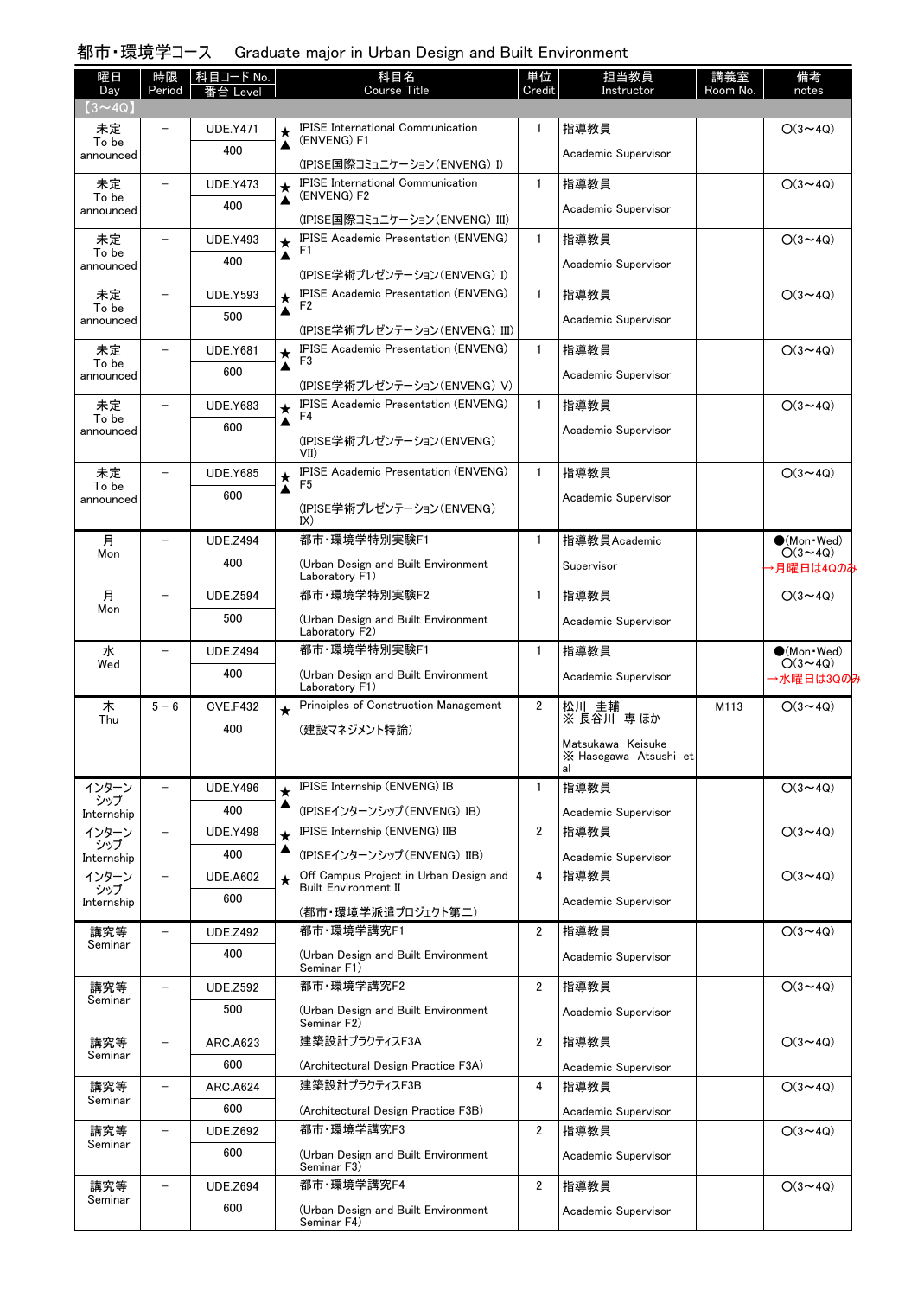### 都市・環境学コース Graduate major in Urban Design and Built Environment

| 曜日<br>Day            | 時限<br>Period | 科目コード No.<br>Level |         | 科目名<br><b>Course Title</b>                                                  | 単位<br>Credit   | 担当教員<br>Instructor                      | 講義室<br>Room No. | 備考<br>notes                            |
|----------------------|--------------|--------------------|---------|-----------------------------------------------------------------------------|----------------|-----------------------------------------|-----------------|----------------------------------------|
| $(3 \sim 4Q)$<br>講究等 |              | <b>UDE.Z696</b>    |         | 都市·環境学講究F5                                                                  | 2              | 指導教員                                    |                 | $O(3 \sim 4Q)$                         |
| Seminar              |              | 600                |         | (Urban Design and Built Environment                                         |                | Academic Supervisor                     |                 |                                        |
|                      |              |                    |         | Seminar F5)                                                                 |                |                                         |                 |                                        |
| (3Q)                 |              |                    |         |                                                                             |                |                                         |                 |                                        |
| 月<br>Mon             | $1 - 2$      | GEG.E402<br>400    | $\star$ | Urban Environment                                                           | 2              | 学<br>神田<br>屋井 鉄雄 ほか                     | H111            | $\bullet$ (Mon · Thu)<br><b>ACEEES</b> |
|                      |              |                    |         | (都市環境学概論)                                                                   |                | Kanda Manabu<br>Yai Tetsuo et al        |                 |                                        |
| 月                    | $1 - 2$      | <b>UDE.Z683</b>    |         | 都市·環境学特別プロジェクトF3・1                                                          | $\mathbf{1}$   | 指導教員                                    |                 |                                        |
| Mon                  |              | 600                |         | (Urban Design and Built Environment<br>Project $F3 \cdot 1$ )               |                | Academic Supervisor                     |                 |                                        |
| 月                    | $3 - 4$      | <b>UDE.E504</b>    | $\star$ | Applied Atmospheric Urban Environment                                       | $\mathbf{1}$   | 大風 翼                                    | G511            |                                        |
| Mon                  |              | 500                |         | (都市大気環境論応用)                                                                 |                | Okaze Tsubasa                           |                 |                                        |
| 月<br>Mon             | $5 - 6$      | <b>UDE.S403</b>    | $\star$ | Earthquake Resistant Limit State Design<br>for Building Structures          | 2              | 山田 哲                                    | J232            | $(Mon\cdot Thu)$                       |
|                      |              | 400                |         | (耐震極限設計)                                                                    |                | Yamada Satoshi                          |                 |                                        |
| 月                    | $5 - 6$      | <b>UDE.E506</b>    |         | 環境数値シミュレーション                                                                | 2              | 貴史<br>淺輪                                | G511            | $\bigcirc$ (Mon Thu)                   |
| Mon                  |              | 500                |         | (Numerical Simulation of Environments)                                      |                | 中村 隆志 ほか                                |                 | <b>ACEEES</b>                          |
|                      |              |                    |         |                                                                             |                | Asawa Takashi<br>Nakamura Takashi et al |                 |                                        |
| 月                    | $7 - 8$      | <b>UDE.P404</b>    | $\star$ | City/Transport Planning and the                                             | $\mathbf{1}$   | 室町 泰徳                                   | G324            | <b>ACEEES</b>                          |
| Mon                  |              | 400                |         | Environment<br>(都市計画/交通計画と環境)                                               |                | Muromachi Yasunori                      |                 |                                        |
| 火                    | $3 - 4$      | <b>CVE.D402</b>    | $\star$ | <b>Transportation Network Analysis</b>                                      | 2              | 朝倉 康夫                                   | M321            | $\bullet$ (Tue · Fri)                  |
| Tue                  |              | 400                |         | (交通ネットワーク分析)                                                                |                | Asakura Yasuo                           |                 | <b>ACEEES</b>                          |
| 火                    | $3 - 4$      | <b>UDE.D402</b>    |         | 場所論                                                                         | $\mathbf{1}$   | 齋藤 潮                                    | W934            | <b>ACEEES</b>                          |
| Tue                  |              | 400                |         | (Topics of Meaning and Design of Place)                                     |                | Saito Ushio                             |                 |                                        |
| 火                    | $5 - 6$      | ARC.S403           |         | PC構造設計特論                                                                    | $\overline{2}$ | 坂田 弘安                                   | M321            | $\bullet$ (Tue•Fri)                    |
| Tue                  |              | 400                |         | (Advanced Course on Design of<br>Prestressed Concrete Structure)            |                | Sakata Hiroyasu                         |                 | <b>ACEEES</b>                          |
| 水                    | $5 - 6$      | <b>UDE.Z687</b>    |         | 都市・環境学特別プロジェクトF4・1                                                          | $\mathbf{1}$   | 指導教員                                    |                 |                                        |
| Wed                  |              | 600                |         | (Urban Design and Built Environment<br>Project $F4 \cdot 1$ )               |                | Academic Supervisor                     |                 |                                        |
| 水<br>Wed             | $7 - 8$      | <b>UDE.E432</b>    |         | 人間環境デザイン研究の実践第一                                                             | 1              | 那須 聖<br>※ 高松 誠治 ほか                      | G323            |                                        |
|                      |              | 400                |         | (Practice of Environmental Design based<br>on Environment-Behavior Study I) |                | Nasu Satoshi                            |                 |                                        |
|                      |              |                    |         |                                                                             |                | X Takamatsu Seiji et al                 |                 |                                        |
| 木<br>Thu             | $1 - 2$      | <b>GEG.E402</b>    | $\star$ | Urban Environment                                                           | $\overline{2}$ | 神田 学<br>屋井 鉄雄 ほか                        | H135            | $\bullet$ (Mon Thu)<br><b>ACEEES</b>   |
|                      |              | 400                |         | (都市環境学概論)                                                                   |                | Kanda Manabu<br>Yai Tetsuo et al        |                 |                                        |
| 木                    | $3 - 4$      | <b>UDE.D409</b>    |         | 計画理論                                                                        | $\mathbf{1}$   | 坂野 達郎                                   | W9-402.403      |                                        |
| Thu                  |              | 400                |         | (Planning Theory)                                                           |                | Sakano Tatsurou                         |                 |                                        |
| 木                    | $3 - 4$      | <b>UDE.E505</b>    | $\star$ | Applied Engineering on Thermal                                              | $\mathbf{1}$   | 淺輪 貴史                                   | G511            | <b>ACEEES</b>                          |
| Thu                  |              | 500                |         | Environment                                                                 |                | Asawa Takashi                           |                 |                                        |
| 木                    | $5 - 6$      | <b>UDE.D410</b>    |         | (熱環境工学応用)<br>コミュニティ・デザイン原論                                                  | 1              | 土肥 真人                                   | W9-402,403      | <b>ACEEES</b>                          |
| Thu                  |              | 400                |         | (The Principles of Community Design)                                        |                | Dohi Masato                             |                 |                                        |
| 木                    | $5 - 6$      | <b>UDE.S403</b>    | $\star$ | Earthquake Resistant Limit State Design                                     | $\overline{2}$ | 山田 哲                                    | J232            | $\bigcirc$ (Mon Thu)                   |
| Thu                  |              | 400                |         | for Building Structures                                                     |                | Yamada Satoshi                          |                 |                                        |
| 木                    | $5 - 6$      | <b>UDE.E506</b>    |         | (耐震極限設計)<br>環境数値シミュレーション                                                    | 2              |                                         | G511            | $\bullet$ (Mon Thu)                    |
| Thu                  |              | 500                |         | (Numerical Simulation of Environments)                                      |                | 淺輪 貴史<br>中村 隆志ほか                        |                 | <b>ACEEES</b>                          |
|                      |              |                    |         |                                                                             |                | Asawa Takashi<br>Nakamura Takashi et al |                 |                                        |
| 木                    | $5 - 8$      | ARC.D446           | $\star$ | Theory of Architectural Design II                                           | $\overline{2}$ | 奥山 信一                                   | M321            | □                                      |
| Thu                  |              | 400                |         | (建築構想設計特論)                                                                  |                | 塩崎 太伸                                   |                 | <b>ACEEES</b>                          |
|                      |              |                    |         |                                                                             |                | Okuyama Shinichi<br>Shiozaki Taishin    |                 |                                        |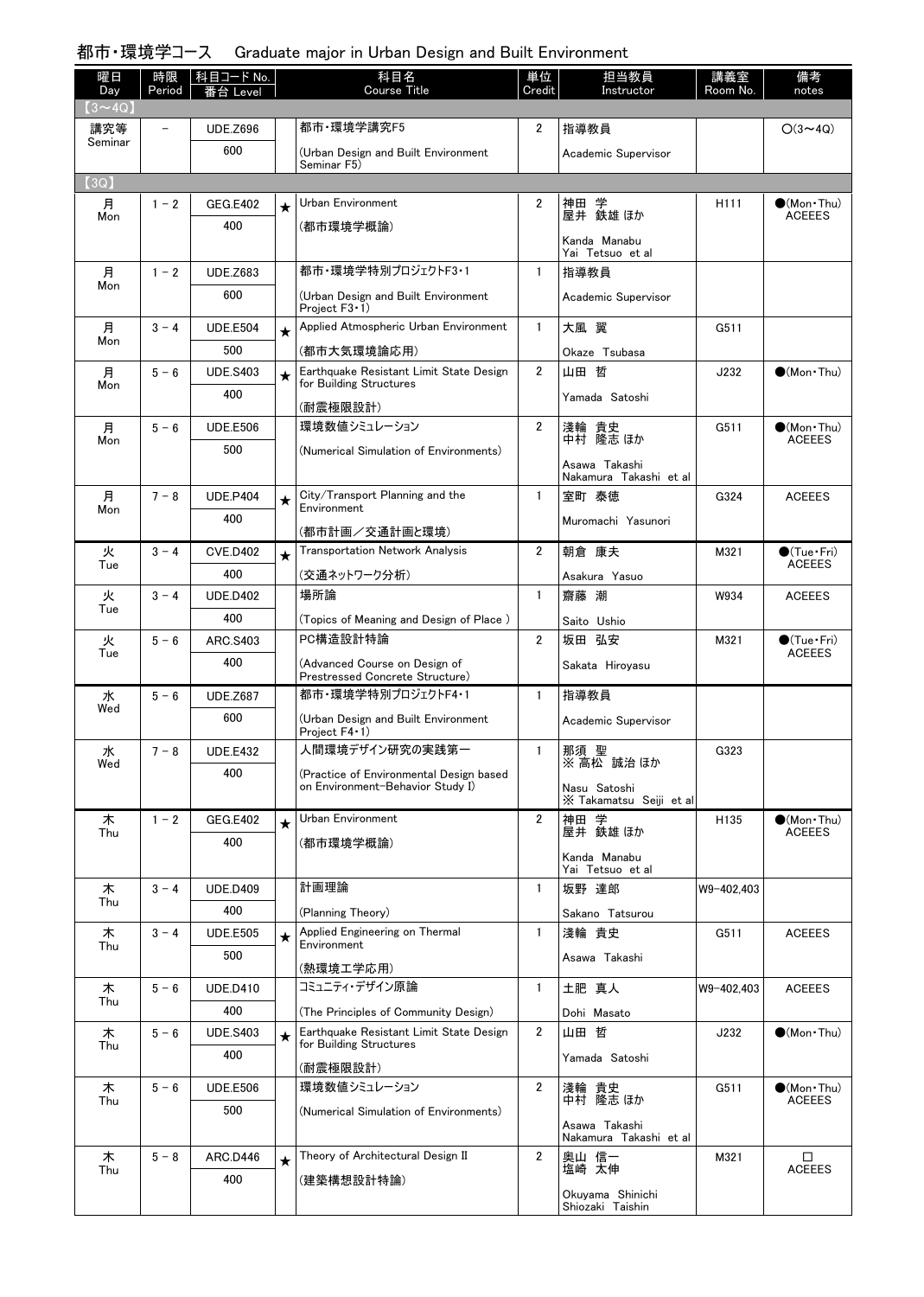### 都市・環境学コース Graduate major in Urban Design and Built Environment

| 曜日<br>Day | 時限<br>Period | │科目コード No.<br>番台 Level |         | 科目名<br>Course Title                                                             | 単位<br>Credit   | 担当教員<br>Instructor                             | 講義室<br>Room No. | 備考<br>notes                            |
|-----------|--------------|------------------------|---------|---------------------------------------------------------------------------------|----------------|------------------------------------------------|-----------------|----------------------------------------|
| (3Q)      |              |                        |         |                                                                                 |                |                                                |                 |                                        |
| 金<br>Fri  | $1 - 2$      | <b>UDE.D407</b><br>400 |         | 都市・まちづくり特別講義第一                                                                  | $\mathbf{1}$   | 真田 純子                                          | W933            |                                        |
|           |              |                        |         | (Special Lecture on Urban and<br>Community Design I)                            |                | Sanada Junko                                   |                 |                                        |
| 金<br>Fri  | $3 - 4$      | <b>CVE.D402</b>        | $\star$ | <b>Transportation Network Analysis</b>                                          | $\overline{2}$ | 朝倉 康夫                                          | M321            | $\bullet$ (Tue•Fri)<br><b>ACEEES</b>   |
|           |              | 400                    |         | (交通ネットワーク分析)                                                                    |                | Asakura Yasuo                                  |                 |                                        |
| 金<br>Fri  | $3 - 4$      | <b>UDE.D447</b>        |         | 都市開発事業の基礎                                                                       | $\mathbf{1}$   | 中井 検裕                                          | W9-607          | <b>ACEEES</b>                          |
|           |              | 400                    |         | (Introduction to Urban Development)                                             |                | Nakai Norihiro                                 | ※11/9·16のみW934  |                                        |
| 金<br>Fri  | $3 - 4$      | <b>UDE.P405</b>        |         | 持続可能な都市環境特論第二                                                                   | $\mathbf{1}$   | 鈴木 敦士<br>平賀 あまな                                | G323            |                                        |
|           |              | 400                    |         | (Sustainable Built Environment II)                                              |                |                                                |                 |                                        |
|           |              |                        |         |                                                                                 |                | Suzuki Atsushi<br>Hiraga Amana                 |                 |                                        |
| 金         | $5 - 6$      | ARC.S403               |         | PC構造設計特論                                                                        | $\overline{2}$ | 坂田 弘安                                          | M321            | $\bullet$ (Tue•Fri)                    |
| Fri       |              | 400                    |         | (Advanced Course on Design of<br>Prestressed Concrete Structure)                |                | Sakata Hiroyasu                                |                 | <b>ACEEES</b>                          |
| 金         | $9 - 10$     | <b>UDE.S435</b>        | $\star$ | Earthquake and Tsunami Disaster                                                 | $\mathbf{1}$   | 盛川 仁                                           | $G3 - 214$      | 開講日                                    |
| Fri       |              | 400                    |         | Reduction                                                                       |                | Morikawa Hitoshi                               |                 | (Start Date)<br>10/5                   |
|           |              |                        |         | (地震津波災害軽減)                                                                      |                |                                                |                 | $17:00 \sim 18:30$                     |
| (4Q)      |              |                        |         | 空間計画学特論第二                                                                       |                |                                                |                 |                                        |
| 月<br>Mon  | $1 - 4$      | <b>ARC.P442</b>        |         |                                                                                 | $\overline{2}$ | 大佛 俊泰                                          | $M4-103$        | □<br><b>ACEEES</b>                     |
|           |              | 400                    |         | (Theories in Urban Analysis and Planning<br>$\mathbf{I}(\mathbf{I})$            |                | Osaragi Toshihiro                              |                 |                                        |
| 月<br>Mon  | $3 - 4$      | <b>UDE.D448</b>        | $\star$ | Architectural Awareness & Design                                                | $\overline{2}$ | 那須 聖                                           | G324            | $\bullet$ (Mon · Thu)<br><b>ACEEES</b> |
|           |              | 400                    |         | (建築設計表現特論)                                                                      |                | Nasu Satoshi                                   |                 |                                        |
| 月<br>Mon  | $5 - 6$      | <b>UDE.D408</b>        |         | 人間都市計画史特論                                                                       | $\overline{2}$ | 藤田 康仁                                          | G324            | $\bullet$ (Mon•Thu)<br>※英語開講           |
|           |              | 400                    |         | (History of Cities and Urban Planning)                                          |                | Fujita Yasuhito                                |                 |                                        |
| 月<br>Mon  | $5 - 6$      | <b>UDE.S404</b>        | $\star$ | Passive-control Structures and Base-<br>isolated Structures against Earthquakes | $\overline{2}$ | 山田 哲<br>佐藤 大樹 ほか                               | J232            | $\bigcirc$ (Mon Thu)                   |
|           |              | 400                    |         | (制振・免震構造特論)                                                                     |                | Yamada Satoshi                                 |                 |                                        |
|           |              |                        |         |                                                                                 |                | Sato Daiki et al                               |                 |                                        |
| 月<br>Mon  | $7 - 8$      | <b>UDE.S405</b>        | $\star$ | Post-earthquake Damage Evaluation and<br>Rehabilitation of Steel Structures     | $\overline{2}$ | 吉敷 祥一                                          | J232            | $\bigcirc$ (Mon Thu)                   |
|           |              | 400                    |         | (被災鉄骨造建物の損傷評価と補修設計)                                                             |                | Kishiki Shoichi                                |                 |                                        |
| 火         | $1 - 2$      | <b>UDE.Z684</b>        |         | 都市・環境学特別プロジェクトF3・2                                                              | $\mathbf{1}$   | 指導教員                                           |                 |                                        |
| Tue       |              | 600                    |         | (Urban Design and Built Environment<br>Project $F3 \cdot 2$ )                   |                | Academic Supervisor                            |                 |                                        |
| 火         | $3 - 4$      | <b>UDE.D471</b>        |         | 公共システムデザイン特論                                                                    | 1              | 坂野 達郎                                          | W9-402,403      |                                        |
| Tue       |              | 400                    |         | (Principles of Public Systems Design)                                           |                | Sakano Tatsurou                                |                 |                                        |
| 火         | $5 - 6$      | <b>UDE.D406</b>        |         | 風景論                                                                             | $\mathbf{1}$   | 齋藤 潮                                           | W935            | <b>ACEEES</b>                          |
| Tue       |              | 400                    |         | (Topics of Structure and Dynamics of<br>Viewing)                                |                | Saito Ushio                                    |                 |                                        |
| 火         | $5 - 6$      | <b>UDE.S406</b>        |         | 建築構造テンソル解析                                                                      | 1              | 元結 正次郎                                         | G324            |                                        |
| Tue       |              | 400                    |         | (Tensor Analysis for Building Structure)                                        |                | Motoyui Shojiro                                |                 |                                        |
| 水         | $1 - 2$      | <b>UDE.Z688</b>        |         | 都市・環境学特別プロジェクトF4・2                                                              | $\mathbf{1}$   | 指導教員                                           |                 |                                        |
| Wed       |              | 600                    |         | (Urban Design and Built Environment<br>Project $F4 \cdot 2$                     |                | Academic Supervisor                            |                 |                                        |
| 水         | $7 - 8$      | <b>UDE.E433</b>        |         | 人間環境デザイン研究の実践第二                                                                 | $\mathbf{1}$   | 那須 聖                                           | G323            |                                        |
| Wed       |              | 400                    |         | (Practice of Environmental Design based                                         |                | ※ 松本 吉彦 ほか                                     |                 |                                        |
|           |              |                        |         | on Environment-Behavior Study II)                                               |                | Nasu Satoshi<br>X Matsumoto Yoshihiko<br>et al |                 |                                        |
| 木         | $3 - 4$      | <b>UDE.D448</b>        | $\star$ | Architectural Awareness & Design                                                | $\overline{2}$ | 那須 聖                                           | G324            | $\bullet$ (Mon Thu)                    |
| Thu       |              | 400                    |         | (建築設計表現特論)                                                                      |                | Nasu Satoshi                                   |                 | <b>ACEEES</b>                          |
| 木         | $5 - 6$      | <b>UDE.D408</b>        |         | 人間都市計画史特論                                                                       | $\overline{2}$ | 藤田 康仁                                          | G324            | $\bullet$ (Mon Thu)                    |
| Thu       |              | 400                    |         | (History of Cities and Urban Planning)                                          |                | Fujita Yasuhito                                |                 |                                        |
| 木         | $5 - 6$      | <b>UDE.D412</b>        |         | コミュニティ・デザイン実践                                                                   | 1              | 土肥 真人                                          | W9-536          | <b>ACEEES</b>                          |
| Thu       |              | 400                    |         | (The Practice of Community Design)                                              |                | Dohi Masato                                    |                 |                                        |